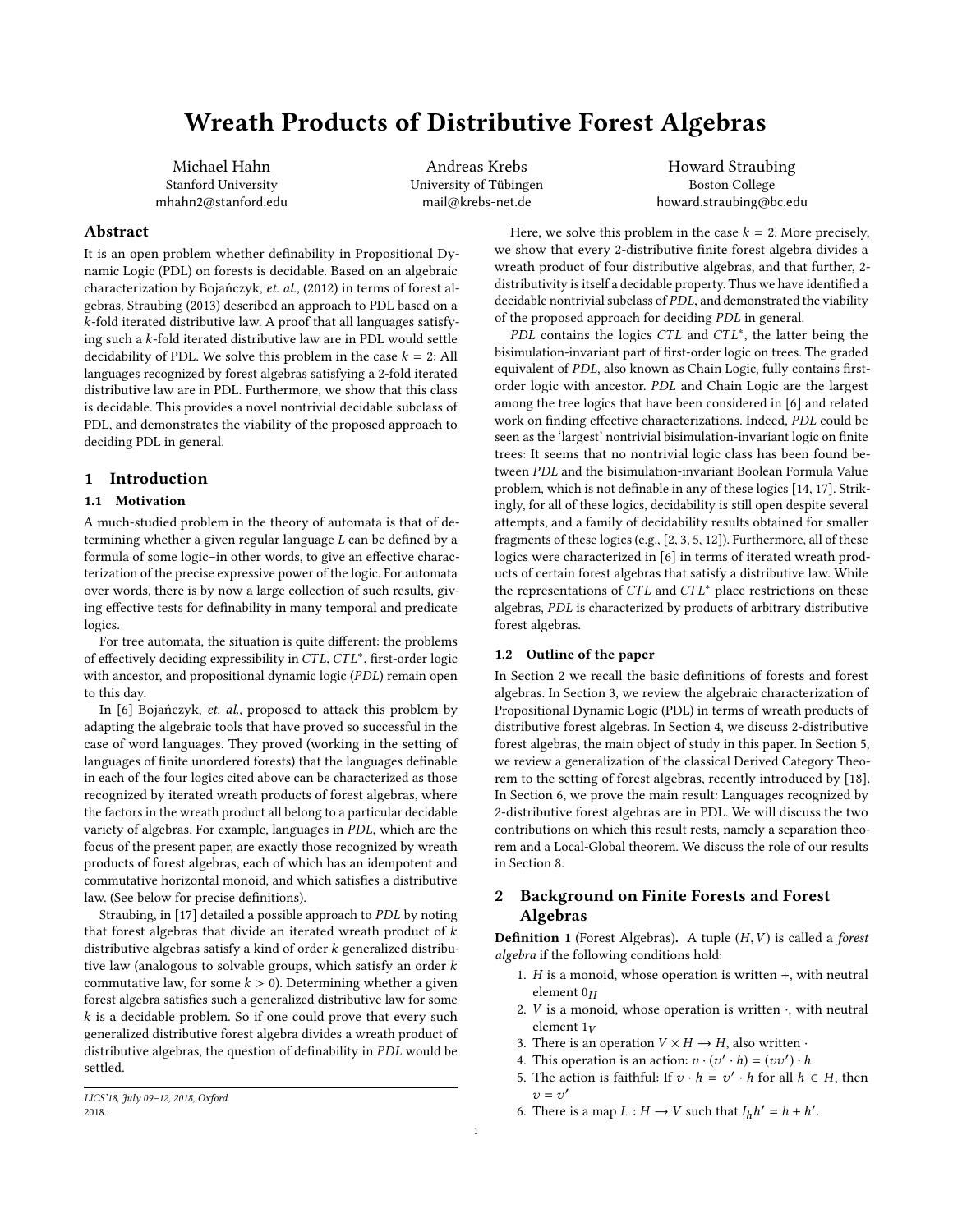Note that, due to faithfulness, this map is uniquely determined. We will write  $h + v$  for  $I_h \cdot v$  (that is, the product of  $I_h$  and  $v$  as elements of  $V$ ).

7. For each  $h \in H$ , there is  $v \in V$  such that  $h = v \cdot 0_H$ .

If  $(H, V), (H', V')$  are forest algebras, then a pair  $\phi = (\phi_H, \phi_V)$  of<br>ns  $\phi_V : H \to H'$   $\phi_V : V \to V'$  is called a marphism if it respects maps  $\phi_H : H \to H', \phi_V : V \to V'$  is called a morphism if it respects<br>these structures. More formally we require that (1)  $\phi_M$  are these structures. More formally, we require that (1)  $\phi_H$ ,  $\phi_V$  are monoid morphisms, (2)  $\phi_V(v)\phi_H(h) = \phi_H(vh)$ , (3)  $I_{\phi_H(h)} = \phi_V(I_h)$ for all  $h \in H$ ,  $v \in V$ .

We will often omit the  $\cdot$  operator for the multiplication on V and the action of  $V$  on  $H$ . But we will never omit the + operator for the addition on H.

We will use  $\mathfrak{F},\mathfrak{G}$  as variables for forest algebras. For a forest algebra  $\mathfrak{F} = (H, V)$ , the elements of H are called forest types, while the elements of V are called *context types*. Given a forest algebra  $\mathfrak{F} =$  $(H, V)$ , we will sometimes write  $H_{\mathfrak{F}}$ ,  $V_{\mathfrak{F}}$  for H and V, respectively.

**Trees and Forests** Let  $\Sigma$  be a finite set, referred to as alphabet. By trees over Σ, we refer to finite (well-founded) trees, all of whose nodes are labeled with symbols in Σ. We do not allow empty trees.

Contexts, Free Forest Algebra A context is a forest where (exactly) one leaf is labeled with a variable instead of a symbol from Σ.

Contexts form a monoid  $V_{\Sigma}$ : We define  $v \cdot v'$  to be the context<br>tained by replacing the variable in zurith the context  $v'$ . The obtained by replacing the variable in  $v$  with the context  $v'$ . The result is again a context. This operation is associative. The identity result is again a context. This operation is associative. The identity element is the context consisting of only a variable. Forests form a monoid  $H_{\Sigma}$ , with union as the monoid operation +, and the empty forest as the identity element. The monoid of contexts acts on the monoid of forests, with insertion of forests into the hole of a context as the operation. Taken together, the monoid of forests and the monoid of contexts form a forest algebra, the free forest algebra  $\Sigma^{\Delta} = (H_{\Sigma}, V_{\Sigma}).$ 

**Definition 2** (Recognition). A forest algebra  $(H, V)$  recognizes a forest language  $\mathcal{L} \subseteq H_{\Sigma}$  (that is, a set of forests) if and only if there is a forest algebra morphism  $\phi : \Sigma^{\Delta} \to (H, V)$  such that  $\mathcal{L} - \phi^{-1}(\phi(\mathcal{L}))$  $\mathcal{L} = \phi^{-1}(\phi(\mathcal{L})).$ 

Many notions from Universal Algebra carry over to forest algebras. If a tuple  $(H', V')$  consists of subsets  $H' \subseteq H$  and  $V' \subseteq V$ , then<br>it is a subglaze of a forest algebra  $(H, V)$  if it is closed under the it is a *subalgebra* of a forest algebra  $(H, V)$  if it is closed under the forest algebra operations of  $(H, V)$ . A pair of equivalence relations forest algebra operations of  $(H, V)$ . A pair of equivalence relations on  $H$  and  $V$  is called a *congruence* of  $(H, V)$  if it respects the forest algebra operations. The quotient  $(H', V')$  of  $(H, V)$  by a congruence<br>is formed by taking  $H'$  and  $V'$  to be the sets of equivalence classes is formed by taking  $H'$  and  $V'$  to be the sets of equivalence classes<br>of the respective equivalence relations given by the congruence of the respective equivalence relations given by the congruence. Since congruences respect forest algebra operations, the action · and the operation  $I$ . are well-defined on the quotient.

**Definition 3** (Division). Let  $(H, V)$ ,  $(H', V')$  be forest algebras.<br>Then  $(H, V) \geq (H', V')$  if  $(H, V)$  is a quotient of a subalgebra of Then  $(H, V) < (H', V')$  if  $(H, V)$  is a quotie  $\mathcal{L}_{\mathcal{L}}$  $\prime$ ) if  $(H, V)$  is a quotient of a subalgebra of  $(H<sup>^{\prime}</sup>)$  $\mathcal{L}_{\mathcal{L}}$ ′ ).

If  $\mathfrak{F} < \mathfrak{F}'$ , then any language recognized by  $\mathfrak{F}$  is also recognized by  $\mathfrak{F}'$ . This is shown in analogy to the parallel result for word languages and monoids [\[8\]](#page-8-8).

Horizontal Idempotency and Commutativity A forest algebra  $(H, V)$  is horizontally commutative and idempotent if  $h + h = h$  and  $h_1 + h_2 = h_2 + h_1$  hold for all  $h, h_1, h_2 \in H$ . From now on, we will

assume that all forest algebras are horizontally commutative and idempotent. This is no loss of generality, since all PDL languages are recognized by horizontally commutative and idempotent forest algebras [\[6\]](#page-8-0).

Furthermore, we will consider trees without regard to order and multiplicity of children. More formally, we can define trees inductively as follows: The set of trees over  $\Sigma$  is the smallest set such that (1)  $\alpha$ [Ø] is a tree whenever  $\alpha \in \Sigma$ , and (2) whenever C is a finite set of trees, and  $\alpha \in \Sigma$ , then  $\alpha[C]$  is also a tree. Note that this means that the free forest algebra  $\Sigma^{\Delta}$  is also horizontally commutative and idempotent commutative and idempotent.

## <span id="page-1-0"></span>3 PDL and Wreath Products of Forest Algebras

Having introduced the general algebraic background for studying wreath products of forest algebras, we now discuss distributive forest algebras and the forest logic that we are focusing on, Propositional Dynamic Logic. We refer to [\[6\]](#page-8-0) for the definition of Propositional Dynamic Logic as a temporal logic on trees and forests. For our purposes, the algebraic characterization from [\[6\]](#page-8-0) will be sufficient. We will first introduce the forest algebra wreath product.

#### 3.1 Wreath Products of Forest Algebras

In [\[6\]](#page-8-0), Bojańczyk et al. introduced the following wreath product operation on forest algebras:

**Definition 4** ([\[6\]](#page-8-0)). Let  $(H_1, V_1)$ ,  $(H_2, V_2)$  be forest algebras. Then define the wreath product as

$$
(H_1, V_1) \wr (H_2, V_2) := (H_1 \times H_2, V_1^{H_2} \times V_2)
$$

with the following operations: For  $(f, v) \in V_1^{H_2} \times V_2$  and  $(h_1, h_2) \in$ <br> $H_1 \times H_2$  let  $H_1 \times H_2$ , let

$$
(f, v)(h_1, h_2) := (f(h_2)h_1, vh_2)
$$

For  $(f, v)$ ,  $(f'$  $\ddot{\phantom{0}}$ ′) ∈  $V_1^{H_2} \times V_2$ , let

$$
(f,v)(f^\prime,v^\prime)\coloneqq(f^{\prime\prime},vv^\prime)
$$

with  $f''(h) := (f(v'h)) \cdot (f'(h))$ . For the operation on  $H_1 \times H_2$ , we use the structure of the direct product use the structure of the direct product.

[\[6\]](#page-8-0) showed that  $(H_1, V_1) \wr (H_2, V_2)$  is a forest algebra. Also, the wreath product is associative up to isomorphism [\[6\]](#page-8-0):  $((H_1, V_1)$  ≀  $(H_2, V_2)$ ) ≀  $(H_3, V_3) \equiv (H_1, V_1)$  ≀  $((H_2, V_2)$  ≀  $(H_3, V_3)$ ). Therefore, it makes sense to talk about iterated wreath products of classes of forest algebras.

The wreath product has been applied to finite forest algebras in previous work, but nothing in the definition precludes application to infinite forest algebras  $(V_1^{H_2}$  will then be uncountable). We will<br>make reference to wreath products of infinite forest algebras for make reference to wreath products of infinite forest algebras for illustrative purposes, but our main result will not depend on this.

## 3.2 Distributive Forest Algebras and PDL

A forest algebra  $(H, V)$  is called *distributive* [\[6\]](#page-8-0) if

$$
v(h_1 + h_2) = vh_1 + vh_2
$$
 (1)

for all  $v \in V$ ,  $h_1, h_2 \in H$ . Equivalently,  $(H, V)$  is distributive if, for each morphism  $\phi : \Sigma^{\Delta} \to (H, V)$ , for all contexts c, and for all forests f. f. the following equality holds: forests  $f_1, f_2$ , the following equality holds:

$$
\phi(c(f_1 + f_2)) = \phi(cf_1 + cf_2)
$$
 (2)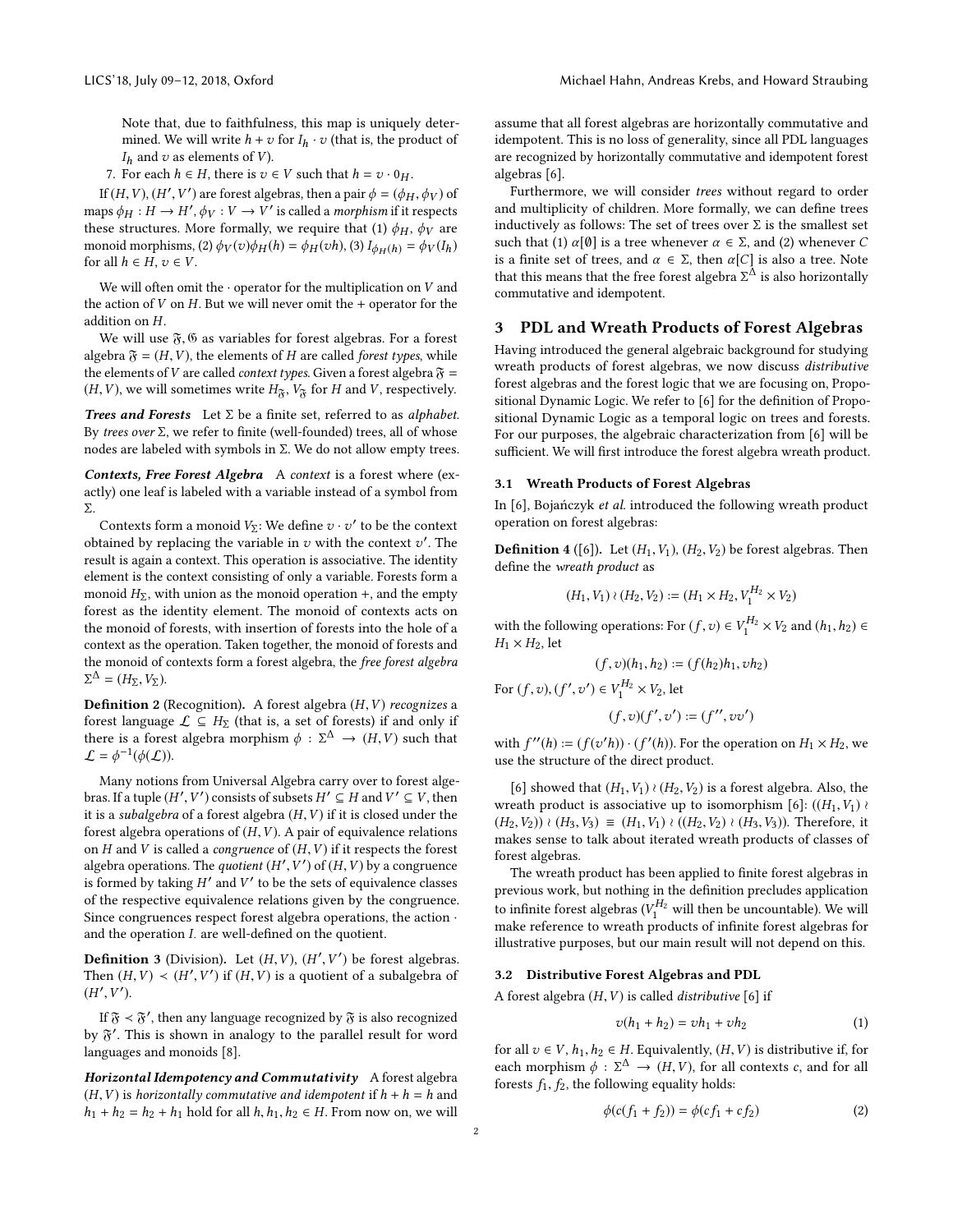Recall that, additionally, we require idempotency  $(h + h = h$  for  $h \in H$ ) and commutativity  $(h_1 + h_2 = h_2 + h_1$  for  $h_1, h_2 \in H$ ) for all forest algebras in this paper.

There is a close connection between distributive forest algebras and the sets of paths of forests. If  $\phi : \Sigma^{\Delta} \to \mathfrak{F}$  is a morphism to a distributive algebra  $\mathfrak{F}$  then for any forest f, the value  $\phi(f)$ to a distributive algebra  $\mathfrak{F}$ , then, for any forest f, the value  $\phi(f)$ only depends on the set of (not necessarily maximal) paths in the forest  $f$ . If  $L$  is a regular language of words, then the language of forests that have (not necessarily maximal) paths in L is recognized by a finite distributive forest algebra. More generally, the class of forest languages recognized by such algebras is exactly the Boolean algebra generated by languages of this form (Proposition [6\)](#page-2-1).

**Definition 5.** If f is a forest, we write  $\pi(f)$  for the set of its (not necessarily maximal) paths, starting at the root. Thus,  $\pi(f)$  is a finite subset of  $\Sigma^*$  closed under taking prefixes ( $wv \in X \implies w \in X$ ).

<span id="page-2-1"></span>**Proposition 6.** [Theorem 5.3 from [\[6\]](#page-8-0)] A language  $\mathcal{L} \subseteq H_{\Sigma}$  is recognized by a finite distributive algebra if and only if it is a finite Boolean combination of languages of the form

$$
\mathcal{L}_I := \{ f \in H_\Sigma : \pi(f) \cap I \neq \emptyset \}
$$

with  $I \subseteq \Sigma^*$  regular word languages.

We can now state the algebraic characterization of Propositional Dynamic Logic (PDL) by [\[6\]](#page-8-0):

**Theorem 7** ([\[6\]](#page-8-0)). A regular language  $\mathcal{L} \subset H_{\Sigma}$  is definable in PDL if and only if there are finite distributive forest algebras  $\mathfrak{F}_1, \ldots, \mathfrak{F}_k$ such that  $\mathfrak{F}_1 \wr ... \wr \mathfrak{F}_k$  recognizes  $\mathcal{L}$ .

By this result, the problem of deciding definability of a language  ${\mathcal L}$  in PDL can be reduced to the problem of determining whether it is recognized by an iterated wreath product of finite distributive algebras. This, in turn, is equivalent to the question whether the syntactic forest algebra of  $L$  divides such a product.

## <span id="page-2-0"></span>4 2-Distributive Forest Algebras

We now define 2-distributive forest algebras, which will be the subject of our main result. In the Discussion (Section [8\)](#page-7-0), we will discuss how this notion and results in this section generalize to  $k > 2$ , and how this notion relates to the general approach to settling decidability of PDL. A forest algebra  $(H, V)$  is 2-distributive if, for any alphabet  $\Sigma$  and for all morphisms  $\phi : \Sigma^{\Delta} \to (H, V)$ , for all<br>contexts  $v \in V_{\Sigma}$  and for all forests  $f, f \in H_{\Sigma}$  with  $\pi(f) = \pi(f)$ . contexts  $v \in V_{\Sigma}$ , and for all forests  $f_1, f_2 \in H_{\Sigma}$  with  $\pi(f_1) = \pi(f_2)$ , the following equality holds:

$$
\phi(v(f_1 + f_2)) = \phi(vf_1 + vf_2)
$$

That is, we take the same condition as for distributivity, but require this only in the case when  $\pi(f_1) = \pi(f_2)$ . In this sense, we are describing a 2-fold iterated distributive law. As before, we further require horizontal idempotency  $(h + h = h$  for  $h \in H)$  and commutativity  $(h_1 + h_2 = h_2 + h_1$  for  $h_1, h_2 \in H$ ).

Remark 8. By definition, the property of 2-distributivity is expressed by a collection of identities between explicit operations, and thus 2-distributive forest algebras form a (Birkhoff) variety. We will not explicitly make use of varieties here. However, it deserves mentioning that most classes of forest languages that have been characterized using identities involve profinite identities involving implicit operations [\[3\]](#page-8-4), while defining 2-distributivity does not involve such implicit operations.

We will now show that 2-distributive algebras are closely connected to wreath products of distributive forest algebras. The following proposition is not hard to prove:

<span id="page-2-4"></span>**Proposition 9.** If  $\mathfrak{F}_1$ ,  $\mathfrak{F}_2$  are distributive forest algebras, then  $\mathfrak{F}_1 \wr \mathfrak{F}_2$ is 2-distributive.

*Proof.* Let  $\mathfrak{F}_1 = (H_1, V_1), \mathfrak{F}_2 = (H_2, V_2)$  be distributive forest algebras (finite or infinite). Take any alphabet Σ and a morphism  $\phi : \Sigma^{\Delta} \to \mathfrak{F}_1 \wr \mathfrak{F}_2$ . Let  $v \in V_{\Sigma}$ ,  $f_1, f_2 \in H_{\Sigma}$  with  $\pi(f_1) = \pi(f_2)$ . Note that context types and forest types in  $\mathfrak{F}_1 \wr \mathfrak{F}_2$  are tuples, whose right elements are elements of  $\mathfrak{F}_2$ . As in the case of monoid wreath products, it is easy to see that the projection of elements of  $\mathfrak{F}_{1} \wr \mathfrak{F}_{2}$ on the second component is a morphism from  $\mathfrak{F}_1 \wr \mathfrak{F}_2$  to  $\mathfrak{F}_2$  . That is,  $\pi^{(2)} \circ \phi : \Sigma^{\Delta} \to \mathfrak{F}_2$ . Since  $\mathfrak{F}_2$  is distributive and  $\pi(f_1) = \pi(f_2)$ ,<br>we know  $\pi^{(2)} \phi(f_1) = \pi^{(2)} \phi(f_2)$ . Let's call this element  $h_1$ . Let us we know  $\pi^{(2)}\phi(f_1) = \pi^{(2)}\phi(f_2)$ . Let's call this element  $h_0$ . Let us compute  $\phi(v(f_1 + f_2))$ . By definition of  $\mathfrak{F}_1 \wr \mathfrak{F}_2$ , there is  $f \in V_1^{H_2}$  and  $u \in V_2$ , such that  $\phi(v) = (f, u)$ . Similarly,  $\phi(f_i) = (h_i, \pi)$ <br>some  $h_i \in H_i$ , for  $i = 1, 2$ . Thus  $^{(2)}\phi(f_i))$  for some  $h_i \in H_1$ , for  $i = 1, 2$ . Thus,

$$
\phi(v(f_1 + f_2)) = (f, u)((h_1^1, h_1^2) + (h_2^1, h_2^2))
$$
  
=  $(f, u)(h_1 + h_2, \pi^{(2)}\phi(f_1 + f_2))$  (3)  
=  $(f(h_0)(h_1 + h_2), uh_0)$ 

<span id="page-2-3"></span><span id="page-2-2"></span>On the other hand,

$$
\begin{aligned} \phi(vf_1 + v f_2) &= (f, u)(h_1, h_0) + (f, u)(h_1, h_0) \\ &= (f(h_0)h_1, uh_0) + (f(h_0)h_2, uh_0) \\ &= (f(h_0)h_1 + f(h_0)h_2, uh_0) \end{aligned} \tag{4}
$$

Given that  $\mathfrak{F}_1$  is distributive, the last lines of [\(3\)](#page-2-2) and [\(4\)](#page-2-3) are the same.  $□$ 

This statement has a converse, which can be shown using the Local-Global Theorem [19:](#page-5-1)

<span id="page-2-5"></span>**Theorem 10.** A forest algebra  $\mathfrak{F}$  (finite or infinite) is 2-distributive if and only if it divides a wreath product of two (possibly infinite) distributive forest algebras.

Proof Sketch. The 'if' direction is the previous proposition. For the 'only if' direction, the proof closely follows that of Theorem [16.](#page-5-2) Let ~ be the congruence on  $\Sigma^{\Delta}$  induced by  $v[h + h'] = vh + vh'$ . The quotient of  $\Sigma^{\Delta}$  by ~ is an infinite distributive forest algebra, which<br>we denote  $\Sigma^{\Delta}$ . We can extend  $\pi$  to a morphism  $\Sigma^{\Delta} \to \Sigma^{\Delta}$ . Let we denote  $\Sigma_D^{\Delta}$ . We can extend  $\pi$  to a morphism  $\Sigma^{\Delta} \to \Sigma_D^{\Delta}$ . Let  $\Lambda \to \Sigma_{\Delta}^{\Delta}$  are consequently as  $\Omega$  and  $\Lambda \to \Sigma_{\Delta}^{\Delta}$ .  $\phi : \Sigma^{\Delta} \to \mathfrak{F}$  be any morphism. Consider  $D_{\phi, \pi}$  (Definition [13\)](#page-4-0), and infinite forest category. From the definition of 2-distributivity, one infinite forest category. From the definition of 2-distributivity, one can show that  $D_{\phi,\pi}$  is locally-distributive (Definition [18\)](#page-5-3). Similar to Theorem [19,](#page-5-1) one can then show that  $D_{\phi,\pi}$  divides an infinite distributive forest algebra  $\Sigma_D^{\prime\Delta}$  where  $\Sigma'$  is an extended alphabet.<br>The Derived Octonomy Theorem 45 involved by  $\Sigma^{\prime\prime}$  and  $\Sigma^{\prime\prime}$ . The Derived Category Theorem [15](#page-5-4) implies that  $\mathfrak{F}$  divides  $\Sigma^{\prime \Delta}_D \wr \Sigma^{\Delta}_D$ . ー<br>ロ

Allowing infinite algebras is crucial here: Even if  $\mathfrak F$  is finite, we cannot readily conclude that it divides a product of two finite distributive forest algebras. Nonetheless, this characterization is interesting: It shows that 2-distributive algebras represent the second level in the hierarchy of iterated wreath products of infinite distributive algebras. This hierarchy can be viewed as an infinitary counterpart to PDL, as it allows products of infinite algebras.

Using this characterization, we can give a simple example: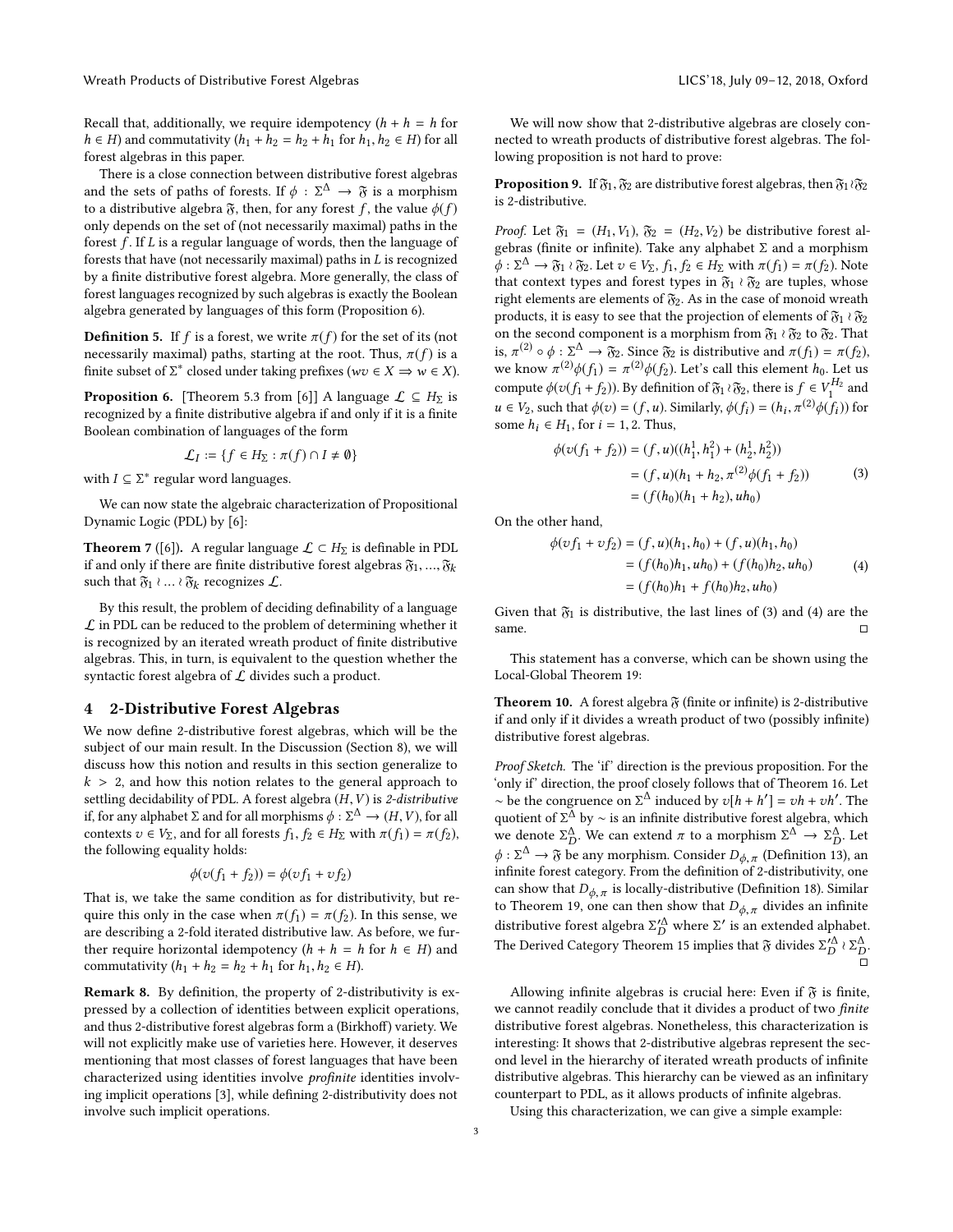<span id="page-3-2"></span>

Figure 1. Illustration for Example [11](#page-3-1)

<span id="page-3-1"></span>Example 11. Any distributive algebra is evidently also 2-distributive. For a less trivial example, consider the language of forests satisfying the following conditions: (1) Each maximal path has the form  $a^*$ <br>or  $a^c$  (2) each b-pode has a c-sibling (3) each c-pode has a b-siblin or  $a^c$ , (2) each b-node has a c-sibling, (3) each c-node has a b-sibling<br>(see Figure 1). This language is not recognized by a distributive (see Figure [1\)](#page-3-2). This language is not recognized by a distributive algebra. It is not hard to show that it is recognized by a wreath product of two finite forest algebras, and thus, using Proposition [9,](#page-2-4) by a 2-distributive forest algebra.

In Example [11,](#page-3-1) the recognizing algebra is not just 2-distributive but also divides the wreath product of two finite distributive algebras (the language is therefore in PDL). However, this is not the case in general: Finite 2-distributive algebras need not divide a wreath product of two finite distributive forest algebras. We will show this in the example below. The main result of this paper will imply that a wreath product of four finite distributive forest algebras will still be enough in this case. This proves that all languages recognized by finite 2-distributive forest algebras are definable in PDL.

<span id="page-3-4"></span>Example 12. Consider the following languages (see Figure [2](#page-3-3) for illustration):

 $\mathcal{L}_1$  is the set of nonempty forests where (1) each maximal path has the form  $a^*b$  or  $a^*c$ , (2) each b-node has a c-sibling, (3) each c-node has a b-sibling (see Figure 2a) c-node has a b-sibling (see Figure [2a\)](#page-3-3).

 $\mathcal{L}_2$  is the set of nonempty forests where (1) each maximal path has the form  $a^*b$  or  $a^+c$ , (2) each *b*-node has an *a*-sibling which<br>has a c-child (3) each a-node with a c-child has a h-sibling (see has a c-child,  $(3)$  each a-node with a c-child has a b-sibling (see Figure [2b\)](#page-3-3).

 $\mathcal{L}_3^a$  is the set of (possibly empty) forests where each tree has the form  $c_d(f_1 + f_2)$ , where  $c_d$  denotes the context consisting of only a node labeled d and a variable below it with  $f_1 \in C^b$ ,  $f_2 \in C$ . node labeled d and a variable below it, with  $f_1 \in \mathcal{L}_2^b$ ,  $f_2 \in \mathcal{L}_1$ .

 $\mathcal{L}_3^b$  is the set of (possibly empty) forests where each tree has the form  $c_d(f_1 + f_2)$ , with  $f_1 \in \mathcal{L}_3^a$  and  $f_2 \in \mathcal{L}_2$ .

Set  $\mathcal{L} := \mathcal{L}_3^a + \mathcal{L}_3^b$  (see Figure [2c\)](#page-3-3).

It can be shown that  $\mathcal L$  is recognized by a wreath product of two infinite distributive algebras and thus is 2-distributive by Proposi-tion [10.](#page-2-5) However,  $\mathcal L$  is not recognized by any wreath product of two finite distributive algebras.

The proof is based on facts about separation by morphisms to distributive algebras: If L is a language of forests,  $\pi(L) \subseteq Pow(\Sigma^*)$ <br>is the image of Lunder  $\pi$ , a set of finite patheets. First, it is not is the image of  $\mathcal L$  under  $\pi$ , a set of finite pathsets. First, it is not hard to see that  $\pi(\mathcal{L}_1) \cap \pi(\mathcal{L}_2)$  is empty, and thus the language π <sup>-1</sup>( $\pi(\mathcal{L}_1)$ ) separates these:  $\mathcal{L}_1 \subset \pi^{-1}(\pi(\mathcal{L}_1)) \subset (H_{\Sigma} - \mathcal{L}_2)$ . The syntactic forest algebra of  $\pi^{-1}(\pi(\mathcal{L}_1))$  is distributive, but infinite<br>(it crucially needs to count at arbitrary denths). From this fact, one (it crucially needs to count at arbitrary depths). From this fact, one can derive using Theorem [10](#page-2-5) that  $\mathcal L$  is indeed 2-distributive.

<span id="page-3-3"></span>

(c) A schematic depiction of  $\mathcal{L}$ : The left tree belongs to  $\mathcal{L}_3^a$ , the right tree one to  $\mathcal{L}_3^b$ .

Figure 2. Illustration for Example [12.](#page-3-4)  $\mathcal L$  is 2-distributive and regular, but not recognized by the wreath product of two finite distributive forest algebras.

However, even though  $\mathcal{L}_1$  and  $\mathcal{L}_2$  are both regular, no language recognized by a finite distributive algebra can separate them. From this, one can deduce using the Derived Category Theorem [15](#page-5-4) that  $\mathcal L$ is not recognized by the wreath product of any two finite distributive forest algebras. However, it is not hard to show that  $\mathcal{L}_1$  and  $\mathcal{L}_2$ are both recognized by a wreath product of two finite distributive algebras. Fom this, one can derive that  $\mathcal L$  is recognized by a wreath product of three finite distributive forest algebras.

# <span id="page-3-0"></span>5 The Derived Forest Category

The proof of our main result will construct wreath product decompositions by separately studying the left and right factors of a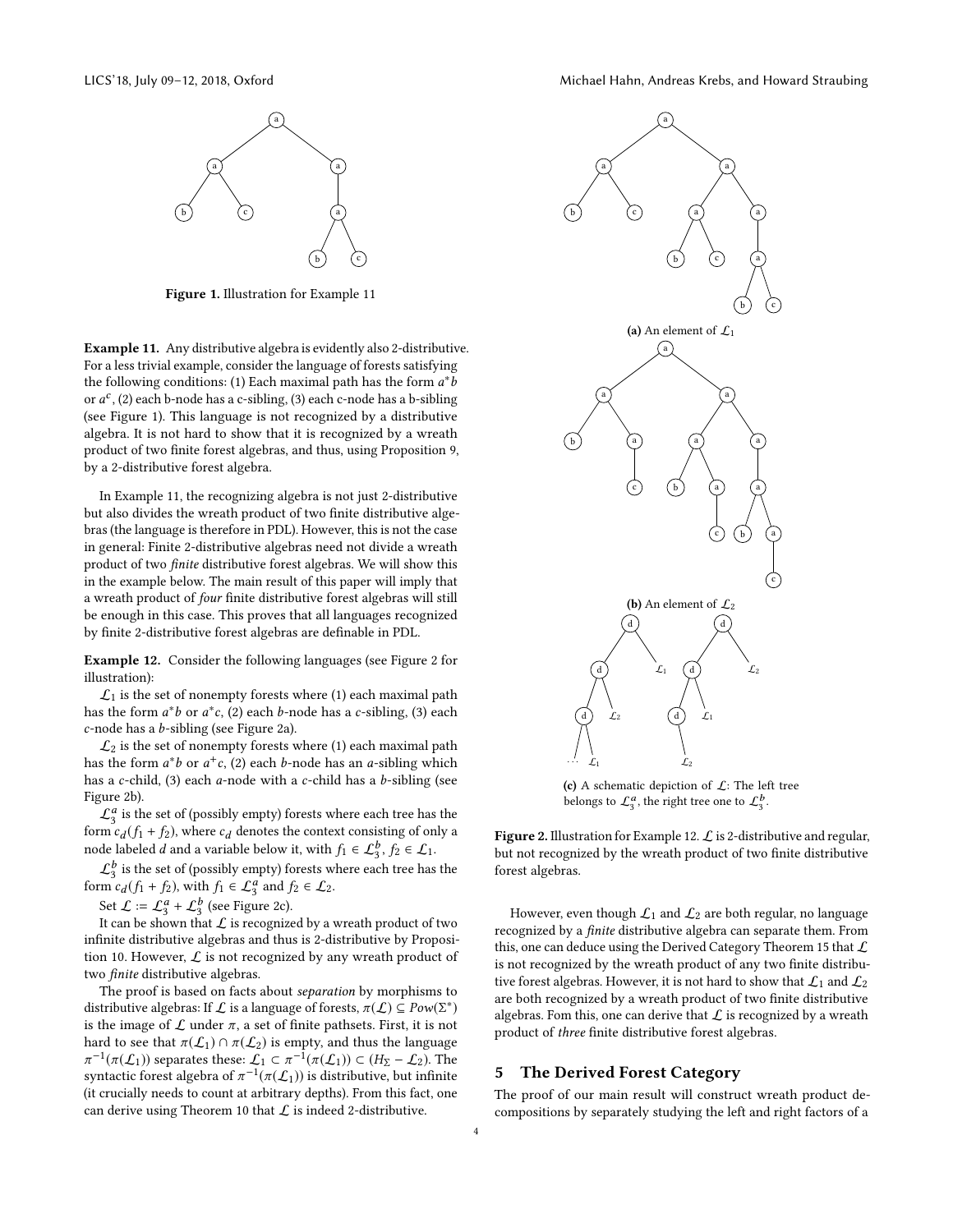wreath product. Given a 2-distributive forest algebra  $(H_2, V_2)$ , we will use the Separation Lemma [17](#page-5-5) to construct an intended righthand factor  $(H_2, V_2)$  which is already known to be a wreath product of finite distributive forest algebras. The remaining problem is then to find a left-hand factor  $(H, V)$  such that

<span id="page-4-1"></span>
$$
(H_1, V_1) \prec (H, V) \wr (H_2, V_2) \tag{5}
$$

holds. If we can show that this factor can be chosen to be distributive, the problem is solved. In order to do this, we seek a general strategy to obtain a 'minimal' left-hand factor  $(H, V)$ . In the case of groups, the solution to this problem is provided by the kernel group, ker  $\phi$ , when  $\phi$  :  $G \rightarrow H$ : Then G is embedded in ker  $\phi \wr H$ .

For monoids, the analog to ker  $\phi$  is not a monoid any more, but a category. This classical construction is known as the Derived Category ([\[21\]](#page-8-9), [\[15\]](#page-8-10)) and originated from the study of regular word languages via wreath products of finite monoids [\[7\]](#page-8-11), [\[19\]](#page-8-12), [\[16\]](#page-8-13). Recently, [\[18\]](#page-8-7) showed that this construction generalizes to the setting of forest algebras.

The sense in which this construction is 'optimal' is made precise in Tilson's Derived Category Theorem [\[21\]](#page-8-9). In the case of forest algebras, we will essentially see that the decomposition in [\(5\)](#page-4-1) holds if and only if  $(H, V)$  is divided by a certain forest category determined from  $(H_1, V_1)$  and  $(H_2, V_2)$  and morphisms from  $\Sigma^{\Delta}$  into<br>these where the notion of 'division' by a category will be made these, where the notion of 'division' by a category will be made precise below.

In this section, we will review the definition of the Derived Forest Category and the Derived Category Theorem from [\[18\]](#page-8-7). The Derived Forest Category is a category with some structure added to it, and the relation between forest categories and categories is akin to the relation between forest algebras and monoids. It is possible to define a general notion of Forest Categories [\[18\]](#page-8-7), but for our purposes, it is sufficient to consider the Derived Forest Category:

<span id="page-4-0"></span>**Definition 13.** [Derived Forest Category, [\[18\]](#page-8-7)] Let  $\Sigma$  be a finite alphabet. Consider a pair of surjective forest algebra morphisms

$$
(H_1, V_1) \xleftarrow{\alpha} \Sigma^{\Delta} \xrightarrow{\beta} (H_2, V_2)
$$

The derived category  $D_{\alpha,\beta}$  is defined as follows:

- 1. The set of *objects* of the category is  $Obj(D_{\alpha,\beta}) := H_2$ <br>2. As in ordinary categories, arrows connect objects. To
- 2. As in ordinary categories, arrows connect objects. To define the arrows, we fix  $\hat{h}, h' \in H_2$  and introduce an equivalence<br>relation on the set of triples  $(h, h, h')$  with  $h \in V_2$  for which relation on the set of triples  $(h, p, h')$  with  $p \in V_{\Sigma}$  for which  $g(n)$ ,  $h = h'$ . We set  $(h, p, h') \propto (h, q, h')$  if for all  $s \in H_{\Sigma}$ .  $\beta(p) \cdot h = h'$ . We set  $(h, p, h') \sim (h, q, h')$  if for all  $s \in H_{\Sigma}$ <br>with  $\beta(s) = h$  we have  $\alpha(hs) = \alpha(qs)$ . with  $\beta(s) = h$ , we have  $\alpha(ps) = \alpha(qs)$ .

We then set  $Arr(h, h')$  to be the set of equivalence classes of  $\sim$  Its elements are called *arrows* ∼. Its elements are called arrows.

We depict an arrow as  $h' \stackrel{p}{\leftarrow} h$ , with the understanding that the same arrow can have many distrinct representations in the same arrow can have many distrinct representations in this form.

For consistency with notation here, the direction of arrows in this graphical notation is inverted relative to [\[18\]](#page-8-7).

3. To obtain a category, we now want to define the multiplication of arrows. We set

$$
\left(h_3 \stackrel{p}{\leftarrow} h_2\right) \cdot \left(h_2 \stackrel{q}{\leftarrow} h_1\right) = h_3 \stackrel{pq}{\leftarrow} h_1
$$

or shortened

$$
h_3 \xleftarrow{p} h_2 \xleftarrow{q} h_1 = h_3 \xleftarrow{pq} h_1
$$

It can be shown that this is a well-defined arrow, independently of the representation chosen for the arrows [\[18\]](#page-8-7). Since the multiplication on  $V_{\Sigma}$  is associative, this multiplication is

associative. The arrow  $h \stackrel{1_{V_{\Sigma}}}{\longleftarrow} h$  is the identity at  $h \in H_2$ .<br>Un to this point, we have defined a category. We now a Up to this point, we have defined a category. We now add some additional structure:

4. For  $h \in H_2$ , we set

$$
\text{HArr}(h) := \{ (\alpha(s), h) : s \in H_{\Sigma}, \beta(s) = h \}
$$

The elements of this set are called half-arrows. They can be thought of as being arrows that end in an object, but do not start in any object.

We depict the half-arrow  $(h_1, h_2)$  as  $h_2 \xleftarrow{h_1}$ .<br>We set HArr $(D_{-2})$  to be the set of all half

- 5. We set HArr( $D_{\alpha,\beta}$ ) to be the set of all half-arrows. Note that the set of all half-arrows. Note that  $Obj(D_{\alpha,\beta})$  and  $HArr(D_{\alpha,\beta})$  are monoids, and that the projection of a half-arrow onto the second element (that is projection of a half-arrow onto the second element (that is, the object at the end of the arrow in our graphical notation) is a homomorphism from  $HArr(D_{\alpha,\beta})$  to  $Obj(D_{\alpha,\beta})$ .<br>Viewed in analogy to forest algebras, arrows corresp
- 6. Viewed in analogy to forest algebras, arrows correspond to context types, while half-arrows correspond to forest types. We therefore want arrows to act on half-arrows. We define the action of an arrow on a half-arrow by

$$
\left(h_2' \stackrel{p}{\leftarrow} h_2\right) \cdot \left(h_2 \stackrel{h_1}{\leftarrow} \right) = h_2' \stackrel{\alpha(p)h_1}{\longleftarrow}
$$

or shortened

$$
h_2' \xleftarrow{p} h_2 \xleftarrow{h_1} = h_2' \xleftarrow{\alpha(p)h_1}
$$

7. In analogy to forest algebras, we want to be able to add arrows and half-arrows. We set

$$
\left(h' \stackrel{p}{\leftarrow} h\right) + \left(h_2 \stackrel{h_1}{\leftarrow}\right) = \left(h' + h_2\right) \stackrel{p+s}{\leftarrow} h
$$

where  $s \in H_{\Sigma}$  such that  $\alpha(s) = h_1$ ,  $\beta(s) = h_2$ .

For proofs of well-definedness, we refer the reader to [\[18\]](#page-8-7).

To formulate the Derived Category Theorem connecting Derived Categories with wreath products, it is necessary to generalize the notion of division to the setting of forest categories dividing forest algebras:

<span id="page-4-2"></span>**Definition 14.** [Division, [\[18\]](#page-8-7)] If C is a derived forest category and  $(H, V)$  a forest algebra, then we write  $C \prec (H, V)$ , and say C divides  $(H, V)$ , if for each  $\left(x \stackrel{c}{\leftarrow}\right)$  ∈ HArr(*C*) there exists a nonempty set  $K_{\substack{c\\ x \leftarrow}}$  ⊆ H, and for each  $\left(y \stackrel{d}{\leftarrow} x\right)$  ∈ Arr(*C*) there exists a nonempty set *K*<sub>d</sub> ⊆ *V* satisfying the following properties:

y 1. (Preservation of Operations) For all  $x \leftarrow y \leftarrow \in \text{HArr}(C)$ ,

$$
y \stackrel{c}{\leftarrow} x, z \stackrel{f}{\leftarrow} y \in \text{Arr}(C),
$$
\na.  $K_{z \stackrel{f}{\leftarrow} y} \cdot K_{y \stackrel{e}{\leftarrow} x} \subseteq K_{z \stackrel{f}{\leftarrow} y \stackrel{e}{\leftarrow} x}$   
\nb.  $K_{y \stackrel{e}{\leftarrow} x} \cdot K_{x \stackrel{e}{\leftarrow} x} \subseteq K_{y \stackrel{e}{\leftarrow} x \stackrel{e}{\leftarrow} x}$   
\nc.  $K_{x \stackrel{e}{\leftarrow}} + K_{y \stackrel{d}{\leftarrow}} \subseteq K_{x \stackrel{e}{\leftarrow} y \stackrel{d}{\leftarrow}} x$   
\nd.  $K_{x \stackrel{e}{\leftarrow}} + K_{z \stackrel{f}{\leftarrow}} \subseteq K_{x \stackrel{e}{\leftarrow} y \stackrel{f}{\leftarrow}} x$   
\ne.  $K_{y \stackrel{f}{\leftarrow}} + K_{x \stackrel{g}{\leftarrow}} \subseteq K_{z \stackrel{f}{\leftarrow} y \stackrel{f}{\leftarrow}} x$   
\n2. (Injectivity)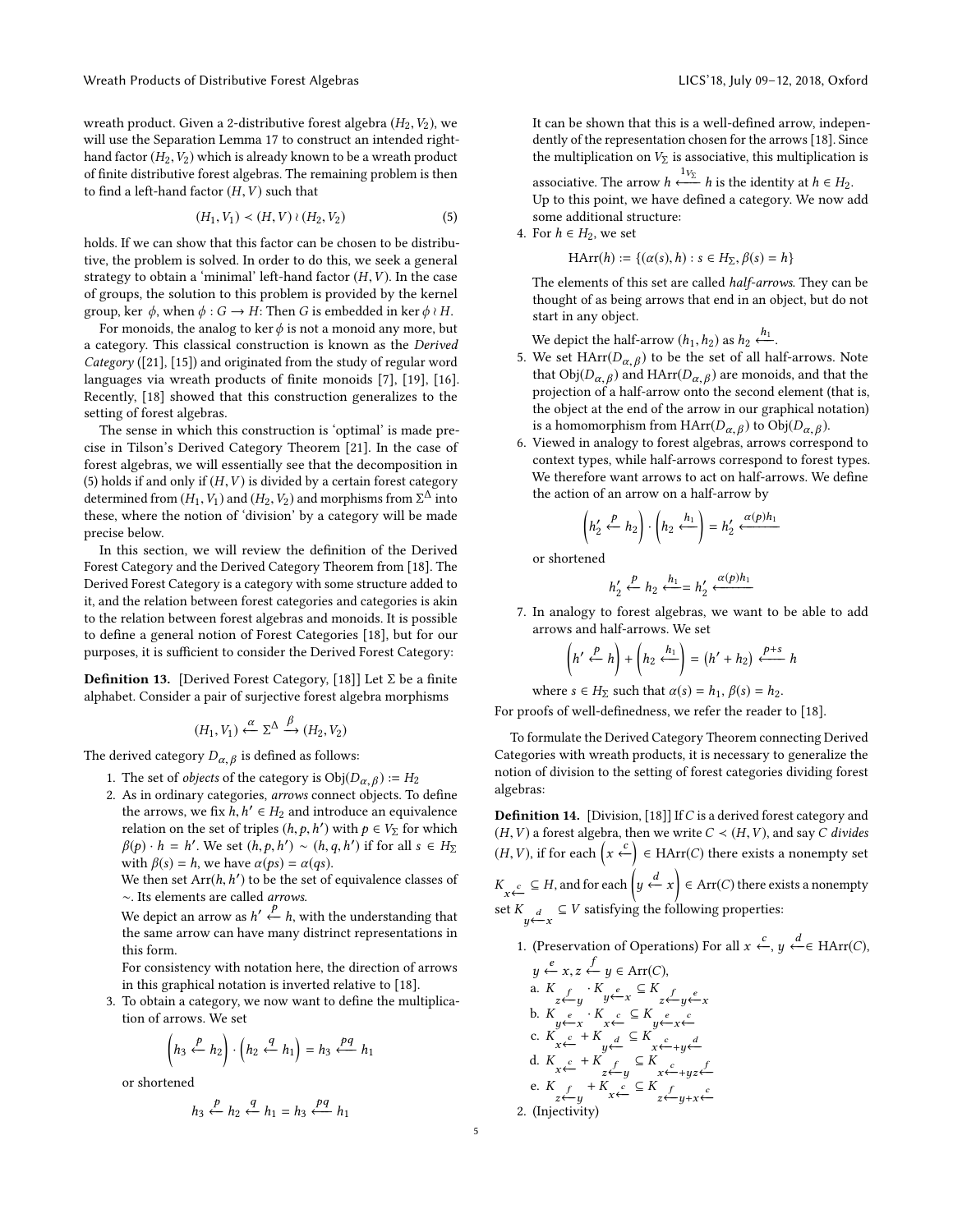- a. If  $y \stackrel{c}{\leftarrow} x$  and  $y \stackrel{c'}{\leftarrow} x$  are distinct arrows, then  $K_{y \stackrel{c}{\leftarrow} x} \cap$ y  $K_{y \leftarrow x} = \emptyset$
- b. If  $y \xleftarrow{c}$  and  $y \xleftarrow{c'}$  are distinct half-arrows, then  $K_{y \xleftarrow{c}} \cap$ y  $K_{y} \xleftarrow{c'} = \emptyset.$

In the special case where a derived forest category has exactly one object, it can be viewed as a forest algebra. In this case, the notion of division reduces to ordinary division of forest algebras.

We are now ready to state the Derived Category Theorem connecting categories with wreath products. We state only the direction required for our main result:

<span id="page-5-4"></span>**Theorem 15.** [Derived Category Theorem, [\[18\]](#page-8-7)] Let  $\Sigma$  be an alphabet, and let  $\alpha, \beta$  be morphisms from  $\Sigma^{\Delta}$  onto forest algebras  $(H, V)$  ( $H_2$ ,  $V_3$ ), reprectively Let  $(H, V)$  be a forest algebra. As  $(H_1, V_1), (H_2, V_2)$ , respectively. Let  $(H, V)$  be a forest algebra. Assume  $D_{\alpha, \beta} \prec (H, V)$ . Then

$$
(H_1, V_1) \prec (H, V) \wr (H_2, V_2)
$$

## <span id="page-5-0"></span>6 Main Result

 $\overline{a}$ 

Our aim is to prove that any language recognized by a finite 2 distributive forest algebras is definable in PDL:

<span id="page-5-2"></span>**Theorem 16.** Let  $\mathfrak{F}$  be a finite 2-distributive forest algebra. Then every language recognized by  $\mathfrak F$  is definable in PDL.

In the Discussion (Section [8\)](#page-7-0), we will discuss the relevance of this result for the question of deciding definability in PDL.

Our proof proceeds by solving two sub-problems related to the left and right factors in wreath product decompositions: To obtain the right factor of a wreath product decomposition, we study the problem of *separating* forest languages by the map  $\pi$ . To then obtain the left factor, we start at the Derived Category, and show that it has a certain local property – in our case, local distributivity. To conclude a decomposition result, we then prove that this local property entails a global property. These steps are remarkably similar to results from the theory of logic on words and finite monoids which also reduce the problem of decidability to separation [\[13\]](#page-8-14) and Local-Global theorems [\[9\]](#page-8-15).

#### 6.1 Separation Lemma

We will first state the Separation Lemma. Recall that  $\pi(f)$  is the set of paths in the forest f. If  $\mathcal L$  is a language of forests,  $\pi(\mathcal L) \subseteq$  $Pow(\Sigma^*)$  is the image of  $\mathcal L$  under  $\pi$ , a set of finite pathsets.

<span id="page-5-5"></span>**Lemma 17** (Separation Lemma). Let  $\mathcal{L}_1, \mathcal{L}_2 \subseteq H_{\Sigma}$  be regular forest languages such that

$$
\pi(\mathcal{L}_1) \cap \pi(\mathcal{L}_2) = \emptyset
$$

Then there are finite distributive algebras  $\mathfrak{F}_1, \mathfrak{F}_2, \mathfrak{F}_3$  and a language  $X \subseteq \Sigma^{\Delta}$  recognized by  $\mathfrak{F}_1 \wr \mathfrak{F}_2 \wr \mathfrak{F}_3$  such that

$$
\mathcal{L}_1 \subseteq X \subseteq (H_{\Sigma} - \mathcal{L}_2)
$$

That is, X separates  $\mathcal{L}_1$  from  $\mathcal{L}_2$ .

Proof. The proof considers a forest algebra  $(H, V)$  recognizing both  $\mathcal{L}_1$  and  $\mathcal{L}_2$  via a morphism  $\phi$ , and constructs PDL languages 'approximating' each  $\phi^{-1}(h)$  for  $h \in H$ . proximating' each  $\phi^{-1}(h)$  for  $h \in H$ . □

Let's consider how this is useful for proving Theorem [16](#page-5-2) by sketching the proof idea for the theorem – we will make this more precise in Section [6.3.](#page-6-0) If  $\mathfrak F$  is a forest algebra with morphism  $\phi_{\mathfrak F}$  :  $\overline{f}$  for  $h \in H_{\delta}$  and obtain separators  $X_{h,h'}$  for each pair whenever  $\pi h^{-1}(h) \circ \pi h^{-1}(h') = 0$ . Combining the resulting constants we  $\Delta \rightarrow \tilde{\sigma}$ , we can apply this lemma to all pairs of languages  $\phi_{\tilde{\sigma}}^{-1}(h)$  $\pi \phi^{-1}(h) \cap \pi \phi^{-1}(h') = \emptyset$ . Combining the resulting separators, we can build finite distributive algebras  $\mathbb{R}$ .  $\mathbb{R}$  and a morphism can build finite distributive algebras  $\mathfrak{F}_1, \mathfrak{F}_2, \mathfrak{F}_3$  and a morphism  $\phi_X : \Sigma^{\Delta} \to \mathfrak{F}_1 \wr \mathfrak{F}_2 \wr \mathfrak{F}_3$  which recognizes each  $X_{h,h'}$ . We will examine the derived category  $D_{h,h'}$ . If we can show that this examine the derived category  $D_{\phi_{\tilde{\sigma}}, \phi_X}$ . If we can show that this derived category divides a finite distributive algebra  $\mathfrak{F}_2$ , we can derived category divides a finite distributive algebra  $\mathfrak{F}_0$ , we can apply the Derived Category Theorem to conclude  $\mathfrak{F} < \mathfrak{F}_0 \wr \mathfrak{F}_1 \wr \mathfrak{F}_2 \wr \mathfrak{F}_3$ , which then will prove Theorem [16.](#page-5-2)

## 6.2 Locally-Distributive Categories

Recall the equation  $v[h_1 + h_2] = vh_1 + vh_2$  defining distributive forest algebras. To apply this to derived forest categories, we would want to interpret  $v$  as an arrow and  $h_1, h_2$  as half-arrows. In general, this equation does not make sense, since the action of an arrow on a half-arrow is only defined in certain cases. The equation becomes sensible when we restrict it to those arrows and half-arrows for which the action is defined:

<span id="page-5-3"></span>Definition 18 (Locally Distributive). We say that a derived forest category C is locally distributive if the following equation holds for any  $h$  ∈ Obj(*C*) and any two half-arrows  $h_1, h_2$  ∈ HArr(*h*), and for any arrow  $v \in \text{Arr}(h, h')$   $(h' \in \text{Obj}(C))$ :

$$
v[h_1 + h_2] = vh_1 + vh_2
$$

Rewriting this in arrow-based notation, we want the following for any half-arrows  $h \xleftarrow{h_1}$  and  $h \xleftarrow{h_2}$ , and for any arrow  $h' \xleftarrow{v} h$ :

$$
\left(h' \stackrel{\upsilon}{\leftarrow} h\right) \cdot \left(h \stackrel{h_1}{\leftarrow} + h \stackrel{h_2}{\leftarrow} \right) = \left(h' \stackrel{\upsilon}{\leftarrow} h \stackrel{h_1}{\leftarrow} \right) + \left(h' \stackrel{\upsilon}{\leftarrow} h \stackrel{h_2}{\leftarrow} \right)\right)
$$

Any derived forest category that divides a distributive forest algebra must be locally distributive. We now show that the converse is also true: Any locally-distributive category divides some distributive forest algebra. In analogy to results from the theory of ordinary finite categories, we refer to this as a Local-Global Theorem – showing that being locally distributive entails a global property of the category:

<span id="page-5-1"></span>Theorem 19 (Local-Global). Let C be a locally-distributive finite derived forest category. Then it divides a finite distributive forest algebra.

Proof. The proof proceeds by considering terms built from arrows and half-arrows and using local distributivity to transform them into a normal form that only depends on the paths in these terms (viewing them as forests). We then apply Proposition [6](#page-2-1) to construct a finite distributive forest algebra and a division.  $□$ 

The idea of introducing a 'local' version of distributivity that is appropriate for forest categories, and then relating it to distributive forest algebras in a 'Local-Global' Theorem is related to a long tradition in the theory of semigroups and monoids, where local pseudovarieties of categories have been an important object of study (e.g., [\[21\]](#page-8-9), [\[10\]](#page-8-16), [\[1\]](#page-8-17)), and where such Local-Global theorems have been applied to prove decidability of logic classes [\[9\]](#page-8-15).

In order to prove Theorem [16,](#page-5-2) our goal will be to prove that the derived category  $D_{\phi_{\overline{x}},\phi_X}$  mentioned above is locally distributive,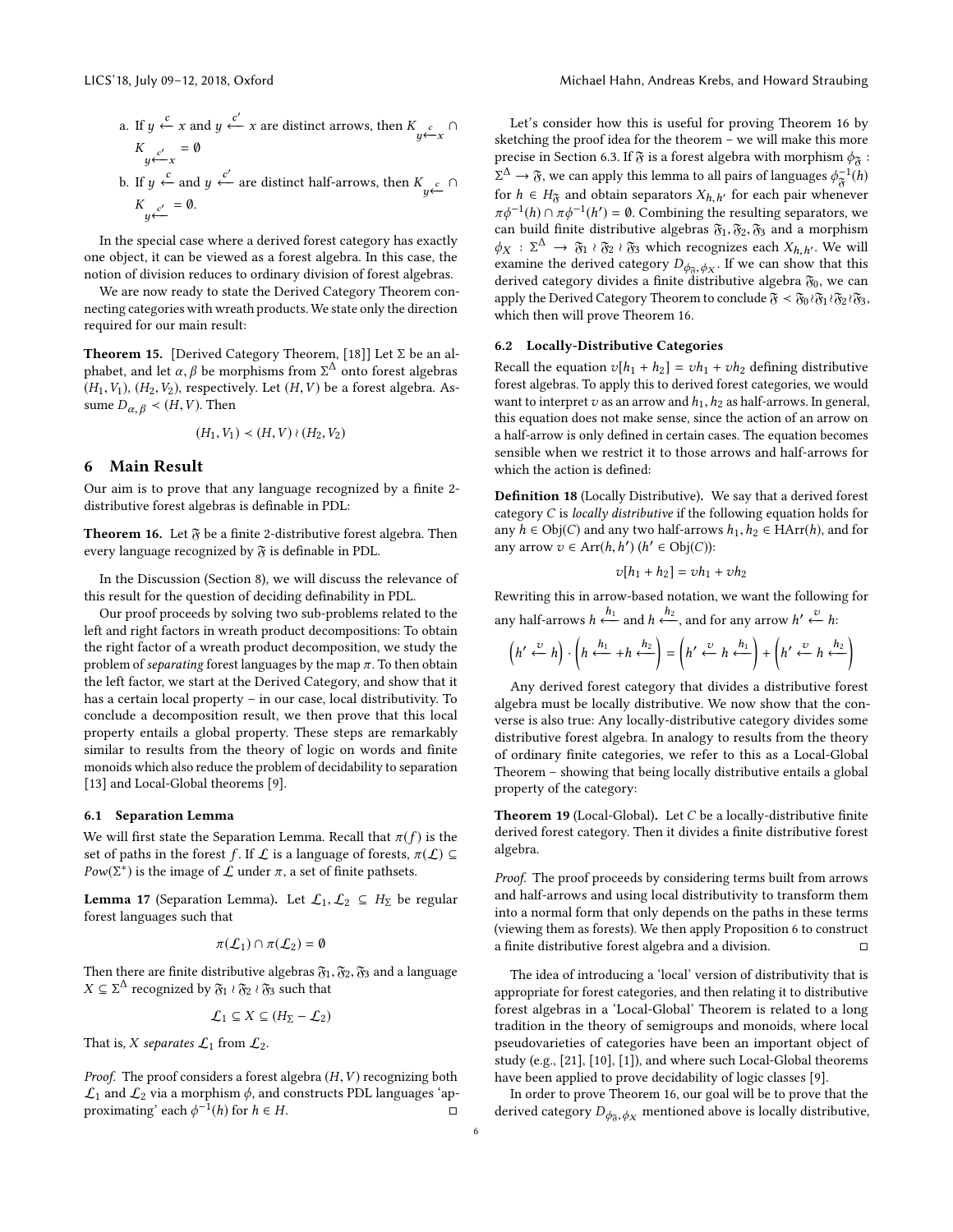Wreath Products of Distributive Forest Algebras LICS' 18, July 09-12, 2018, Oxford

then being able to apply Theorem [19.](#page-5-1) The details are given in Section [6.3.](#page-6-0)

## <span id="page-6-0"></span>6.3 Concluding the proof of Theorem [16](#page-5-2)

Proof of the Theorem. Let  $\mathcal L$  be a language recognized by a 2-distributive finite algebra  $\mathfrak{F}$  via morphism  $\phi : \Sigma^{\Delta} \to \mathfrak{F}$ . For each pair  $h_1, h_2 \in H_{\infty}$  such that  $\pi(\phi^{-1}(h_1)) \cap \pi(\phi^{-1}(h_2)) = \emptyset$ , we can apply Lemma 17  $H_{\delta}$  such that  $\pi(\phi^{-1}(h_1)) \cap \pi(\phi^{-1}(h_2)) = \emptyset$ , we can apply Lemma [17](#page-5-5)<br>to the languages  $f_{\epsilon} := \phi^{-1}(h_1)$  and  $f_{\epsilon} := \phi^{-1}(h_2)$ . From the lamma to the languages  $\mathcal{L}_1 := \phi^{-1}(h_1)$  and  $\mathcal{L}_2 := \phi^{-1}(h_2)$ . From the lemma we get a language  $X_{h_1,h_2}$  separating the preimages of  $h_1$  and  $h_2$ .<br>That is we have That is, we have

$$
\phi^{-1}(h_1) \subseteq X_{h_1,h_2} \subseteq (H_{\Sigma} - \phi^{-1}(h_2))
$$

We also get an algebra  $\mathfrak{G}_{h_1,h_2} = \mathfrak{F}_1^{h_1,h_2} \wr \mathfrak{F}_2^{h_1,h_2} \wr \mathfrak{F}_3^{h_1,h_2}$  which recognizes X via morphism  $\psi_{h_1, h_2}: \Sigma^{\Delta} \to \mathfrak{G}_{h_1, h_2}$ . By the lemma, the three algebras  $\mathfrak{F}^{n_1, n_2}_1$ ,  $\mathfrak{F}^{n_1, n_2}_2$ ,  $\mathfrak{F}^{n_1, n_2}_3$  are finite and distributive. Let

$$
\mathfrak{G}:=\left(\bigtimes_{h_1,h_2} \mathfrak{F}_1^{h_1,h_2}\right) \wr \left(\bigtimes_{h_1,h_2} \mathfrak{F}_2^{h_1,h_2}\right) \wr \left(\bigtimes_{h_1,h_2} \mathfrak{F}_3^{h_1,h_2}\right)
$$

ª ®

where we take products over all pairs  $h_1, h_2$  for which  $\pi(\phi^{-1}(h_1)) \cap$ <br> $\pi(\phi^{-1}(h_2)) = \emptyset$  holds. Then  $\emptyset$  is a wreath product of three finite  $\pi(\phi^{-1}(h_2)) = \hat{\theta}$  holds. Then  $\hat{\theta}$  is a wreath product of three finite<br>distributive algebras. Eurthermore, it is divided by each  $\hat{\theta}$  is a and distributive algebras. Furthermore, it is divided by each  $\mathfrak{G}_{h_1, h_2}$ , and thus recognizes each of the separators  $X_{h_1}$ , via some morphism thus recognizes each of the separators  $X_{h_1,h_2}$  via some morphism  $\psi \circ \nabla^{\Delta} \to \mathcal{C}$  $\psi : \Sigma^{\Delta} \to \mathfrak{G}.$ <br>We now a

We now consider the derived forest category  $D_{\phi, \psi}$ . We want to show that it is locally distributive, then being able to apply the Derived Category Theorem. Let h, h' be objects, let  $f_1, f_2 \in \text{HArr}(h)$ <br>and let  $z \in \text{Arr}(h, h')$ . By the definition of the Derived Category and let  $v \in \text{Arr}(h, h')$ . By the definition of the Derived Category, we can write  $f_1$  as  $h \xleftarrow{n_1}$  and  $f_2$  as  $h \xleftarrow{n_2}$ . Also, we can write v as  $h \xleftarrow{p} h'$ , with  $p \in V_{\mathfrak{F}}$ . We want to prove the equality from Definition 18 Definition [18.](#page-5-3)

Note that  $h_1, h_2 \in H_{\tilde{\sigma}}$ . In view of the construction of the halfarrows in the derived category, there are forests  $t_1, t_2 \in H_{\Sigma}$  such that  $\phi(t_i) = h_i$  and  $\psi(t_i) = h$  for  $i = 1, 2$ . For a contradiction, let us assume  $\pi(\phi^{-1}(h_1)) \cap \pi(\phi^{-1}(h_2)) = \emptyset$ . Given the way  $\psi$  was con-<br>structed, the equality  $\psi(t_1) = h$  antails  $\psi(t_2) = \psi(t_1) - \psi(t_2)$ . This structed, the equality  $\psi(t_i) = h$  entails  $\psi_{h_1, h_2}(t_1) = \psi_{h_1, h_2}(t_2)$ . This is a contradiction to the way in which we have chosen  $\psi_{h_1, h_2}$ . The assumption about the empty intersection must have been incorrect assumption about the empty intersection must have been incorrect, and we have

$$
\pi(\phi^{-1}(h_1)) \cap \pi(\phi^{-1}(h_2)) \neq \emptyset
$$

So there are forests  $b_1, b_2$  such that  $\phi(b_i) = h_i$  and  $\pi(b_1) = \pi(b_2)$ .

Recall  $v = h \stackrel{P}{\leftarrow} h'$ , with  $p \in V_{\mathfrak{F}}$ . Let  $\alpha' \in \phi^{-1}(p)$ . Since  $\mathfrak{F}$  is<br>listributive we have  $\phi(\alpha'|h_1 + h_2|) = \phi(\alpha'h_1 + \alpha'h_2)$  Applying 2-distributive, we have  $\phi(\alpha'[\hat{b}_1 + \hat{b}_2]) = \phi(\alpha' b_1 + \alpha' b_2)$ . Applying  $\phi$ , this means

$$
p(h_1 + h_2) = p(h_1) + p(h_2)
$$

 $p(h_1 + h_2) = p(h_1) + p(h_2)$ <br>In the derived category, this translates to

$$
v(f_1 + f_2)) = v f_1 + v f_2
$$

or, in arrow-based notation,

$$
h' \xleftarrow{p} \left( h \xleftarrow{h_1} + h \xleftarrow{h_2} \right) = \left( h' \xleftarrow{p} h \xleftarrow{h_1} \right) + \left( h' \xleftarrow{p} h \xleftarrow{h_2} \right)
$$

Thus,  $D_{\phi, \psi}$  is locally distributive. It is also finite (the two algebras involved in its construction are finite), so it divides a finite distributive algebra  $\mathfrak{F}'.$  By the Derived Category Theorem,  ${\cal L}$  is recognized by  $\mathfrak{F}'$   $\wr$   $\mathfrak{G}$ , which is the wreath product of four finite distributive algebras.  $\Box$ 

<span id="page-6-2"></span>

Figure 3. Illustration for Definition [20.](#page-6-1) Applying Ψ to the tree in (a) results in the tree in (b). The trees have the same (not necessarily maximal) paths. In (b), no two siblings have the same label.

# 7 Decidability of 2-Distributivity

We have shown that languages recognized by finite 2-distributive algebras form a subclass of PDL. We now show that 2-distributivity is decidable.

To decide whether  $\mathfrak F$  is 2-distributive, we need to check for morphisms  $\phi : \Sigma^{\Delta} \to \mathfrak{F}$  whether  $\phi(v(f_1 + f_2)) = \phi(vf_1 + v f_2)$ <br>holds whenever  $\pi(f_1) = \pi(f_2)$  for all forests  $f_1, f_2 \in H_2$  and holds whenever  $\pi(f_1) = \pi(f_2)$ , for all forests  $f_1, f_2 \in H_\Sigma$  and all contexts  $v \in V_{\Sigma}$ . To do this algorithmically, we want to find those pairs  $h, h' \in H$  such that  $\pi(\phi^{-1}(h))$  and  $\pi(\phi^{-1}(h'))$  have<br>popempty intersection. For these  $h h'$  we then need to check nonempty intersection. For these  $h, h'$ , we then need to check<br>whether  $v(h + h') = vh + vh'$  for all  $v \in V$ . If we can find these whether  $v(h + h') = vh + vh'$  for all  $v \in V$ . If we can find these<br>pairs h h' algorithmically decided ity is shown (We will see that pairs  $h, h'$  algorithmically, decidability is shown (We will see that looking at one specific morphism  $\phi$  is enough) looking at one specific morphism  $\phi$  is enough.).

Thus, the problem boils down to deciding, given two regular forest languages  $\mathcal{L}_1, \mathcal{L}_2$ , whether  $\pi(\mathcal{L}_1) \cap \pi(\mathcal{L}_2)$  is empty. We will reduce this to the problem of deciding whether two regular forest languages – computed from  $\mathcal{L}_1, \mathcal{L}_2$  – have nonempty intersection. We will use the following tool:

<span id="page-6-1"></span>Definition 20 (Distributive Normal Form). Define a map <sup>Ψ</sup> :  $H_{\Sigma} \rightarrow H_{\Sigma}$  as follows.

Consider a forest  $f := \beta_1[f_1] + ... + \beta_n[f_n](n \ge 0)$ . Here,  $\beta_1, ..., \beta_n$ are symbols from  $\Sigma$ , some or all of which can be identical, and  $f_1, ..., f_n$  are forests. For each  $\beta \in {\beta_1, ..., \beta_n}$ , define

$$
F_{\beta} := \{f_i : \beta_i = \beta\} \subset \{f_1, ..., f_n\}
$$

Then, set

$$
\Psi(f) := \sum_{\beta \in \{\beta_1, \dots, \beta_n\}} \beta \left( \Psi \left| \sum_{f' \in F_{\beta}} f' \right| \right)
$$

An example is provided in Figure [3.](#page-6-2)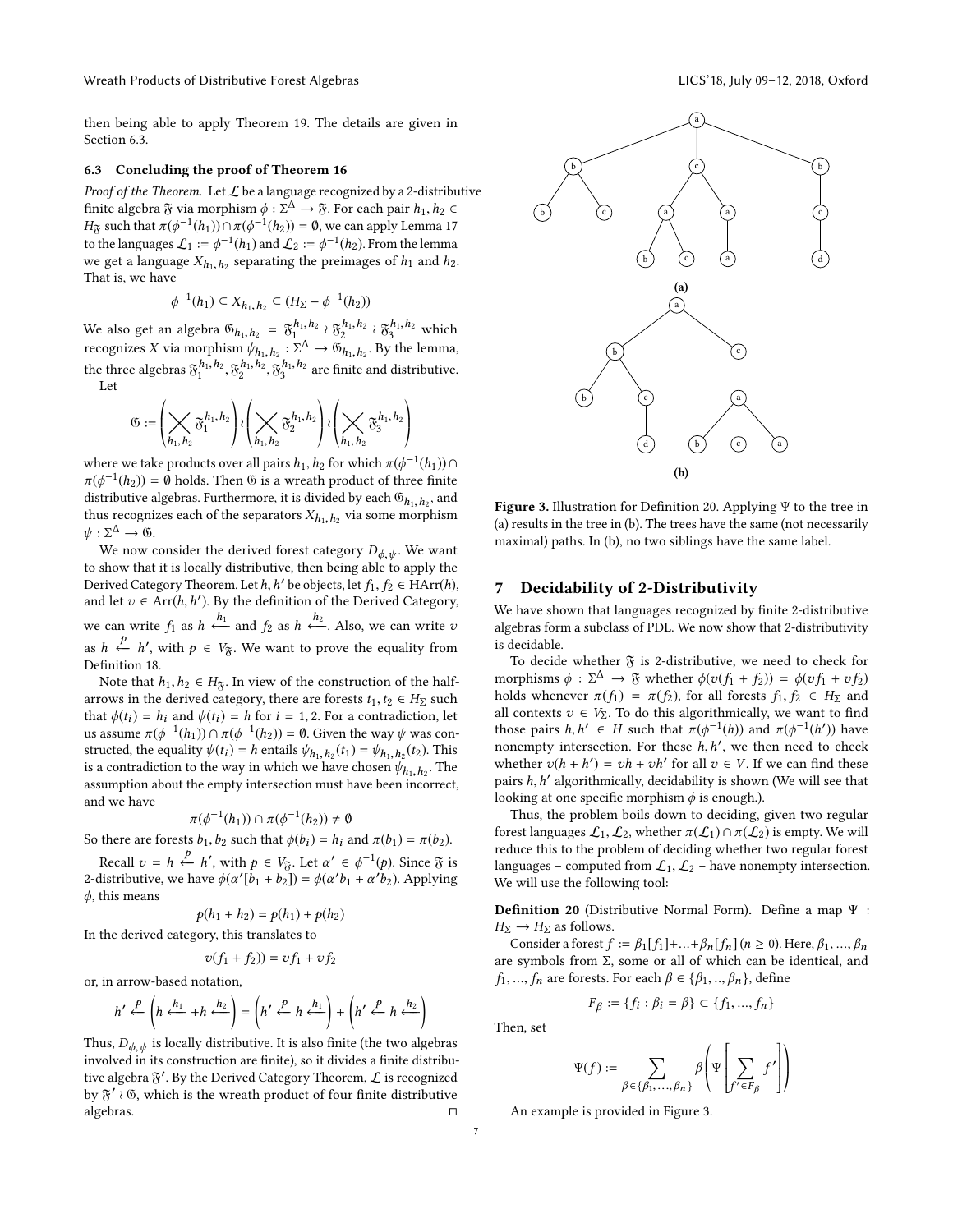<span id="page-7-2"></span>**Proposition 21.** Let  $f, f' \in H_{\Sigma}$ .

- 1. No two distinct sibling nodes in  $\Psi(f)$  are labeled with the same symbol.
- 2.  $\pi(f) = \pi(\Psi(f)).$
- 3.  $\pi(f) = \pi(f')$  if and only if  $\Psi(f) = \Psi(f')$ .

Proof. (1) By induction over the height of forests. (2) is immediate from the definition of Ψ. For (3), the 'if' direction follows from (2). For the 'only if' direction, observe that, for any given pathset, there is only a single forest (up to order of siblings) having this pathset and satisfying the condition that no sibling nodes have the same symbol. □

Due to the second property, we will use  $\Psi(f)$  as a suitable representative forest for the path set  $\pi(f)$ . In certain ways,  $\Psi(f)$  will be better-behaved than a general forest  $f$ . The following proposition shows that the image of languages under Ψ is also well-behaved:

<span id="page-7-1"></span>**Proposition 22.** Let  $\mathcal{L}$  be a regular forest language. Then  $\Psi(\mathcal{L})$ is a regular forest language and can be effectively constructed from (an automaton for)  $\mathcal{L}$ .

It is important to note that the image  $\Psi(\mathcal{L})$  is not recognized by a horizontally idempotent forest algebra, as multiplicity of children does matter. The recognizing finite forest algebra will be horizontally commutative but not idempotent. This proposition and proof is the one place in this paper where we deviate from our convention that all forest algebras are horizontally commutative and idempotent.

*Proof.* Let  $\mathfrak{F} = (H, V)$  be a finite forest algebra recognizing  $\mathcal L$  via morphism  $\phi$ .

Let  $H' := Pow(Pow(H))^{\Sigma} \cup {\bot}$  with the operation:  $f + f' = \bot$ <br>there is  $\alpha \in \Sigma$  such that  $f(\alpha)$ ,  $f'(\alpha) \neq \emptyset$ , or if one of f, f' is if there is  $\alpha \in \Sigma$  such that  $f(\alpha), f'(\alpha) \neq \emptyset$ , or if one of f, f' is<br>already equal to 1. Otherwise  $(f + f')(\alpha) - f(\alpha) + f'(\alpha)$ . It should already equal to ⊥. Otherwise,  $(f + f')(\alpha) = f(\alpha) \cup f'(\alpha)$ . It should<br>be noted that this operation is not idempotent due to the first be noted that this operation is not idempotent due to the first condition, which makes  $f + f = \bot$  unless  $f(\alpha) = \emptyset$  for all  $\alpha$ . With this operation, H' is a commutative finite monoid with identity  $f_0$ <br>given by  $f_2(\alpha) = 0$  for  $\alpha \in \Sigma$ given by  $f_0(\alpha) = \emptyset$  for  $\alpha \in \Sigma$ .

Let V' be the finite monoid of all maps  $H' \to H'$ , which naturally<br>s on  $H'$ . It is easy to show that  $(H'$ ,  $V')$  is a finite forest algebra acts on H'. It is easy to show that  $(H', V')$  is a finite forest algebra (though not horizontally idempotent) ,V (though not horizontally idempotent).

Then define a morphism  $\psi : \Sigma^{\Delta} \to (H', V')$  by first constructing<br>images of the contexts consisting of only a single letter:  $\psi(\alpha) =$ the images of the contexts consisting of only a single letter:  $\psi(\alpha)$  :=  $g_{\alpha}$  where by  $\psi(\alpha)$  we denote the image of the context consisting of only  $\alpha$  and a variable below it  $(\alpha[X])$ . Once we have chosen  $g_{\alpha} \in V'$  for each  $\alpha$ , it is not hard to see that we obtain a unique forest algebra for each  $\alpha$ , it is not hard to see that we obtain a unique forest algebra morphism  $\psi : \Sigma^{\Delta} \to (H', V')$  extending this map. Recall that  $g_{\alpha}$ <br>will need to be a map  $H' \to H'$ . We first set  $g_{\alpha}(1) = 1$  for all  $\alpha$ will need to be a map  $H' \to H'$ . We first set  $g_{\alpha}(\perp) = \perp$  for all  $\alpha$ .<br>For  $f \in H' - \perp \perp$  so  $f : \Sigma \to Pow(Pow(H))$  we furthermore set For *f* ∈ *H'* – { $\perp$ }, so *f* :  $\Sigma$  → *Pow(Pow(H))*, we furthermore set

$$
\psi(\alpha)(f)(\beta) = \emptyset \text{ when } \alpha \neq \beta
$$

Finally, considering the case  $\alpha = \beta$ , then for any  $Q \subset H$ , we set  $Q \in \psi(\alpha)(f)(\alpha)$  if and only if there are sets  $Q_1, ..., Q_l \subset H$  such that for each  $\gamma \in \Sigma$  such that  $f(\gamma) \neq \emptyset$ , there is  $P_{\gamma} \in f(\gamma)$  such that

 $Q_1 \cup ... \cup Q_l = \bigcup_{v}$ 

and

$$
Q = \left\{ \phi(\alpha) \cdot \left[ \sum_{h \in Q_i} h \right] : i = 1, ..., l \right\}
$$

γ Pγ

We now claim that, for  $h \in H$ , the language  $\Psi(\phi^{-1}(h)) - \{\emptyset\}$  (that is removing the empty forget if it is in the language) is equal to is, removing the empty forest if it is in the language) is equal to

$$
\psi^{-1}(\{f : \exists \alpha : f(\alpha) \neq \emptyset \land \forall \alpha \in \Sigma : f(\alpha) = \emptyset \lor \{h\} \in f(\alpha)\})
$$

where  $\psi$  is the forest algebra morphism  $\psi : \Sigma^{\Delta} \to (H', V')$  that we just constructed. This is shown by induction over forests  $\frac{1}{2}$  is the constructed. This is shown by induction over forests.

Considering that the empty forest is the only element of the preimage of the identity element of H', this implies that  $\Psi(\mathcal{L})$  is<br>recognized by  $(H', V')$  via  $\psi$ recognized by  $(H'$  $\ddot{\phantom{1}}$ ′  $\Box$ ) via ψ.

We can now show decidability of 2-distributivity:

Theorem 23. It is decidable whether a finite forest algebra is 2 distributive.

*Proof.* Given a finite forest algebra  $\mathfrak{F} = (H, V)$ , choose  $\Sigma := V$ , and let  $\phi : \Sigma^{\Delta} \to (H, V)$  be the (unique) morphism extending the identity map  $\phi : \Sigma \to V$  that is mapping the context  $v[X]$  to  $v \in V$ identity map  $\phi : \Sigma \to V$ , that is, mapping the context  $v[X]$  to  $v \in V$ .

Given two regular forest languages  $\mathcal{L}_1, \mathcal{L}_2$ , it is decidable whether  $\pi(\mathcal{L}_1) \cap \pi(\mathcal{L}_2)$  is empty. To prove this, we use the mapping  $\Psi$  introduced in Definition [20.](#page-6-1) We can use Proposition [22](#page-7-1) to effectively check whether the regular forest languages  $\Psi(\mathcal{L}_1)$  and  $\Psi(\mathcal{L}_2)$  have nonempty intersection. From Proposition [21,](#page-7-2) we know that this happens if and only if  $\pi(\phi^{-1}(h))$  and  $\pi(\phi^{-1}(h'))$  also have nonempty intersection.

Using this resut, we can then, for each pair  $h, h' \in H$ , effectively check whether  $\pi(\phi^{-1}(h))$  and  $\pi(\phi^{-1}(h'))$  have nonempty intersection. If this is the case, we can check for each context type  $\pi \in V$ . tion. If this is the case, we can check for each context type  $v \in V$ whether  $v[h + h'] = vh + vh'$ . This equality holds for each v and<br>for each selected pair h h' if and only if  $\phi(c(f + f')) = \phi(cf + cf')$ for each selected pair h, h' if and only if  $\phi(c(f + f')) = \phi(cf + cf')$ <br>for all  $c \in V_2$  and each  $f, f' \in H_2$  such that  $\pi(f) = \pi(f')$ . This is for all  $c \in V_{\Sigma}$  and each  $f, f' \in H_{\Sigma}$  such that  $\pi(f) = \pi(f')$ . This is a necessary condition for  $\mathfrak F$  to be 2-distributive.

To prove that this is also sufficient, consider another alphabet  $\pi : \Sigma'^{\Delta} \to \Sigma^{\Delta}$ , generated by the map  $\Sigma' \to \Sigma$  defined by  $\eta(\alpha) := \eta : \Sigma'^{\Delta} \to \Sigma^{\Delta}$ , generated by the map  $\Sigma' \to \Sigma$  defined by  $\eta(\alpha) := \frac{\eta(\alpha)}{2}$  $\alpha'$  and a morphism  $\psi : \Sigma'^{\Delta} \to (H, V)$ . We can build a morphism  $\cdot \Sigma'^{\Delta} \to \Sigma^{\Delta}$  generated by the map  $\Sigma' \to \Sigma$  defined by  $p(\alpha) =$  $\psi(\alpha) \in \Sigma$  for  $\alpha \in \Sigma'$ . Then  $\psi = \phi \circ \eta$ . Let  $f_1, f_2 \in H_{\Sigma'}$  with  $\pi(f_1) = \pi(f_2)$  and let  $c \in V_{\Sigma'}$ . Then  $\pi(\eta(f_1)) = \pi(\eta(f_2))$  and  $\pi(f_1) = \pi(f_2)$ , and let  $c \in V_{\Sigma'}$ . Then  $\pi(\eta(f_1)) = \pi(\eta(f_2))$ , and,<br>by assumption  $\psi(c[f_+ + f_2]) = \phi(\eta(c)[\eta(f_1) + \eta(f_2)]$ by assumption,  $\psi(c[f_1 + f_2]) = \phi(\eta(c[f_1 + f_2])) = \phi(\eta(c)[\eta(f_1) +$  $\eta(f_2)$ ]) =  $\phi(\eta(c)\eta(f_1) + \eta(c)\eta(f_2)) = \phi(\eta(cf_1 + cf_2)) = \psi(cf_1 + cf_2).$ □

## <span id="page-7-0"></span>8 Discussion

We have shown that 2-distributive finite forest algebras recognize a subclass of PDL, and that 2-distributivity is a decidable property.

As we outlined in the Introduction, generalizing this approach to  $k > 2$  would settle decidability of PDL. Our notion of 2-distributivity can be generalized in the following way, slightly different than the one given in [\[17\]](#page-8-1):

**Definition 24.** For each  $k \ge 1$ , define a congruence ∼<sub>k</sub> on  $\Sigma^{\Delta} = (H_{\Sigma} | V_{\Sigma})$  as follows:  $(H_{\Sigma}, V_{\Sigma})$  as follows:

- 1. ∼1 is the smallest congruence such that  $f \sim_1 f'$  whenever  $\tau' \in H_{\Sigma}$  and  $\pi(f) = \pi(f')$ .
- For any  $k \geq 1$ ,  $\sim_{k+1}$  is the smallest congruence such that

$$
v[f+f'] \sim_{k+1} vf + vf'
$$

for any  $v \in V_{\Sigma}$  and any  $f, f' \in H_{\Sigma}$  such that  $f \sim_k f$ ′ .

For each k, the congruence  $\sim_k$  encodes a k-fold iteration of the distributive law. A forest algebra  $\mathfrak F$  is *k*-distributive if, for all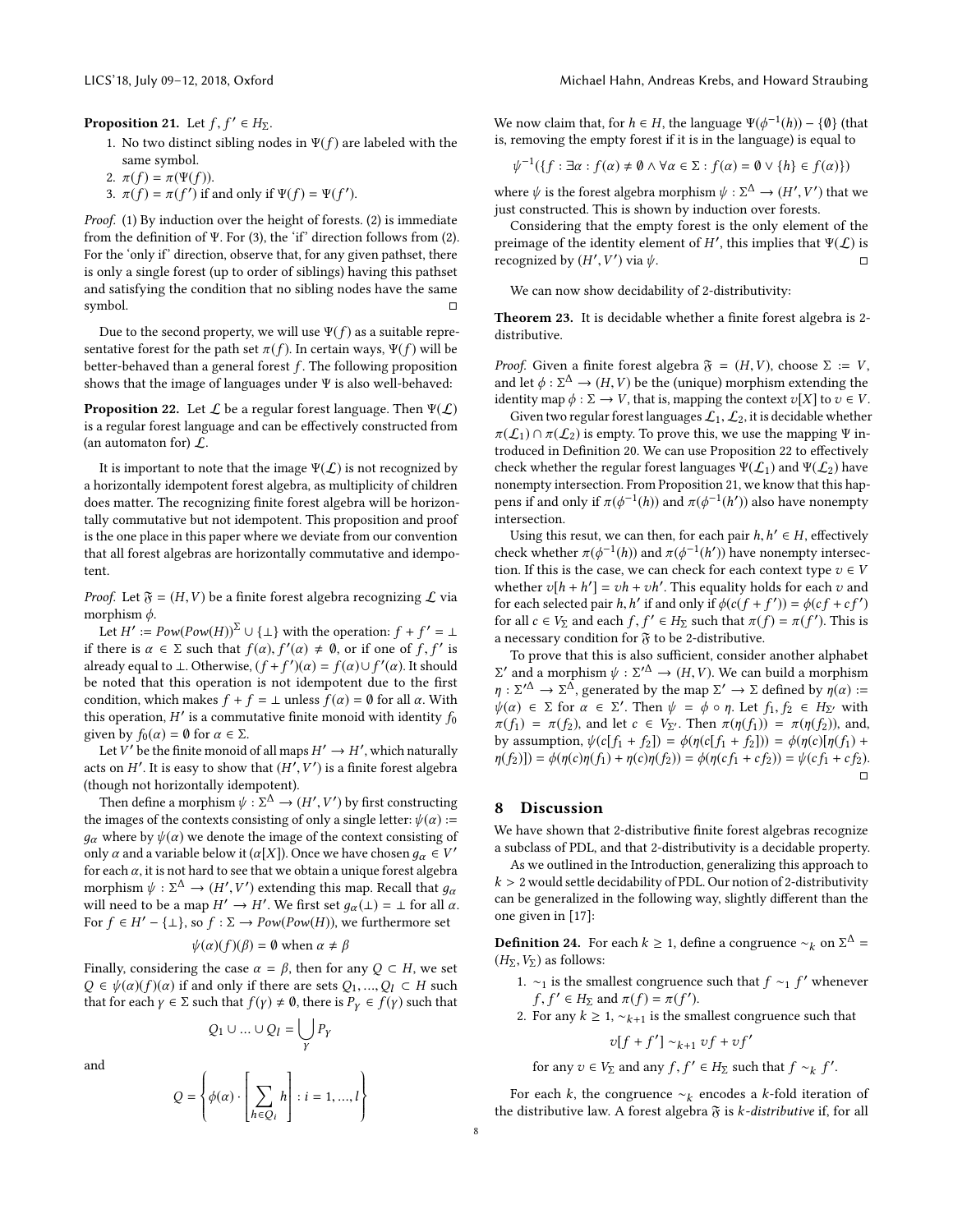morphisms  $\phi : \Sigma^{\Delta} \to \mathfrak{F}, \phi(f) = \phi(f')$  whenever  $f \sim_k f$ <br>k – 2 this coincides with our definition above ′ . For  $k = 2$ , this coincides with our definition above.

In analogy to Proposition [9](#page-2-4) and a result from [\[17\]](#page-8-1), it can be shown that the wreath product of  $k$  distributive forest algebras is k-distributive. Determining, given a finite forest algebra  $\mathfrak{F}$ , whether it is k-distributive for some  $k$  is a decidable problem. If one could show that any finite k-distributive forest algebra only recognizes languages in PDL, definability in PDL would therefore be shown decidable [\[17\]](#page-8-1). We have solved this problem in the case  $k = 2$ .

Indeed, generalizing our Local-Global Theorem to  $k \geq 2$  is feasible, and the proof method of our main result might be adapted to construct an inductive proof. It would be sufficient to, given a general k-distributive algebra, construct a wreath product of finite distributive algebras and show that an appropriate derived forest algebra is  $k - 1$ -distributive. To carry this out, a suitable strengthening of our Separation Lemma to a property stronger than separation would be required.

PDL is a member of a larger family of forest languages for which decidability of expressibility is still unknown, in spite of longstanding interest and several attempts [\[14,](#page-8-2) [20\]](#page-8-18). For a range of tree and forest logics, decidable characterizations have been obtained (see [\[3\]](#page-8-4) for a survey up to 2008; more recent results include [\[2,](#page-8-3) [4,](#page-8-19) [5,](#page-8-5) [11,](#page-8-20) [12\]](#page-8-6) among others). However, for many more prominent logics, including First-Order Logic with ancestor, CTL, CTL<sup>∗</sup>, PDL, and Chain<br>Logic this problem remains open. As described in the introduction Logic, this problem remains open. As described in the introduction, PDL extends both  $CTL$  and  $CTL^*$ . All of these logics were shown<br>by [6] to correspond to iterated wreath products of specific types by [\[6\]](#page-8-0) to correspond to iterated wreath products of specific types of forest algebras satisfying a distributive law. Among these, PDL stands out because it is characterized through products of arbitrary distributive forest algebras, and can – at least at the level  $k = 2$ be captured in terms of a k-fold iterated distributive law. Therefore, our results might also shed light on this larger family of open problems.

In the field of regular word languages and logic on words, the study of finite monoids has been tremendously successful. Our proof strategy highlights how the classical theory developed for studying logic on words via wreath products of monoids carries over faithfully to the setting of forest algebras: Our proof proceeds by solving two sub-problems related to the left and right factors in wreath product decompositions: a separation result and a Local-Global theorem, which are then combined via the Derived Category Theorem [\[21\]](#page-8-9). These steps are remarkably similar to results from the theory of logic on words and finite monoids which also reduce the problem of decidability to separation [\[13\]](#page-8-14) and Local-Global theorems [\[9\]](#page-8-15).

## References

- <span id="page-8-17"></span>[1] Jorge Almeida. 1996. A syntactical proof of locality of DA. International Journal of Algebra and Computation 06, 02 (April 1996), 165–177.
- <span id="page-8-3"></span>[2] Michael Benedikt and Luc Segoufin. 2009. Regular tree languages definable in FO and in FO\_mod. ACM Trans. Comput. Log. 11, 1 (Oct. 2009), 1–32.
- <span id="page-8-4"></span>[3] Mikolaj Bojańczyk. 2008. Effective characterizations of tree logics. In Proceedings of the Twenty-Seventh ACM SIGMOD-SIGACT-SIGART Symposium on Principles of Database Systems, PODS 2008, June 9-11, 2008, Vancouver, BC, Canada, Maurizio Lenzerini and Domenico Lembo (Eds.). ACM, 53–66.
- <span id="page-8-19"></span>[4] Mikolaj Bojanczyk and Luc Segoufin. 2010. Tree Languages Defined in First-Order Logic with One Quantifier Alternation. Logical Methods in Computer Science 6, 4 (2010).
- <span id="page-8-5"></span>[5] Mikolaj Bojańczyk, Luc Segoufin, and Howard Straubing. 2012. Piecewise testable tree languages. Logical Methods in Computer Science 8, 3 (2012), 442–451.
- <span id="page-8-0"></span>[6] Mikolaj Bojańczyk, Howard Straubing, and Igor Walukiewicz. 2012. Wreath Products of Forest Algebras, with Applications to Tree Logics. Logical Methods in Computer Science 8, 3 (2012).
- <span id="page-8-11"></span>[7] J. A. Brzozowski and Imre Simon. 1973. Characterizations of locally testable events. Discrete Mathematics 4, 3 (March 1973), 243–271.
- <span id="page-8-8"></span>[8] S. Eilenberg and B. Tilson. 1976. Automata, languages, and machines. Academic Pr, New York.
- <span id="page-8-15"></span>[9] Andreas Krebs and Howard Straubing. 2012. An effective characterization of the alternation hierarchy in two-variable logic. In FSTTCS. 86–98.
- <span id="page-8-16"></span>[10] Jean-Éric Pin, Howard Straubing, and Denis Thérien. 1988. Locally trivial categories and unambiguous concatenation. Journal of Pure and Applied Algebra 52, 3 (1988), 297–311.
- <span id="page-8-20"></span>[11] Thomas Place and Luc Segoufin. 2009. A Decidable Characterization of Locally Testable Tree Languages. In Automata, Languages and Programming, 36th Internatilonal Collogquium, ICALP 2009, Rhodes, greece, July 5-12, 2009, Proceedings, Part II (Lecture Notes in Computer Science), Susanne Albers, Alberto Marchetti-Spaccamela, Yossi Matias, Sotiris E Nikoletseas, and Wolfgang Thomas (Eds.), Vol. 5556. Springer, 285–296.
- <span id="page-8-6"></span>[12] Thomas Place and Luc Segoufin. 2010. Deciding Definability in  $FO_2(\langle h, \langle v \rangle)$  on Trees. In 2010 25th Annual IEEE Symposium on Logic in Computer Science. IEEE, 253–262.
- <span id="page-8-14"></span>[13] Thomas Place and Marc Zeitoun. 2014. Going Higher in the First-Order Quantifier Alternation Hierarchy on Words. In Automata, Languages, and Programming - 41st International Colloquium, ICALP 2014, Copenhagen, Denmark, July 8-11, 2014, Proceedings, Part II (Lecture Notes in Computer Science), Javier Esparza, Pierre Fraigniaud, Thore Husfeldt, and Elias Koutsoupias (Eds.), Vol. 8573. Springer, 342–353.
- <span id="page-8-2"></span>[14] Andreas Potthoff. 1995. First-Order Logic on Finite Trees. In TAPSOFT'95: Theory and Practice of Software Development, 6th International Joint Conference CAAP/FASE, Aarhus, Denmark, May 22-26, 1995, Proceedings (Lecture Notes in Computer Science), Peter D Mosses, Mogens Nielsen, and Michael I Schwartzbach (Eds.), Vol. 915. Springer, 125–139.
- <span id="page-8-10"></span>[15] John Rhodes and Benjamin Steinberg. 2009. The q-theory of finite semigroups. Springer Science & Business Media.
- <span id="page-8-13"></span>[16] Howard Straubing. 1985. Finite semigroup varieties of the form V \* D. Journal of Pure and Applied Algebra 36 (1985), 53–94.
- <span id="page-8-1"></span>[17] Howard Straubing. 2013. New applications of the wreath product of forest algebras. RAIRO - Theor. Inf. and Applic. 47, 3 (2013), 261–291.
- <span id="page-8-7"></span>[18] Howard Straubing. 2018. Forest Categories. arXiv:1801.04337 [cs] (Jan. 2018). arXiv: 1801.04337.
- <span id="page-8-12"></span>[19] Denis Thérien and Alex Weiss. 1985. Graph congruences and wreath products. Journal of Pure and Applied Algebra 36 (Jan. 1985), 205–215.
- <span id="page-8-18"></span>[20] W. Thomas. 1984. Logical aspects in the study of tree languages. In Ninth Colloquium on Trees in Algebra and in Programming (Proc. CAAP 84), Courcelle and B. (Eds.). Cambridge University Press, 31–51.
- <span id="page-8-9"></span>[21] Bret Tilson. 1987. Categories as algebra: An essential ingredient in the theory of monoids. Journal of Pure and Applied Algebra 48, 1-2 (Sept. 1987), 83–198.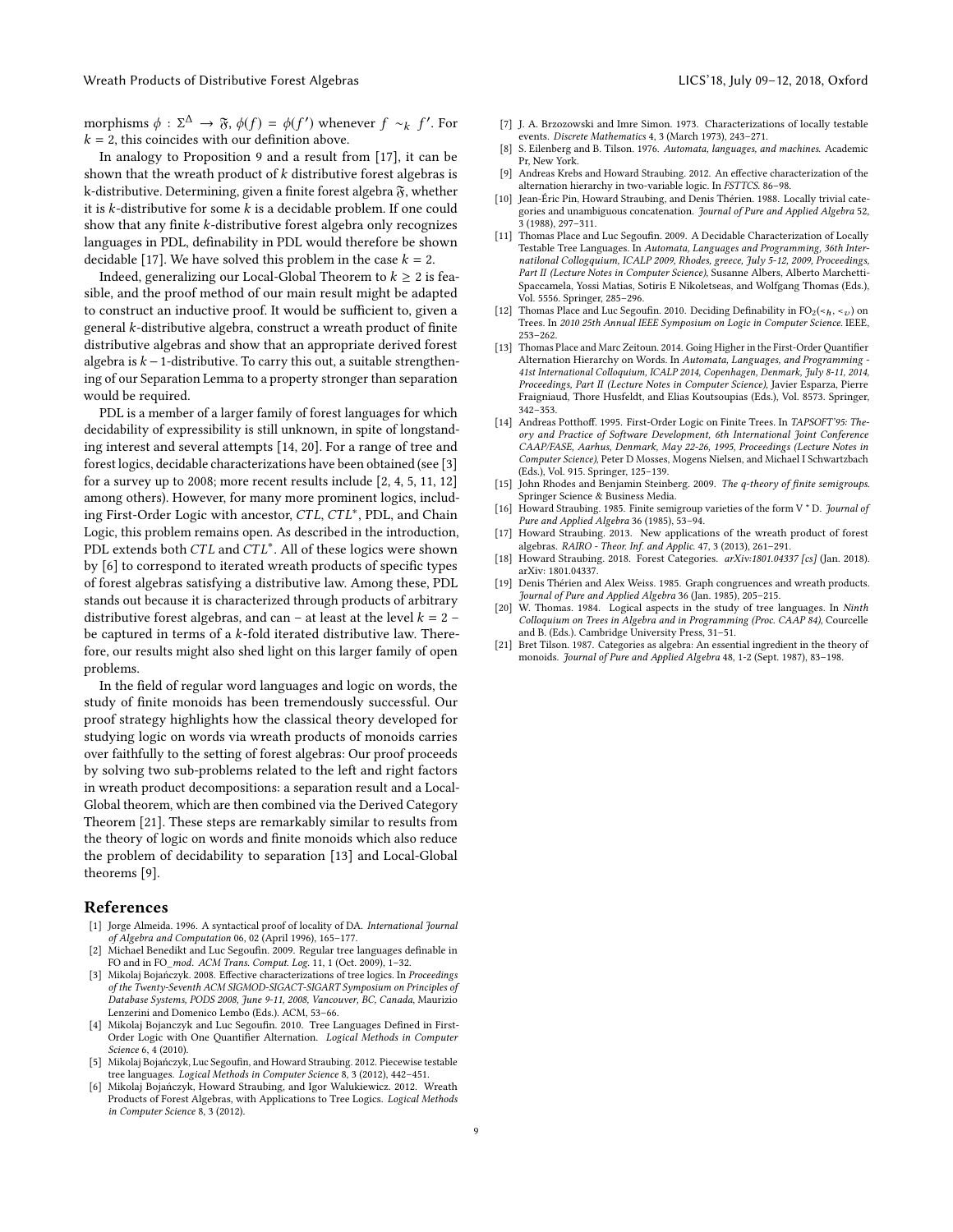## \*

# A General Definitions and Lemmas

<span id="page-9-1"></span>**Definition 25.** [Pathsets:  $\pi$ ,  $H_{\Sigma}^{D}$ ,  $\Pi$ ] Recall the map  $\pi$  :  $H_{\Sigma} \rightarrow$ <br> $P_{\Omega M}(\Sigma^*)$  mapping forests to their path sets. The image of  $\pi$  is called  $Pow(\Sigma^*)$  mapping forests to their path sets. The image of  $\pi$  is called  $HP$ . That is  $HP$  is the set of nonempty finite subsets of  $\Sigma^*$  that are  $\frac{1}{2}$  closed under prefixes ( $wv \in X \Rightarrow w \in X$ ).<br>We extend  $\pi$  to an operation on forest. D. That is,  $H_2^D$  is the set of nonempty finite subsets of  $\Sigma^*$  that are

We extend  $\pi$  to an operation on forest languages:

$$
\pi(\mathcal{L}) \coloneqq \{ \pi(f) : f \in \mathcal{L} \} \subset \text{Pow}(\Sigma^*)
$$

for  $\mathcal{L} \subseteq H_{\Sigma}$ .

When  $\mathcal{L} \subseteq H_{\Sigma}$ , then  $\Pi(\mathcal{L}) \subseteq \Sigma^*$  is the set of all paths occurring some forest in  $\Gamma$ : in some forest in  $\mathcal{L}$ :

$$
\Pi(\mathcal{L}) := \bigcup_{f \in \mathcal{L}} \pi(f)
$$

Since Π is defined in terms of  $\pi$ , Π is also well-defined on subsets<br>H<sup>D</sup>, If  $X \subset H^D$ , then  $\Pi(X) := \Box_{X \cup G}$ of  $H_{\Sigma}^{D}$ : If  $X \subseteq H_{\Sigma}^{D}$ , then  $\Pi(X) := \bigcup_{\phi \in X} \phi$ .

<span id="page-9-2"></span>**Proposition 26.** Let  $\mathcal{L} \subset H_{\Sigma}$  be a regular forest language. Then  $\Pi(f) \subset \Sigma^*$  is a regular word language and can be effectively  $\Pi(\hat{L})$  ⊂ Σ<sup>\*</sup> is a regular word language, and can be effectively constructed from (an automaton for)  $\hat{L}$ constructed from (an automaton for)  $\mathcal{L}$ .

*Proof.* Let  $\mathfrak{F} = (H, V)$  be a finite forest algebra recognizing  $\mathcal L$  via morphism  $\phi$ . We want to construct a finite automaton recognizing the word language  $\Pi(\mathcal{L})$ . Let  $Q := Pow(V)$  be the state set of this automaton, and consider the transition function  $Q \times \Sigma \rightarrow Q$  given by

$$
(\{v_1,...,v_k\},\alpha)\mapsto \{v:\exists j=1,...,k,\exists h\in H:v=v_j\cdot \phi(\alpha)\cdot I_h\}
$$

where by  $\phi(\alpha)$  we refer to the image of the context consisting of only  $\alpha$  and a variable below it  $(\alpha[X])$  and  $L \in V$  is the insertion only  $\alpha$  and a variable below it ( $\alpha$ [X]), and  $I_h \in V$  is the insertion operation defined in Definition [1.](#page-0-1) We take the starting state to be  ${1_V} \in Q$ , and the accepting states to be all nonempty subsets of  $\{v : \phi^{-1}(v \cdot 0_H) \subset \mathcal{L}\}\)$ . By induction over the length of words, it is shown that this automaton exactly accents the language  $\Pi(\mathcal{L})$ shown that this automaton exactly accepts the language  $\Pi(\mathcal{L})$ .  $\square$ 

For reference, we formulate the full version of the Derived Category Theorem. It is not required for our main result, but will be used in Appendix [F](#page-19-0) for the proof of Example [12.](#page-3-4)

<span id="page-9-3"></span>Theorem 27. [Full Version of the Derived Category Theorem, [\[18\]](#page-8-7)] Let  $\Sigma$  be an alphabet, and let  $\alpha$ ,  $\beta$  be morphisms from  $\Sigma^{\Delta}$  onto forest algebras  $(H, V_1), (H_2, V_2)$  respectively Let  $(H, V_1)$  be a forest forest algebras  $(H_1, V_1)$ ,  $(H_2, V_2)$ , respectively. Let  $(H, V)$  be a forest algebra.

(a) Assume  $D_{\alpha, \beta} \prec (H, V)$ . Then

$$
(H_1, V_1) \prec (H, V) \wr (H_2, V_2)
$$

(b) Suppose  $\alpha$  factors as

$$
\alpha = \gamma \delta : \Sigma^{\Delta} \to (H_1, V_1)
$$

where

$$
\delta : \Sigma^{\Delta} \to (H, V) \wr (H_2, V_2)
$$

$$
\gamma : \text{Im } \delta \to (H_1, V_1)
$$

and that  $\beta = \pi^{(2)}\delta$ , where  $\pi^{(2)}$  is the projection homomorphism<br>from the wreath product onto its right-hand factor. Then  $D_{\alpha} \geq 1$ from the wreath product onto its right-hand factor. Then  $D_{\alpha,\beta}$  <  $(H, V)$ .

<span id="page-9-0"></span>

Figure 4. Examples of forest diagrams. In any locally distributive derived forest category, the diagrams in (b) and (c) result in the same value under the map Val.

## B Proving the Local-Global Theorem

We will need the notion of forest diagrams:

**Definition 28.** Given a derived forest category  $C$ , a forest diagram is a forest whose leaves are labeled with half-arrows of  $C$  and whose internal nodes are labeled with arrows of  $C$ , subject to the following consistency condition: Let  $n$  be a (non-leaf) node labeled with an arrow  $h_2 \stackrel{\sim}{\leftarrow} h_1$ , and let  $h_3, ..., h_k \in Obj(C)$  be the endpoints of the entrows or half-arrows that label the root nodes of the children of n arrows or half-arrows that label the root nodes of the children of n. Then  $h_3 + ... + h_k = h_1$ .

Examples are shown in Figure [4.](#page-9-0)

To any forest diagram one can assign a half-arrow of C by recursively adding up the half-arrows assigned to siblings, and multiplying out the action of arrows on the half-arrows assigned to their children. Let Val be the map assigning these values to forestdiagrams.

One could think of forest diagrams as forming a 'free forest category' – in analogy to  $\Sigma^{\Delta}$ , and Val being a 'forest category<br>morphism' to C but we will not develop this perspective here morphism' to C, but we will not develop this perspective here.

Assume that C is a finite and locally-distributive derived forest category. Let  $d$  be a forest diagram over  $C$ . Let us assume that  $d$ contains two sibling nodes labeled with the same arrow h'  $\frac{v}{\epsilon}$  h (see Figure [4b\)](#page-9-0). Let  $d_1, d_2$  be the forest diagrams below these two nodes. The value of the sum of these two sibling nodes is

$$
\left(h' \stackrel{v}{\leftarrow} h\right) \cdot \text{Val}(d_1) + \left(h' \stackrel{v}{\leftarrow} h\right) \cdot \text{Val}(d_2)
$$

Since  $C$  is locally distributive, we know that this is equal to

$$
(h' \stackrel{v}{\leftarrow} h) \cdot \text{Val}(d_1 + d_2)
$$

Therefore, if we replace the two sibling nodes by a single node and put  $d_1 + d_2$  below it (see Figure [4c\)](#page-9-0), we obtain a new forest diagram which evaluates to the same half-arrow in  $C$  as  $d$  did.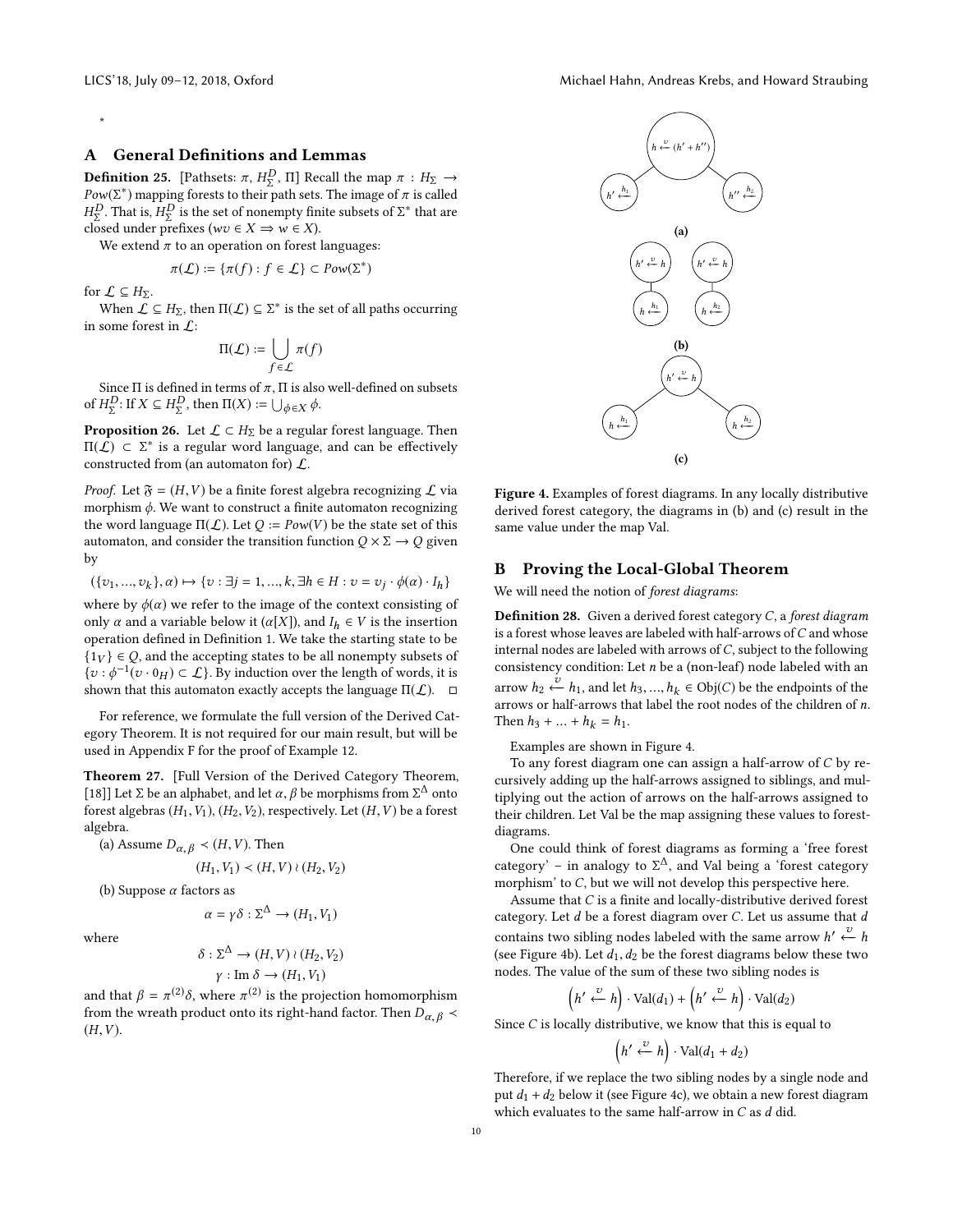Wreath Products of Distributive Forest Algebras LICS' (2018, 2018, Oxford U.C.S) LICS' 18, July 09–12, 2018, Oxford

If we apply this procedure iteratively, we will, after finitely many steps, arrive at a forest diagram  $\hat{d}$  where no two sibling nodes are labeled by the same half-arrow, and for which  $Val(\vec{d}) = Val(\vec{d})$ . Indeed, taking Ψ from Definition [20,](#page-6-1) the result  $\hat{d}$  is equal to Ψ(d).

Let  $\Sigma_C$  be the alphabet consisting of all arrows and half-arrows of C. Then each forest-diagram is a forest in  $H_{\Sigma_C}$ .<br>With this science  $\widehat{A}$  and delays the sense with so

With this view,  $\hat{d}$  and d have the same pathsets:  $\pi(\hat{d}) = \pi(d)$ (Proposition [21.](#page-7-2)2). Furthermore, it is not hard to see that for any other forest diagram d' with  $\pi(d') = \pi(d)$ , we would have arrived<br>of the same modified diagram  $\hat{J}$  (Proposition 21.2). This implies at the same modified diagram  $\hat{d}$  (Proposition [21.](#page-7-2)3). This implies that Val(*d*) is determined by  $\pi(d)$ .

Having established this, we can prove the theorem:

Proof of the Local-Global Theorem [19.](#page-5-1) Assume that C is a finite and locally-distributive derived forest category.

Let  $h \xleftarrow{c} h' \xleftarrow{c'}$  be distinct half-arrows in C. By the previous argument,

$$
\pi(\text{Val}^{-1}(h \stackrel{c}{\leftarrow})) \cap \pi(\text{Val}^{-1}(h' \stackrel{c'}{\leftarrow})) = \emptyset
$$

Certainly, the sum of the two half-arrows has to be distinct from at least one of them: At least,  $h \stackrel{c}{\leftarrow} + h' \stackrel{c'}{\leftarrow} \neq h \stackrel{c}{\leftarrow}$  or  $h \stackrel{c}{\leftarrow}$ +h'  $\stackrel{c'}{\leftarrow}$  ≠ h'  $\stackrel{c'}{\leftarrow}$ . We'll assume that the first one holds. Then, we know  $\pi(\text{Val}^{-1}(h \stackrel{c}{\leftarrow} + h' \stackrel{c'}{\leftarrow})) \cap \pi(\text{Val}^{-1}(h \stackrel{c}{\leftarrow})) = \emptyset$ <br>Recall the operation II from Definition 25: For

Recall the operation Π from Definition [25:](#page-9-1) For any forest language  $\mathcal{L}$ , we define  $\Pi(\mathcal{L}) \subseteq (\Sigma_C)^*$  as the set of all paths occurring in some forest in  $\Gamma$ . in some forest in  $\mathcal{L}$ :

$$
\Pi(\mathcal{L}) := \bigcup_{f \in \mathcal{L}} \pi(f)
$$

Now consider the sets  $\Pi_1 := \Pi(\text{Val}^{-1}(h \stackrel{c}{\leftarrow}))$  and  $\Pi_2 := \Pi(\text{Val}^{-1}(h' \stackrel{c'}{\leftarrow})$ )). Assume that there is  $d_1 \in$  Val<sup>−1</sup>(h ←) such that  $\pi(d_1) \subseteq \Pi_2$ . Then we can find  $d_3 \in \text{Val}^{-1}(h' \stackrel{c'}{\leftarrow})$  such that  $\pi(d_1) \subseteq \pi(d_3)$ . Observe  $\pi(d_1) = \pi(d_3 + d_1)$  and  $d_3 + d_1 \in \text{Val}^{-1}(h \stackrel{c}{\leftarrow} + h' \stackrel{c'}{\leftarrow})$ . This means  $\pi(d_1) \in \pi(\text{Val}^{-1}(h \stackrel{c}{\leftarrow} + h' \stackrel{c'}{\leftarrow})) \cap \pi(\text{Val}^{-1}(h \stackrel{c}{\leftarrow})),$ contradiction.

This means that there is no  $d_1 \in \text{Val}^{-1}(h \overset{c}{\leftarrow})$  such that  $\pi(d_1) \subseteq$  $\Pi_2$ . Said differently, for any  $d_1 \in \text{Val}^{-1}(h \stackrel{c}{\leftarrow})$ , we have  $\pi(d_1) \cap$ <br>(Π, – Π, ) + θ  $(\Pi_1 - \Pi_2) \neq \emptyset$ .

This means that, in order to separate forest diagrams evaluating to  $h \xleftarrow{c}$  from those evaluating to  $h' \xleftarrow{c'}$ , it is sufficient to check<br>whether the patheet of the diagram in question contains an element whether the pathset of the diagram in question contains an element of  $\Pi_1 - \Pi_2$ .

We want to show that  $\Pi_1, \Pi_2 \subset \Sigma_C^*$  are regular word languages<br>er the finite alphabet  $\Sigma_C$ . Being a finite derived forest category C over the finite alphabet  $\Sigma_C$ . Being a finite derived forest category, C<br>is equal to  $D_{\text{tot}}$  for some forest algebra morphisms  $\phi$ ,  $\psi$  into finite is equal to  $D_{\phi, \psi}$  for some forest algebra morphisms  $\phi, \psi$  into finite forest algebras. Thus, Val<sup>−1</sup>( $h \stackrel{c}{\leftarrow}$ ) and Val<sup>−1</sup>( $h' \stackrel{c'}{\leftarrow}$ ) are recognized<br>by combining a morphism into the (finite) image of ¢ that disregards by combining a morphism into the (finite) image of  $\phi$  that disregards the start- and end-points of (half-)arrows and otherwise behaves like  $\phi$ , with a regular language that checks whether the start- and end-points of the node labels are locally consistent. By Lemma [26,](#page-9-2) it follows that  $\Pi_1$  and  $\Pi_2$  are regular word languages over  $\Sigma_C$ .

Thus, by Proposition [6,](#page-2-1) there is a finite distributive forest algebra  $\mathfrak F$  and a morphism  $\eta : (\Sigma_C)^{\Delta} \to \mathfrak F$  which recognizes the set of forests whose path set intersects  $\Pi_L - \Pi_R$ . While we cannot hope forests whose path set intersects  $\Pi_1 - \Pi_2$ . While we cannot hope that this morphism recognizes the set of such forest diagrams, it

certainly separates the class of diagrams whose path sets intersect  $\Pi_1 - \Pi_2$  from those for which this doesn't hold.

For each pair of half-arrows  $h \stackrel{c}{\leftarrow}$ ,  $h' \stackrel{c'}{\leftarrow}$  in C, we obtain a finite<br>tributive forest algebra  $\mathfrak F$ distributive forest algebra  $\mathfrak{F}_{h \leftarrow h' \leftarrow \mathfrak{F}}$  and a morphism  $\eta_{h \leftarrow, h' \leftarrow \mathfrak{F}}$ <br>is this manner We than let  $\mathfrak{F}$  be the direct number of these finitely in this manner. We then let  $\widehat{\mathfrak{F}}$  be the direct product of these finitely many algebras, and  $\hat{\eta}$  the direct product of these morphisms. Certainly,  $\widehat{\mathfrak{F}}$  is finite and distributive. To construct a division  $C < \widehat{\mathfrak{F}}$ (recall Definition [14\)](#page-4-2), we assign to each half-arrow  $h \leftarrow$  in C the set of half-arrows in  $\hat{\mathfrak{F}}$  that are in the image of Val<sup>−1</sup>( $h \xleftarrow{c}$ ) under  $\hat{\eta}$ , and similarly for arrows. One can verify that these assignments preserve operations as required in Definition [14.](#page-4-2) More importantly, the previous arguments guarantee that they satisfy the injectivity condition required in Definition [14:](#page-4-2)

For a contradiction, let  $h \stackrel{c}{\leftarrow}$ ,  $h' \stackrel{c'}{\leftarrow}$  be distinct half-arrows in C that are mapped to overlapping sets in  $H_{\widehat{\sigma}}: g \in K_{h \xleftarrow{c}} \cap K_{h' \xleftarrow{c'}}$  This means that there are forest diagrams  $f_1, f_2$  such that  $\text{Val}(f_1) = K$  .  $\text{Val}(f_2) = \hat{g}(f_1) = g(f_2) = g$  in particular  $K_{h \leftarrow}$ , Val $(f_2) = K_{h' \leftarrow}$ , but  $\hat{\eta}(f_1) = \hat{\eta}(f_2) = g$ . In particular,  $\eta_{h \leftarrow, h' \leftarrow c'}(f_1) = \eta_{h \leftarrow, h' \leftarrow c'}(f_2)$ . By the choice of  $\eta_{h \leftarrow, h' \leftarrow c'}(f_1)$ , this is impossible. The argument for arrows is similar is impossible. The argument for arrows is similar.

In conclusion, we have shown that the assignment is injective and C divides the finite distributive forest algebra  $\tilde{\mathfrak{F}}$ .

□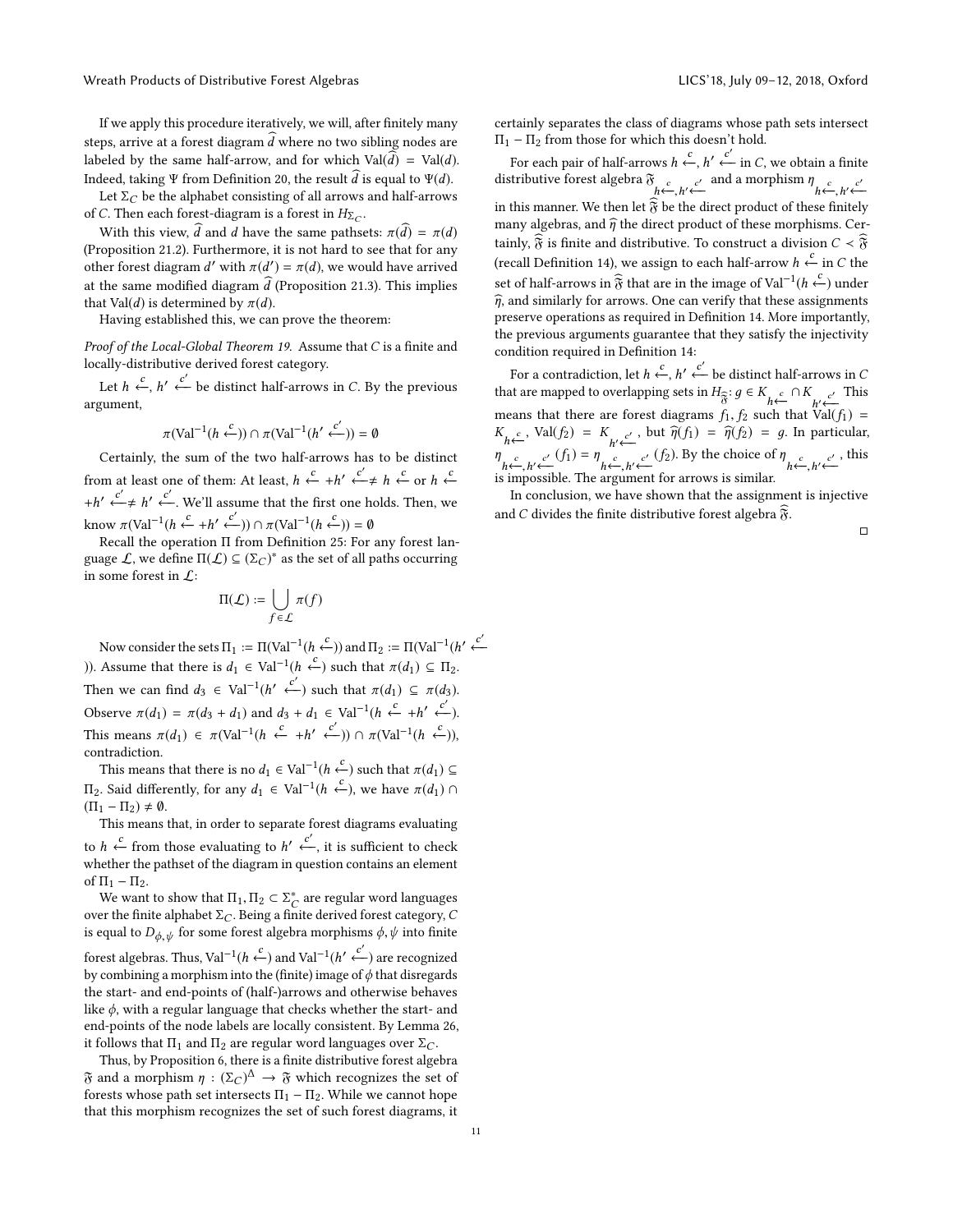## C Proving the Separation Lemma

Recall from the beginning that trees and forests are horizontally commutative and idempotent. Informally, order and multiplicity of children in a tree and of trees in a forest don't matter. To fix notation, we denote a tree with root symbol  $\alpha$  and children set  $C = \{t_1, ..., t_n\}$  as  $\alpha[C]$ .

We are given regular forest languages  $\mathcal{L}_1, \mathcal{L}_2$ . We want to show that, if the images of  $\mathcal{L}_1, \mathcal{L}_2$  under  $\pi$  are disjoint, then some language recognized by a wreath product of three finite distributive algebras separates  $\mathcal{L}_1, \mathcal{L}_2$ .

We will prove a stronger statement to 'load the induction hypothesis'. This stronger statement will be the Main Lemma [30.](#page-11-0) In order to state and prove it, a few more notions are needed.

## C.1 Preliminaries

We will need a notion of rules that is analogous to transitions in bottom-up tree automata:

<span id="page-11-1"></span>**Definition 29** (Rules). Let  $\mathfrak{F} = (H, V)$  be a forest algebra, and  $\phi : \Sigma^{\Delta} \to (H, V)$  a morphism.<br>A rule is a tuple

A rule is a tuple

$$
(h_0, \alpha, \{h_1, ..., h_k\}) \in H \times \Sigma \times Pow(H)
$$

such that

$$
h_0 = \phi(\alpha)[h_1 + \dots + h_k]
$$

The set of rules for  $\mathfrak{F} = (H, V)$  with morphism  $\phi$  is called Rules( $\mathfrak{F}, \phi$ ).<br>For  $\alpha \in \text{Rules}(\mathfrak{F})$  let  $f(\alpha)$  be the set of nonempty forests where

For  $\rho \in Rules(\mathfrak{F})$ , let  $\mathcal{L}(\rho)$  be the set of nonempty forests where all top-level rule applications are of rule  $\rho = (h_0, \alpha, \{h_1, ..., h_k\})$ .<br>Formally a nonempty forest f belongs to  $f(\alpha)$  iff for any tree. Formally, a nonempty forest f belongs to  $\mathcal{L}(\rho)$  iff, for any tree  $t \in f$ , (1) the root symbol of t is  $\alpha$ , and (2) if C is the set of trees that are children of the root node of t, then  $\{\phi(c) : c \in C\} = \{h_1, ..., h_k\}$ .<br>For convenience we will use the same notation for elements of

For convenience, we will use the same notation for elements of  $H: \mathcal{L}(h) := \phi^{-1}(h)$  for  $h \in H$ .

## C.2 Main Lemma and Proof of Separation Lemma

<span id="page-11-0"></span>**Lemma 30** (Main Lemma). Let  $\mathfrak{F} = (H, V)$  be a finite forest algebra, and  $\phi : \Sigma^{\Delta} \to (H, V)$  a morphism. There is a map  $\mathcal P$  assigning to each  $\phi \in Rule(\mathcal X)$  a language  $\mathcal P(\phi) \subset H_{\Sigma}$  such that the following each  $\rho \in Rules(\mathfrak{F})$  a language  $\mathcal{P}(\rho) \subseteq H_{\Sigma}$  such that the following four statements hold:

(A) For any  $\rho \in Rules(\mathfrak{F}, \phi)$ , we have

$$
\mathcal{L}(\rho) \subseteq \mathcal{P}(\rho)
$$

(B) For all  $\rho, \rho' \in Rules(\mathfrak{F}, \phi), \mathcal{P}(\rho) \cap \mathcal{P}(\rho')$  is empty if and only if  $\pi L(\rho) \cap \pi L(\rho')$  is empty.<br>(C) For any  $\rho_L = \rho_L \in Ru$ 

(C) For any  $\rho_1, \ldots \rho_k \in Rules(\mathfrak{F}, \phi)$ , the language

$$
\{f = f_1 + \dots + f_k : f_i \in \mathcal{P}(\rho_i)\}
$$

is recognized by a wreath product of three finite distributive forest algebras.

(D) For any  $\rho \in Rules(\mathfrak{F}, \phi)$  and any forest  $f = \{t_1, ..., t_l\}$ , where<br>th t, is a tree we have  $f \in \mathcal{P}(\alpha)$  if and only if all the singleton each  $t_i$  is a tree, we have  $f \in \mathcal{P}(\rho)$  if and only if all the singleton forests  $\{t_1\}$   $(i-1)$  are in  $\mathcal{P}(\rho)$ forests  $\{t_i\}$  ( $i = 1, ..., l$ ) are in  $\mathcal{P}(\rho)$ .

Each  $P(\rho)$  can be seen as a PDL approximator of the language  $\mathcal{L}(\rho)$ . While (A) guarantees that these approximators are sufficiently 'large', (B) guarantees that they suffice to construct a PDL separator whenever  $\mathcal{L}(\rho)$  and  $\mathcal{L}(\rho')$  are separable by  $\pi$  at all. We'll<br>prove the Main Lemma below in Appendix D. Using the Main prove the Main Lemma below in Appendix [D.](#page-12-0) Using the Main Lemma, we prove the Separation Lemma:

Proof of the Separation Lemma [17.](#page-5-5) Since  $\mathcal{L}_1, \mathcal{L}_2$  are regular, there is a finite forest algebra  $\mathfrak{F} = (H, V)$  which recognizes both  $\mathcal{L}_1$  and  $\mathcal{L}_2$  via a morphism  $\phi : \Sigma^{\Delta} \to \mathfrak{F}$ .<br>Any forest f in H<sub>p</sub> can be un

Any forest f in  $H_{\Sigma}$  can be uniquely written as a sum of forests from languages  $\mathcal{L}(\rho)$ , with  $\rho \in Rules(\mathfrak{F},\phi)$ . If, for each forest f, we use  $R_f$  to denote the collection of these  $\rho$ 's, we can assign to each  $h \in H$  a set  $h \in \overline{H}$  a set

$$
Q_h := \{ R_f : f \in \phi^{-1}(h) \}
$$

We can assume that  $\phi$  is onto, so this set is always nonempty. Each element of this set is a subset of the finite set  $Rule(S, \phi)$ . Thus  $O$ . element of this set is a subset of the finite set  $Rules(\mathfrak{F}, \phi)$ . Thus,  $Q_h$ itself is finite. Given the choice of  $Q_h$ , we can write

$$
\phi^{-1}(h) := \bigcup_{q \in Q_h} \sum_{\rho \in q} \mathcal{L}(\rho)
$$

Using the map  $P$  from the Main Lemma, we then define

$$
\mathcal{P}_h := \bigcup_{q \in Q_h} \sum_{\rho \in q} \mathcal{P}(\rho)
$$

By condition (C) of the Main Lemma, each  $\sum_{\rho \in q} \mathcal{P}(\rho)$  is recognized<br>by a wreath product of three finite distributive algebras. Since  $\Omega$ by a wreath product of three finite distributive algebras. Since  $Q_h$ is finite,  $P_h$  is also recognized by a wreath product of three finite distributive algebras.

Furthermore, let  $6$  be a wreath product of three finite distributive algebras that recognizes all languages  $P_h$  via a morphism  $\phi_{0}$ . Again, this is possible since  $H$  is finite.

Let  $h_1, h_2 \in H$ . Assume  $\pi(\phi^{-1}(h_1)) \cap \pi(\phi^{-1}(h_2)) = \emptyset$ . Then for all  $q \in Q_{h_1}, q' \in Q_{h_2}$ , we have

$$
\pi\left(\sum_{\rho\in q} \mathcal{L}(\rho)\right) \cap \pi\left(\sum_{\rho\in q'} \mathcal{L}(\rho)\right) = \emptyset
$$

Hence, there is  $\rho_0 \in q$  such that  $\pi(\mathcal{L}(\rho_0)) \cap \pi(\mathcal{L}(\rho')) = \emptyset$  for all  $\rho' \in \rho'$  or the same with  $\rho, \rho'$  reversed  $\rho' \in q'$ , or the same with  $q, q'$  reversed.

Proof of this. Assume for each  $\rho \in q$ , there is  $\rho' \in q'$  such that  $\pi(f(\rho)) \cap \pi(f(\rho')) \neq \emptyset$  and the same with  $q, q'$  reversed First  $\pi(\mathcal{L}(\rho)) \cap \pi(\mathcal{L}(\rho')) \neq \emptyset$ , and the same with q, q' reversed. First, for  $\rho \in q$ , let  $\phi_{\rho} \in \pi(\mathcal{L}(\rho)) \cap \pi(\mathcal{L}(\rho'))$ . Then, for  $\rho \in q'$ , let  $\mathcal{L}(\rho) \cap \pi(\mathcal{L}(\rho'))$ .  $\overline{a}$  $\gamma' \in \pi(\mathcal{L}(\rho)) \cap \pi(\mathcal{L}(\rho'))$ . Then define  $\widehat{\phi} := \sum_{\rho \in q} \phi_s + \sum_{\rho \in q'} \phi'_{\rho}$ ρ . By definition,  $\widehat{\phi} \in \pi \left( \sum_{\rho \in q} \mathcal{L}(\rho) \right) \cap \pi \left( \sum_{\rho \in q'} \mathcal{L}(\rho) \right)$ .

From condition (B) of the Main Lemma, we can deduce  $\mathcal{P}(\rho_0) \cap$  $P(\rho') = \emptyset$  for all  $\rho' \in q'$  (or q, depending on where  $\rho_0$  came from).<br>From this we want to deduce From this, we want to deduce

$$
\left(\sum_{\rho \in q} \mathcal{P}_{\rho}\right) \cap \left(\sum_{\rho \in q'} \mathcal{P}_{\rho}\right) = \emptyset
$$

This follows from condition (D) of the Main Lemma: If this intersection were nonempty and contained a forest  $f$ , this forest would contain a tree t such that  $\{t\} \in \mathcal{P}(\rho_0)$  and  $\{t\} \in \mathcal{P}(\rho')$  for some  $\rho' \in \rho' - 2$  contradiction  $\rho' \in q'$  – a contradiction.<br>Since a a' were chosen

Since  $q, q'$  were chosen arbitrarily,

$$
\left(\bigcup_{q\in Q_{h_1}}\sum_{\rho\in q}\mathcal{P}_{\rho}\right)\cap\left(\bigcup_{q\in Q_{h_2}}\sum_{\rho\in q}\mathcal{P}_{\rho}\right)=\emptyset
$$

 $\Delta$  and  $\Delta$ 

which means that  $P_{h_1} \cap P_{h_2} = \emptyset$ .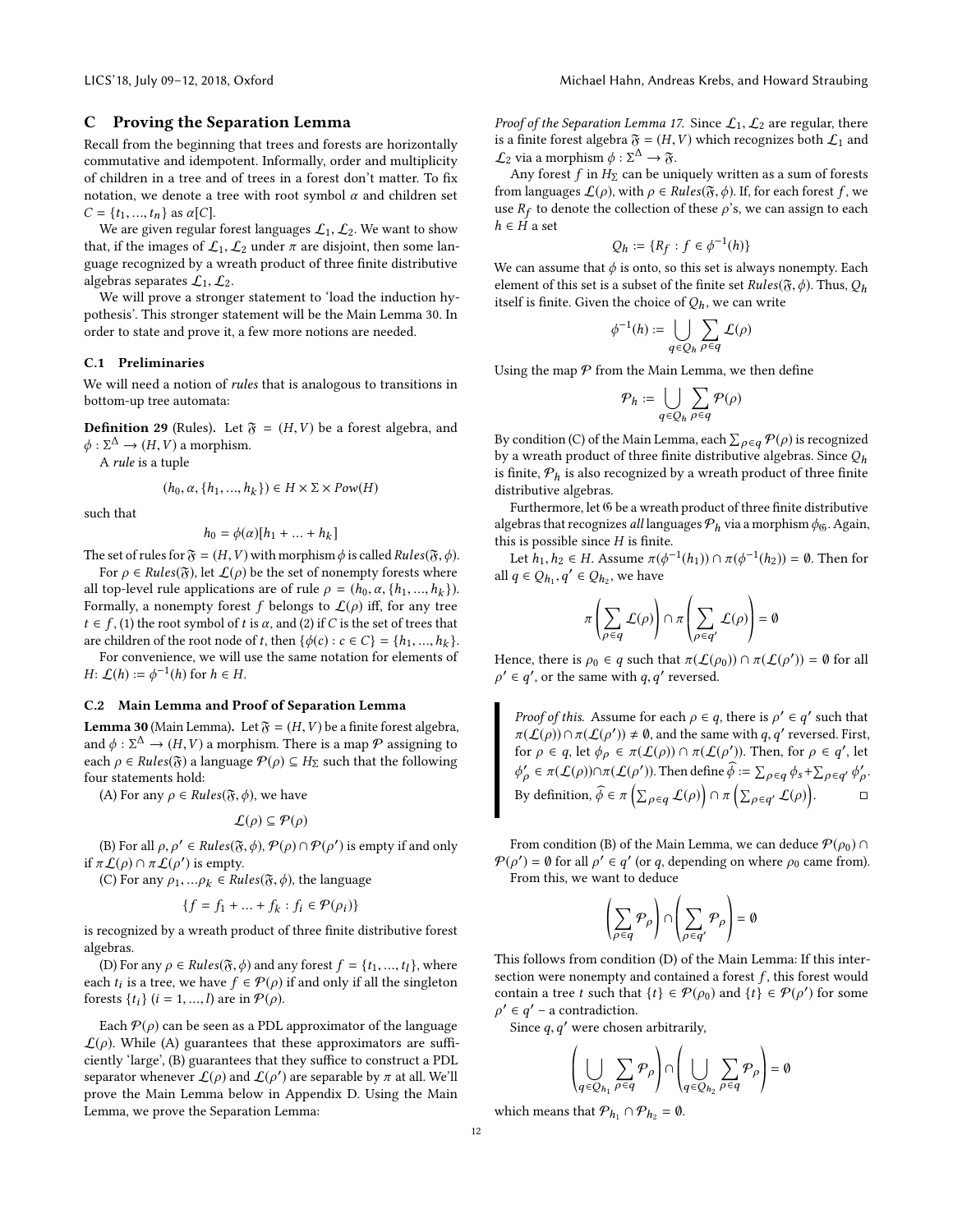Now consider

$$
\mathcal{P}_1 := \bigcup_{h \in \phi(\mathcal{L}_1)} \mathcal{P}_h
$$

$$
\mathcal{P}_2 := \bigcup_{h \in \phi(\mathcal{L}_2)} \mathcal{P}_h
$$

These languages are recognized by  $\ddot{\theta}$  with morphism  $\phi_0$ . Now given  $\pi f \circ \theta \pi f_0 = \theta$ , we have  $\pi \phi^{-1}(h) \circ \pi \phi^{-1}(h')$  for all  $h \in \phi(f)$ .  $\pi L_1 \cap \pi L_2 = \emptyset$ , we have  $\pi \phi^{-1}(h) \cap \pi \phi^{-1}(h')$  for all  $h \in \phi(L_1)$ ,<br> $h' \in \phi(L_2)$ . By our previous reasoning, we get  $\mathcal{P}_1 \cap \mathcal{P}_{11} = \emptyset$  for any such h, h'. Putting this together, we get  $P_1 \cap P_2 = 0$ , and thus<br> $\Phi$ ,  $C(H_2 - \Phi_2)$  $\mathcal{O}' \in \phi(\mathcal{L}_2)$ . By our previous reasoning, we get  $\mathcal{P}_h \cap \mathcal{P}_{h'} = \emptyset$  for the such h h' Putting this together we get  $\mathcal{P}_h \cap \mathcal{P}_\infty = \emptyset$  and thus  $\mathcal{P}_1 \subseteq (H_{\Sigma} - \mathcal{P}_2).$ 

Since  $\mathfrak F$  recognizes  $\mathcal L_1, \mathcal L_2$  via the morphism  $\phi$ , we can write

$$
\mathcal{L}_1 = \bigcup_{h \in \phi(\mathcal{L}_1)} \phi^{-1}(h)
$$

$$
\mathcal{L}_2 = \bigcup_{h \in \phi(\mathcal{L}_2)} \phi^{-1}(h)
$$

By condition (A) of the Main Lemma,  $\phi^{-1}(h) \subseteq \mathcal{P}_h$  holds for any  $h \in H$  Given the definition of  $\mathcal{P}_h$ ,  $\mathcal{P}_h$  we can concude  $f \in \mathcal{P}_h$ .  $h \in H$ . Given the definition of  $\mathcal{P}_1, \mathcal{P}_2$ , we can concude  $\mathcal{L}_1 \subseteq \mathcal{P}_1$ and  $\mathcal{L}_2 \subseteq \mathcal{P}_2$ .

Putting these results together, we find that

$$
\mathcal{L}_1 \subseteq \mathcal{P}_1 \subseteq (H_{\Sigma} - \mathcal{P}_2) \subseteq (H_{\Sigma} - \mathcal{L}_2)
$$

We can thus take  $X := \mathcal{P}_1$ , completing the proof of the Separation<br>Lemma 17 Lemma [17.](#page-5-5)

#### <span id="page-12-0"></span>D Proving the Main Lemma

The goal in this section is to prove the Main Lemma [30.](#page-11-0)

For the proof, we will utilize the following bit of notation. Recall the set  $H_{\Sigma}^{D}$  from Definition [25.](#page-9-1)

**Definition 31.** Let  $\mathfrak{F} = (H, V)$ . Let  $R, S \subseteq Rules(\mathfrak{F}, \phi)$  or  $R, S \subseteq H$ .<br>Then  $\angle R, S$  is a subset of  $H^D$  defined as follows: Then  $\langle R, S \rangle$  is a subset of  $H_{\Sigma}^{D}$  defined as follows:<br> $d \in \langle R, S \rangle$  if and only if there are forests f. for

 $d \in \langle R, S \rangle$  if and only if there are forests  $f_1, f_2$  such that  $\pi(f_1) =$ <br> $f_2) = d$  and there are  $r_i = r_i \in R$  such  $s_i \in S(n, k > 0)$  and  $\pi(f_2) = d$ , and there are  $r_1, ..., r_n \in R$ ,  $s_1, ..., s_k \in S$   $(n, k > 0)$  and

$$
f_1 \in \mathcal{L}(r_1) + \dots + \mathcal{L}(r_n)
$$

$$
f_2 \in \mathcal{L}(s_1) + \dots + \mathcal{L}(s_k)
$$

Recall the operation Π mapping forest languages to subsets of  $\bigcup_{x \in X} x$ .  $Σ^*$ . We will also apply it to subsets of  $H_Σ^D$ : For  $X ⊆ H_Σ^D$ , set  $\Pi(X) := \bigcup_{x ∈ X} x$ .

<span id="page-12-1"></span>Definition 32. The height of a forest is the length of the longest paths. Formally, we define height( $\alpha[C]$ ) := 1 + max $_{t \in C}$  height(t), with max  $\emptyset := 0$ . If f is a forest, we set height(f) := max $_{t \in f}$  height(t), with max  $\emptyset := 0$ .

We will frequently use:

$$
Z_n(\mathcal{L}) := \{ f \in \mathcal{L} : \text{height} f \le n \}
$$

Since the height of a forest only depends on its pathset and the elements of  $H_{\Sigma}^{D}$  are finite sets, we can write  $Z_nX$  even when  $X \subset H^{D}$  $X \subseteq H_{\Sigma}^{D}$ .

The goal is to prove the Main Lemma [30.](#page-11-0) We prove the following stronger version. Recall the operation Π from Definition [25,](#page-9-1) and  $Z_n\mathcal{L}$  from Definition [32.](#page-12-1)

<span id="page-12-2"></span>**Lemma 33** (Stronger Version of Main Lemma). Let  $\mathfrak{F} = (H, V)$  be a finite forest algebra, and  $\phi : \Sigma^{\Delta} \to (H, V)$  a morphism. There is<br>a map  $\mathcal{P}$  assigning to each  $R \subset \text{Pulge}(\mathfrak{F})$  a language  $\mathcal{P}(R) \subset H_0$ a map P assigning to each  $R \subseteq Rules(\mathfrak{F})$  a language  $P(R) \subseteq H_{\Sigma}$ such that the following four statements hold:

(A) For any  $R \subseteq Rules(\mathfrak{F}, \phi)$ , and for any  $\rho_1, ..., \rho_k \in R$  ( $r \ge 1$ ), we have

$$
\mathcal{L}(\rho_1) + \dots + \mathcal{L}(\rho_k) \subseteq \mathcal{P}(R)
$$

That is,  $P(R)$  extends the languages obtained by adding forests<br>the waluate to rules in  $R$ that evaluate to rules in R.

(B) The following relationship between  $\mathcal{P}(\cdot)$  and the construct  $\langle \cdot, \cdot \rangle$  holds for all  $R, S \subseteq Rules(\mathfrak{F}, \phi)$ , and  $n \in \mathbb{N}$ :

$$
\Pi\left(Z_n\mathcal{P}(R)\cap Z_n\mathcal{P}(S)\right)=\Pi Z_n\left\langle R,S\right\rangle
$$

In words: The following two operations yield the same sets of paths:

- 1. Intersect the languages  $P(R)$ ,  $P(S)$ , restricted to forests of height  $\leq n$ . Then compute the set of paths occurring in the resulting forest language.
- 2. Compute the set  $\langle R, S \rangle \subseteq H_2^D$ , and restrict to pathsets of height  $\leq n$ . Then compute the set of paths, that is, the union height  $\leq n$ . Then compute the set of paths, that is, the union over the resulting subset of  $HD$ over the resulting subset of  $H_{\Sigma}^{D}$ .

(C) For any  $\rho_1, \ldots \rho_k \in Rules(\mathfrak{F}, \phi)$ , the language

$$
\{f = f_1 + \dots + f_k : f_i \in \mathcal{P}(\{\rho_i\})\}
$$

is recognized by a wreath product of three finite distributive forest algebras.

(D) For any  $R \subseteq Rules(\mathfrak{F}, \phi)$  and any forest  $f = \{t_1, ..., t_l\}$  (each peing a tree), we have  $f \in \mathcal{P}(R)$  if and only if all the singleton  $t_i$  being a tree), we have  $f \in \mathcal{P}(R)$  if and only if all the singleton forests  $\{t_i\}$   $(i = 1, ..., l)$  are in  $\mathcal{P}(R)$ .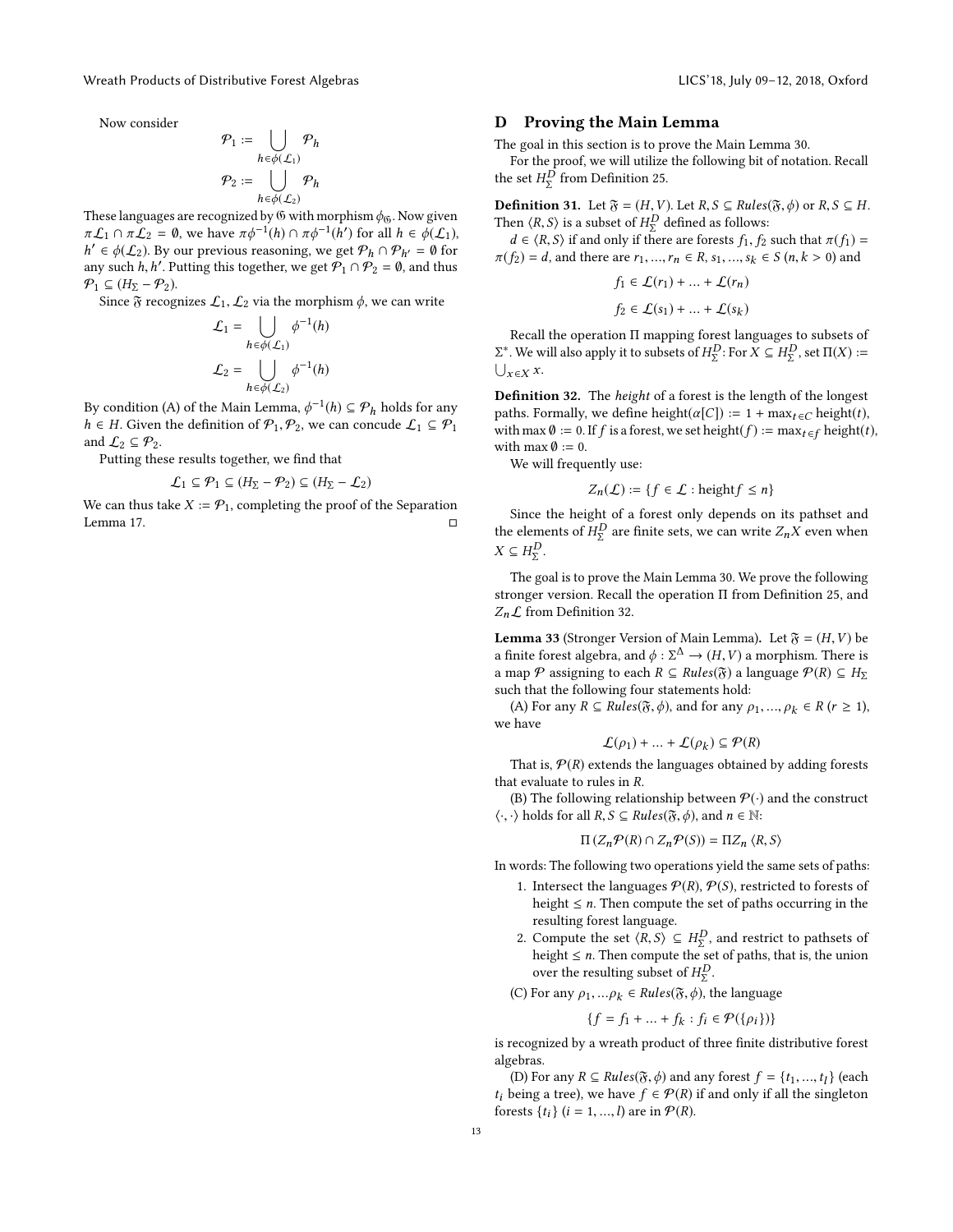To obtain Lemma [30,](#page-11-0) we take  $P(\rho)$  from that version to be the map  $\mathcal P$  given here applied to the singleton  $\{\rho\}$ . Conditions (A), (C), and (D) immediately follow. For condition (B), note that  $P({\rho}) \cap P({\rho'})$  is empty if and only if  $Z_n P({\rho}) \cap Z_n P({\rho'})$ <br>is empty for all n Now since even empty forests have a nonempty is empty for all n. Now, since even empty forests have a nonempty pathset (consisting of the empty path),  $Z_n \mathcal{P}(\{\rho\}) \cap Z_n \mathcal{P}(\{\rho'\})$  is<br>empty if and only if  $\Pi(Z, \mathcal{P}(\{\rho\})) \cap Z, \mathcal{P}(\{\rho'\})$  is Now by (R) empty if and only if  $\Pi(Z_n P(\{\rho\}) \cap Z_n P(\{\rho'\}))$  is. Now, by (B)<br>from Lamma 33, this is ampty if and only if  $\Pi Z$ ,  $\{\rho A \}$ ,  $\{\rho' \}$ , is from Lemma [33,](#page-12-2) this is empty if and only if  $\Pi Z_n \langle \{\rho\}, \{\rho'\}\rangle$  is empty By definition of  $\langle \cdot, \cdot \rangle$  the term  $\langle \{\rho\}, \{\rho'\}\rangle$  is actually equal empty. By definition of  $\langle \cdot, \cdot \rangle$ , the term  $\langle \{\rho\}, \{\rho'\}\rangle$  is actually equal to  $\pi f(\rho) \cap \pi f(\rho')$ . Beversing the previous arguments from this to  $\pi L(\rho) \cap \pi L(\rho')$ . Reversing the previous arguments from this paragraph  $\pi Z (\pi f(\rho) \cap \pi f(\rho'))$  is empty for all n if and only paragraph,  $\Pi Z_n(\pi \mathcal{L}(\rho) \cap \pi \mathcal{L}(\rho'))$  is empty for all *n* if and only if  $\pi \mathcal{L}(\rho) \cap \pi \mathcal{L}(\rho')$  is empty. We have proven Condition (B) from if  $\pi \mathcal{L}(\rho) \cap \pi \mathcal{L}(\rho')$  is empty. We have proven Condition (B) from<br>Lamma 30. This shows that Lamma 30 follows once Lamma 33 is Lemma [30.](#page-11-0) This shows that Lemma [30](#page-11-0) follows once Lemma [33](#page-12-2) is proven.

We first construct the map  $P$  and show (A), (C), and (D). Proving (B) will be a bigger task. We split this up into three sections: (1) the right-to-left inclusion, (2) the left-to-right inclusion in the case of small heights  $n \leq N$ , (3) the left-to-right inclusion on the case of large heights  $n > N$ .

## D.1 Distributive Approximators

We first define a family of languages recognized by finite distributive forest algebras, acting as the right-most factors of the wreath products we want to build. For each rule  $\rho$ , the language  $\Delta(\rho)$  will be a distributive approximation of  $\mathcal{L}(\rho)$ , and should at least contain the trees belonging to  $\mathcal{L}(\rho)$ . Intuitively,  $\Delta(\rho)$  should be the smallest language extending  $\mathcal{L}(\rho)$  that is recognized by a finite distributive forest algebra. Such a language would have to be a superset of  $\pi^{-1}\pi\mathcal{L}(\rho)$ . However, such a smallest language does not in general exist. For any fixed height limit N, we can find a finite distributive forest algebra which agrees with  $\pi^{-1}\pi(\mathcal{L}(\rho))$  for forest of beight up to M but in general no finite forest algebra can forests of height up to  $N$ , but in general, no finite forest algebra can recognize  $\pi^{-1}\pi(\hat{\mathcal{L}}(\rho))$ . Our strategy will be to specify a height limit<br>N up to which Δ(ρ) will (in a certain sense) agree with  $\pi^{-1}\pi(\hat{L}(\rho))$ N up to which  $\Delta(\rho)$  will (in a certain sense) agree with  $\pi^{-1}\pi(\mathcal{L}(\rho))$ .<br>This beight limit is specified by the following lemma: This height limit is specified by the following lemma:

<span id="page-13-0"></span>**Lemma 34** (Constant). There is  $N \in \mathbb{N}$  such that, for any choice of  $s \in H_{\mathfrak{F}}$ ,  $S_1, S_2 \subseteq Rules(\mathfrak{F})$ , and  $n \geq N$ , at least **one** of the following two statements holds:

1. There is  $f \in \mathcal{L}(s)$  such that

$$
\pi(f) \subseteq \Pi Z_n \langle S_1, S_2 \rangle
$$

2. For each  $f \in \mathcal{L}(s)$ , we have

$$
\pi(f) \cap (\Pi(\mathcal{L}(s)) - \Pi(\langle S_1, S_2 \rangle)) \neq \emptyset
$$

Proof. We show that violation of (2) entails (1).

Fix s,  $S_1$ ,  $S_2$ . Assume  $f \in \mathcal{L}(s)$  and  $\pi(f) \cap (\Pi(\mathcal{L}(s)) - \Pi(\langle S_1, S_2 \rangle)) =$ 0. Since  $\pi(f)$  ⊆ Π( $\mathcal{L}(s)$ ), we also get  $\pi(f)$  ⊆ Π( $\langle S_1, S_2 \rangle$ ). Due to horizontal imdepotency/commutativity, there is a forest  $q \in \langle S_1, S_2 \rangle$ such that  $\pi(f) \subseteq \pi(g)$ . Let  $N_{s, S_1, S_2} :=$  height(g). Thus, (†)  $\pi(f) \subseteq$  $\Pi Z_{N_{s,S_1,S_2}}$   $\langle S_1, S_2 \rangle$ .

Since  $H_{\mathbf{S},\mathbf{S}_1,\mathbf{S}_2}(-1,-2)$ .<br>Since  $H_{\mathbf{S}}$  is finite, we can take an integer  $N := \max_{s_1, S_1, S_2} N_{s_1, S_1, S_2}$ . Furthermore,  $Z_{N_s, S_1, S_2} \langle S_1, S_2 \rangle \subseteq Z_n \mathcal{L}_{S_1, S_2}$  for any s,  $S_1, S_2$ . In view of (†), if (2) is violated, then (1) holds.  $\Box$ 

To define ∆, we collect some properties expressible by distributive algebras that represent 'minimal requirements' that any tree in  $\mathcal{L}(\rho)$  would certainly fulfil.

<span id="page-13-2"></span>**Definition 35.** (Distributive Approximators) For  $\rho \in Rules(A)$ , define a set of trees  $\Delta(\rho)$  as follows:

Let t be a tree, with root symbol  $\alpha$ . Then  $t \in \Delta(\rho)$  iff these conditions hold:

- $\bullet\,$  The root symbol  $\alpha$  is the symbol of the rule  $\rho.$  That is,  $\rho$  has the form  $\cdots \leftarrow \alpha[\dots]$ .
- If t has height  $\leq N$ , then there is a tree t' of height  $\leq N$ <br>such that  $f' \leq f(c)$  and  $\pi t' \subseteq \pi t$ such that  $\{t'\}\in \mathcal{L}(\rho)$  and  $\pi t' \subseteq \pi t$ <br>Take any  $s \in H_2$ ,  $S_3 \subseteq \text{Pulge}(\mathfrak{F})$
- Take any  $s \in H_{\mathfrak{F}}$ ,  $S_1, S_2 \subseteq Rules(\mathfrak{F})$ , and assume that

$$
\pi(g) \cap (\alpha \circ (\Pi(\mathcal{L}(s)) - \Pi(\langle S_1, S_2 \rangle))) \neq \emptyset
$$

for any  $q \in \mathcal{L}(\rho)$ , where  $\circ$  denotes concatenation:  $\alpha \circ A :=$  $\{\alpha w : w \in A\}$ . Then, we have

$$
\pi(t) \cap (\alpha \circ (\Pi(\mathcal{L}(s)) - \Pi(\langle S_1, S_2 \rangle))) \neq \emptyset
$$

At this point, let's point out the formal similarity between the third condition in this definition to the second condition in Lemma [34.](#page-13-0) We can think of the third condition as a coarse distributive approximation to  $\mathcal{L}(\rho)$  that is as fine-grained as allowed by sets of the form  $\Pi(\langle S_1, S_2 \rangle)$ . We will later use the definition of  $\Pi(\langle S_1, S_2 \rangle)$  and Lemma [34](#page-13-0) to see that this requirement, while quite weak, is useful at heights  $> N$ .

## D.2 Defining Approximators  $P$

We now define the map  $\mathcal P$ . The idea is that languages  $\mathcal P(R)$  approximate each  $\pi L(\rho)$  ( $\rho \in Rules(\mathfrak{F}_i))$  exactly up to depth N given in Lemma [34,](#page-13-0) and up to the granularity provided by sets of the form  $\Pi$   $\langle R, S \rangle$  at greater depths.

Definition 36 (Trails, Traces). (Trails): Let f a forest. A trail in f is a sequence of nodes starting at the root of one member tree, continuing towards the leaf until it ends. Trails do not have to be maximal.

(Traces): Let Traces  $\mathfrak{F} \in Rules(\mathfrak{F}, \phi)^*$  as follows:  $\tau \in Trace_{\mathfrak{F}}$  iff,  $\mathfrak{F} \cup \{1, 1 \leq i \leq j+1 \leq |\tau| \text{ there is } c_i \in H_{\infty} \text{ such that }$ for all  $1 \le i < i + 1 \le |\tau|$ , there is  $s_i \in H_{\mathfrak{F}}$  such that

$$
\tau_i
$$
 has the form  $\cdots \leftarrow \ldots \{ \ldots, s_i, \ldots \}$ 

 $\tau_{i+1}$  has the form  $s_i \leftarrow \ldots \{\ldots\}$ 

Given a path  $w \in \Sigma^*$ , we set Traces $\mathfrak{F}(p)$  to be the set of traces  $\tau$  or  $|w| = |x|$  and the transition symbol of rule  $\tau$ , is equal to the where  $|w| = |\tau|$  and the transition symbol of rule  $\tau_i$  is equal to the symbol w. for all *i* symbol  $w_i$ , for all *i*.

We're ready to define the approximators  $P$ :

<span id="page-13-1"></span>**Definition 37** (Approximators). Let  $\rho \in Rules(\mathfrak{F})$ . We say that a trail  $p$  in a forest satisfies the conditions for a rule  $\rho$  if there is a trace  $\zeta \in \text{Traces}_{\mathfrak{F}_i}$  such that  $(1) |\zeta| = |p|$ ,  $(2) \zeta_0 = \rho$ , and  $(3)$  for each  $i \in \{1, \ldots, n\}$  begins the *i*-th node in *h* as its root is in  $\Delta(\zeta)$ . *j* ∈ {1, ..., |*p*|}, having the *j*-th node in *p* as its root is in  $\Delta(\zeta_i)$ .

Now let  $R \subseteq Rules(\mathfrak{F})$ . Then  $\mathcal{P}(R) \subseteq H_{\Sigma}$  is the language of nonempty forests where every trail satisfies the conditions for some  $\rho \in R$ .

Let us first note that Condition (D) of the Main Lemma is an instant consequence: As  $P$  is defined in terms of trails, it is enough to check membership of each singleton forest.

## D.3 Proving Condition (C) in the Main Lemma

In order to prove Condition (C), which states recognition by wreath products of finite distributive algebras, we will need the operation Ψ from Definition [20.](#page-6-1) Using this construction, we can first establish the following result for  $P(R)$ :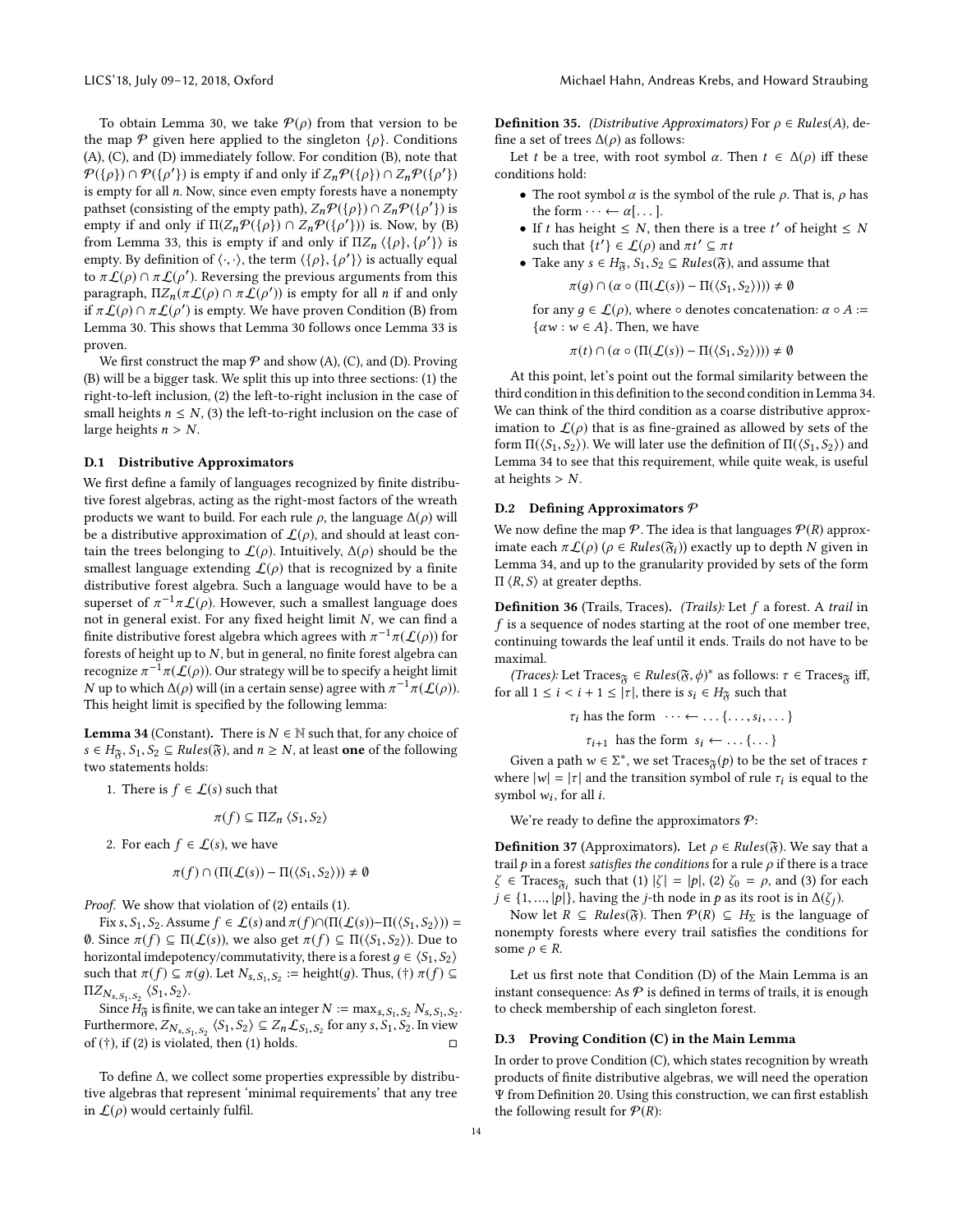**Proposition 38.** For each R, the language  $P(R)$  is recognized by a wreath product of two distributive finite forest algebras.

*Proof.* We first want to show that, for any  $\rho \in Rules(\mathfrak{F})$ , the language  $\Delta(\rho)$  is recognized by a finite distributive forest algebra.

Recall Proposition [6.](#page-2-1) In view of this, the first two conditions in the definition of  $\Delta(\rho)$  can certainly be represented by a finite distributive forest algebra.

Now, let us consider the third condition.  $\Pi(s)$  is a regular lan-guage of words (Proposition [26\)](#page-9-2). To show that  $\Pi(\langle S_1, S_2 \rangle)$  is also regular, we can make use of Ψ (Definition [20\)](#page-6-1). For  $i = 1, 2$ , let  $\mathcal{L}(S_i)$ be the language of forests  $f_1 + ... + f_n$ , where  $f_j \in \mathcal{L}(\rho_j)$  with  $\rho_j \in S_i$ ,<br>for all i Given that  $\mathfrak{F}$  is finite, the languages  $f(S_i)$ ,  $f(S_0)$  are regard for all *j*. Given that  $\mathfrak F$  is finite, the languages  $\mathcal L(S_1)$ ,  $\mathcal L(S_2)$  are regular forest languages. By definition of  $\langle \cdot, \cdot \rangle$ , we have  $\langle S_1, S_2 \rangle$  =  $\pi(\mathcal{L}(S_1)) \cap \pi(\mathcal{L}(S_2))$ . By Proposition [21,](#page-7-2) we have  $\pi(\Psi(\mathcal{L}(S_i)))$  =  $\pi(\mathcal{L}(S_i))$ . Thus, we can rewrite  $\langle S_1, S_2 \rangle = \pi(\Psi(\mathcal{L}(S_1))) \cap \pi(\Psi(\mathcal{L}(S_2))).$ Now observe that, again due to Proposition [21,](#page-7-2) we can permute  $\pi$ outside of Boolean operations when they apply to images of Ψ. In our case,  $\pi(\Psi(\mathcal{L}(S_1))) \cap \pi(\Psi(\mathcal{L}(S_2))) = \pi(\Psi(\mathcal{L}(S_1)) \cap \Psi(\mathcal{L}(S_2))))$ . We can therefore write  $\Pi(\langle S_1, S_2 \rangle)$  as  $\Pi(\Psi(\mathcal{L}(S_1)) \cap \Psi(\mathcal{L}(S_2)))$ , which is a regular word language by Proposition [26](#page-9-2) and Proposition [22.](#page-7-1) Thus, Proposition [6](#page-2-1) also allows us to encode the third condition in a finite distributive forest algebra.

Since  $\mathfrak F$  is a finite forest algebra, there is a finite distributive algebra recognizing all languages  $\Delta(\rho)$  ( $\rho \in Rules(\mathfrak{F})$ ). Checking whether a sequence of rules is a valid trace only requires testing pairs of adjacent symbols. Therefore, Traces $\tilde{g}$  is a regular word language. Using the characterization of wreath products in terms of sequential composition (Theorem 4.2 of [\[6\]](#page-8-0)), it follows that  $P(R)$  is recognized by a wreath product of two finite distributive algebras. □

We can now prove condition (C) from the Main Lemma:

**Proposition 39.** For any  $r_1, ... r_k \in R$ , the language

$$
\{f = f_1 + \dots + f_k : f_i \in \mathcal{P}(\{r_i\})\}
$$

is recognized by a wreath product of three finite distributive forest algebras.

We show this as an instance of a general fact:

**Proposition 40.** Let  $\mathcal{L}_1, ..., \mathcal{L}_n$  be languages closed under addition  $(f, f' \in \mathcal{L}_i$  implies  $f + f' \in \mathcal{L}_i$  and under taking nonempty<br>subsets of member forests – that is for any  $f \in \mathcal{L}$ ; and  $\emptyset \subseteq f' \subseteq f$ subsets of member forests – that is, for any  $f \in \mathcal{L}_i$  and  $\emptyset \subsetneq f' \subseteq f$ <br>we have  $f' \in \mathcal{L}_i$ . we have  $f' \in \mathcal{L}_i$ .<br>Let  $\mathfrak{F} := (H, V)$ 

Let  $\mathfrak{F} := (H, V)$  be a forest algebra recognizing  $\mathcal{L}_1, ..., \mathcal{L}_n$  via morphism  $\phi$ . Then there is a finite distributive algebra  $\mathfrak G$  such that  $\mathfrak{G} \wr \mathfrak{F}$  recognizes the language  $\mathcal{L}_1 + ... + \mathcal{L}_n$ .

By definition of  $P$ , each  $P(R)$  is closed under taking nonempty subsets of member forests: Since  $P(R)$  is defined in terms of traces, a forest f is in  $P(R)$  if and only if all the trees in f are in  $P(R)$ . Therefore, the previous proposition is an instant consequence of this fact.

*Proof.* Let  $H_1$  be  $Pow(Pow(\{1, ..., n\}))$  with union as the monoid operation, and let  $V_1 \subseteq H_1^{H_1}$  consist of (1) the set of constant<br>functions  $H_2 \to H_1$  and (2) the set of functions  $f_K: I \mapsto K \cup I$ functions  $H_1 \to H_1$ , and (2) the set of functions  $f_K : L \mapsto K \cup L$  $(K, L \subseteq Pow({1, ..., n})).$   $V_1$  is a monoid, with function composition as the operation, and  $f_\emptyset$  as the identity element.  $V_1$  acts on  $H_1$  by  $v \cdot h := v(h)$ . For  $h \in H_1$ , we can set  $I_h$  to be  $f_h$ . Thus,  $(H_1, V_1)$  is a finite forest algebra.

Let's verify that  $(H_1, V_1)$  is distributive: Consider  $v[h_1 + h_2]$ . If v is a constant function, this is certainly equal to  $vh_1 +vh_2$ . Now consider the case where  $v = f_K$ . Then  $v[h_1 + h_2] = K \cup h_1 \cup h_2 =$  $(K \cup h_1) \cup (K \cup h_2) = v[h_1] + v[h_2]$ . We have shown that  $(H_1, V_1)$ is distributive.

We claim that  $(H_1, V_1) \wr \mathfrak{F}$  recognizes the language  $\mathcal{L}_1 + ... + \mathcal{L}_n$ .

For each context type of the form  $v = \alpha[X] \in V_{\Sigma}$  – that is, consisting only of a variable and a parent node labeled  $\alpha$ , define a function  $f_{\alpha}: H \rightarrow V_1$  given by

$$
f_{\alpha}(h)(h') \equiv \{ \{ i : \alpha[\phi_{\mathfrak{F}}^{-1}(h)] \cap \mathcal{L}_i \neq \emptyset \} \}
$$

(independent of h', given that  $f_{\alpha}(h)$  is a constant function). We can set  $p(\alpha[X]) = (f - \phi(\alpha))$  and can extend this man to a morphism set  $\eta(\alpha[X]) := (f_{\alpha}, \phi(\alpha))$  and can extend this map to a morphism  $\eta : \Sigma^{\Delta} \to (H_1, V_1) \wr \mathfrak{F}.$ <br>For a forest f, which

For a forest f, which we can write as a sum of trees  $t_1 + ... + t_n$ , we have  $\eta(f) = \{\{i : t_j \in L_i\} : j = 1, ..., n\}$ . Therefore,  $L_1 + ... + L_n$ is the set of trees f where (1) each element of  $\eta(f)$  is nonempty, (2) each  $i = 1, ..., n$  occurs in some element of  $\eta(f)$ .

Thus,  $(H_1, V_1) \wr \mathfrak{F}$  recognizes  $\mathcal{L}_1 + ... + \mathcal{L}_n$  via  $\eta$ . □

## D.4 Correctness of Approximators

We now show Condition (A) of the Main Lemma, which is to establish that the distributive approximators  $\Delta(\rho)$  and the approximators  $P(R)$  are 'big' enough to include the intended languages:

**Proposition 41.** Let  $\rho \in Rules(\mathfrak{F})$ . Let t be a tree such that  $\{t\} \in$  $\mathcal{L}(\rho)$ . Then  $t \in \Delta(\rho)$ .

*Proof.* Directly from the definition of  $\Delta(\rho)$ . □

<span id="page-14-0"></span>**Proposition 42** (Condition A of the Main Lemma). For  $R \subseteq Rules(\mathfrak{F}_i)$ and any  $r_1, ..., r_n \in R$  ( $n \geq 1$ ), we have

$$
\mathcal{L}(r_1) + \dots + \mathcal{L}(r_n) \subseteq \mathcal{P}(R)
$$

*Proof.* We check this by going through the definition of  $P$ .

Let  $f \in \mathcal{L}(r_1) + ... + \mathcal{L}(r_n)$ . Let p be a maximal trail (we only allow nonempty trails in the definition of 'trail') in f. Let  $\tau \in$  $(Rules(\tilde{\sigma}))^{[p]}$  be the sequence of rules where  $\tau_i$  is the rule that the tree rooted at the *i*-th element of a evoluates to That is  $\tau \in$ the tree rooted at the *i*-th element of p evaluates to. That is,  $\tau \in$ Traces<sub> $\tilde{\chi}(p)$ </sub>. Certainly, p must be running through some tree t in f. There is a rule  $\rho = r_j \in R$  such that  $t \in \mathcal{L}(\rho)$ . By choice of  $\tau$ , we have  $\tau_0 = \rho \in R$ . Again, by choice of  $\tau$ , the tree rooted in the *i*-th element of  $p$  is in  $\mathcal{L}(\tau_i)$ . By the preceding proposition, it is also in  $\Lambda(\tau_i)$ .

By the definition of  $P$ , the claim follows.  $\Box$ 

#### D.5 Right-to-Left Inclusion for Condition (B)

Up to this point, we have proven conditions (A), (C), (D) from the Main Lemma. From Proposition [42,](#page-14-0) we can derive one of the two inclusions of condition (B) in the Main Lemma, which will be the goal of this section. Recall Ψ from Definition [20.](#page-6-1)

<span id="page-14-1"></span>**Proposition 43.** Let f be a forest. If  $f \in \mathcal{P}(R)$ , then  $\Psi f \in \mathcal{P}(R)$ .

*Proof.* Consider a trail in  $\Psi f$  and some arbitrary trail consisting of the same symbol sequence in  $f.$  For each node  $v$  in  $\Psi f$  along the trail, look at the corresponding node  $v'$  along the trail selected in f.<br>For each node  $v$  let  $f$ ,  $f$  the the forests below  $v$   $v'$  respectively. For each node *v*, let  $f_v$ ,  $f_{v'}$  be the forests below *v*, *v'*, respectively. Then  $f_v$  is in the upward closure of  $f_{v'}$  – that is, we can obtain  $f_v$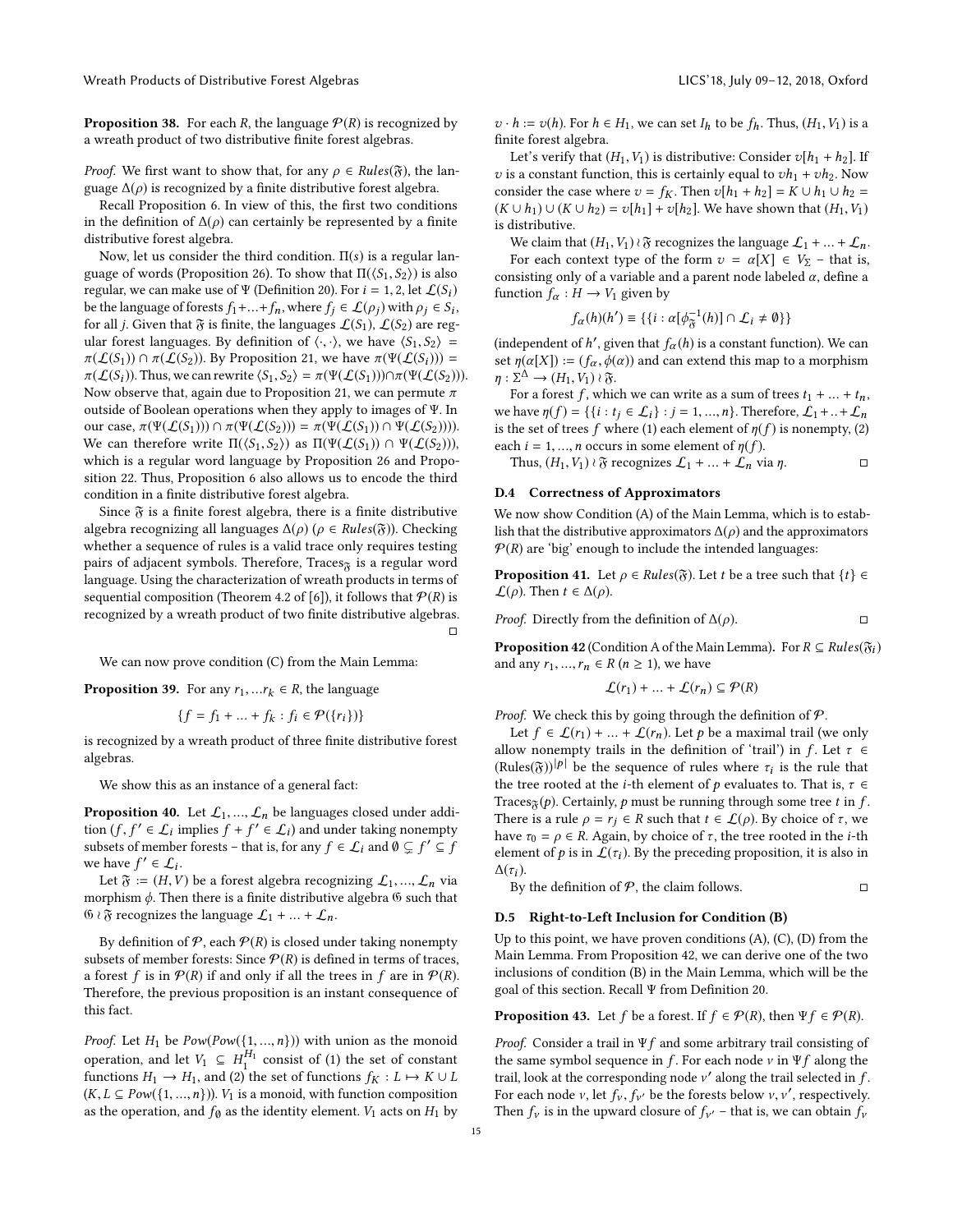from  $f_{\nu'}$  by adding nodes below existing nodes. From the definition<br>of  $\Lambda$  one verifies easily that  $\Lambda(\alpha)$  is unward-closed for each  $\alpha$ , Also of Δ, one verifies easily that  $\Delta(\rho)$  is upward-closed for each  $\rho$ . Also, membership in  $\Delta(\rho)$  only depends on the set of paths. Therefore,  $\text{definition of } \mathcal{P}(R).$   $\Box$  $f_{v'} \in \Delta(\rho)$  implies  $f_v \in \Delta(\rho)$ . Then the claim follows from the definition of  $\mathcal{P}(R)$ .

Now, we prove one of the two directions of the main lemma:

<span id="page-15-3"></span>Proposition 44 (Right-to-Left Direction of the Main Lemma).

$$
\Pi (Z_n \mathcal{P}(R) \cap Z_n \mathcal{P}(S)) \supset \Pi \langle R, S \rangle \tag{6}
$$

*Proof.* Let  $w \in \Pi \langle R, S \rangle$ . Then there is  $f \in \langle R, S \rangle$  with  $w \in f$ . Stated differently, there are  $f_1$ ,  $f_2$  such that  $\pi(f_1) = \pi(f_2) = f$ , height  $f_i \le n$ ,  $f_1 \in \mathcal{L}(r_1) + ... \mathcal{L}(r_k)$  and  $f_2 \in \mathcal{L}(s_1) + ... + \mathcal{L}(s_j)$ <br>  $(r \in R \text{ s} \in S)$  and  $w \in \pi(f)$ .  $(r_m \in R, s_m \in S)$ , and  $w \in \pi(f_i)$ .

From Proposition [42,](#page-14-0) we know  $f_1 \in \mathcal{P}(R)$ ,  $f_2 \in \mathcal{P}(S)$ . From Proposition [43,](#page-14-1) we conclude  $\Psi f_1 \in \mathcal{P}(R)$ ,  $\Psi f_2 \in \mathcal{P}(R)$ .

Since  $\pi(f_1) = \pi(f_2)$ , we actually have  $\Psi f_1 = \Psi f_2$  (Proposi-tion [21\)](#page-7-2). Thus,  $\Psi f_i \in \mathcal{P}(R) \cap \mathcal{P}(S)$ . Given height  $f_i \leq n$ , we have  $\Psi f_i \in (Z_n \mathcal{P}(R) \cap Z_n \mathcal{P}(S))$ . In view of  $w \in \pi(f) = \pi(\Psi f_i)$ , we get  $w \in \Pi(Z_n \mathcal{P}(R) \cap Z_n \mathcal{P}(S))$ .  $w \in \Pi(Z_n \mathcal{P}(R) \cap Z_n \mathcal{P}(S)).$ 

## D.6 Left-to-Right Inclusion at Small Heights

The goal of this section is to the prove the left-to-right inclusion in condition (B) in the Main Lemma in the case when  $n \leq N$ .

We say that a path  $w \in \pi(f)$  belongs to a trail p if  $|w| = |p|$  and the node  $p_i$  is labeled  $w_i$ .

<span id="page-15-0"></span>**Lemma 45** (Technical Lemma). Let  $n \leq N$ ,  $\rho \in Rules(\mathfrak{F})$ . Take t a tree. Let  $w \in \pi(t)$ , belonging to trail p. Assume there is a trace  $\tau \in Traces_{\mathfrak{F}}(w)$  such that the tree rooted in  $\pi_i$  is in  $\Delta(\tau_i)$ , for each  $i-1$  $i = 1, ..., |\pi|$ .

Then there is a tree  $q$  such that

1. 
$$
g \in \mathcal{L}(\tau_1)
$$
  
2.  $w \in \pi(a) \subseteq$ 

2.  $w \in \pi(g) \subseteq \pi(t)$ 

Proof. We do induction over the structure of the tree t.

The tree t has the form  $\alpha [{t_1, ..., t_k}]$ , where  $k \ge 0$  indexes the iddentity of the base case  $k = 0$  and there are no children). By children. (In the base case,  $k = 0$  and there are no children). By induction hypothesis, we can assume the lemma holds for each of the trees  $t_i$ .

By assumption,  $t \in \Delta(\tau_1)$ . Since t has height  $\leq N$ , there is a tree of  $\Delta(\tau_1)$ . Note that the root of t' must be  $\alpha$ , since there are no empty  $\mathcal{I} \in Z_N(\mathcal{L}(\tau_1))$  such that  $\Pi(t') \subseteq \pi(t)$  according to the definition of  $\Lambda(\tau_1)$ . Note that the root of  $t'$  must be  $\alpha$ , since there are no empty trees.

If  $|\tau| = 1$ , set  $g := t'$ , and we have  $g = t' \in \mathcal{L}(\tau_1)$  and  $w = \alpha \in t'$ ,  $\subset \pi(t)$  $\pi(t') \subseteq \pi(t)$ .<br>Now assu

Now assume  $|\tau| > 1$ . Then one of the children  $t_i$  is rooted in  $\tau_1$ ,<br>d  $\sigma^{-1} w \in \pi(t)$ , belonging to trail  $\tau_1$ ,  $\tau_2$ ,  $\tau_3$ ,  $\tau_4$ ,  $\tau_5$ and  $\alpha^{-1}w \in \pi(t_i)$ , belonging to trail  $p_{1...|p|}$ . Also,  $\tau' := \tau_{1...|p|}$  is a trace and the tree rooted in  $\tau'_j$  is in  $\Delta(\tau'_j)$  for each  $j = 1, ..., |\tau'|$ .<br>Thus we can early the induction hypothesis and obtain a track

Thus, we can apply the induction hypothesis and obtain a tree ' such that  $g' \in \mathcal{L}(\tau_2)$  and  $\alpha^{-1}w \in \pi(g') \subseteq \pi(t_i)$ .<br>Let  $t' = t'$  be the children of  $t'$   $(1 > 0$  as the c

 $\overline{a}$ Let  $t'_1, ..., t'_l$  be the children of  $t'$   $(l \ge 0$ , as the children set may<br>compty). Now set  $a := \alpha[t' + t' \alpha']$ . Then  $\omega \in \alpha \pi(\alpha') \subseteq \pi(\alpha)$ be empty). Now set  $g := \alpha[\{t'_1, \dots t\}]$ ′  $\overline{\phantom{a}}$ '}]. Then  $w \in \alpha \pi(g') \subseteq \pi(g)$ . This shows (2).

Recall  $g' \in \mathcal{L}(\tau_2)$ . The rule  $\tau_2$  evaluates to a forest type q that we set that  $g' \in \mathcal{L}(\tau_1)$  there is occurs on the right-hand side of  $\tau_1$ . Thus, since  $t' \in \mathcal{L}(\tau_1)$ , there is a child  $t'_r \in \mathcal{L}(q)$ . Due to horizonal idempotency,  $(t'_r + g') \in \mathcal{L}(q)$ .<br>Thus  $\{t' - t' \mid g'\}$  evaluates to the same set of forest types  $\subseteq H_{\infty}$ . Thus,  $\{t'_1, \ldots, t'_l, g'\}$  evaluates to the same set of forest types  $\subseteq H_{\widetilde{\mathcal{B}}}$ as  $\{t'_1, ..., t'_l\}$ . The  $'_{1}$ }. Therefore,  $g \in \mathcal{L}(\tau_{1})$ . This proves (1).

<span id="page-15-1"></span>**Lemma 46.** Let  $n \leq N$  and  $R \subseteq Rules(\mathfrak{F})$ . Then

$$
\pi Z_n(\mathcal{P}(R)) \subseteq \langle R, R \rangle
$$

*Proof.* Take  $f \in Z_n \mathcal{P}(R)$ . Let  $w \in \pi(f)$ . By definition of  $\mathcal{P}$ , we obtain a trail  $\pi$  in f belonging to w and a trace  $\tau$  such that  $\tau_1 \in R$ and the tree rooted at  $\pi_i$  is in  $\Delta(\tau_i)$ , for  $i = 1, ..., |\pi|$ .<br>Let the the trail rooted at  $\pi_i$ . From Lemma 45

Let  $t_w$  be the trail rooted at  $\pi_1$ . From Lemma [45,](#page-15-0) we obtain a tree  $t'_w$  such that  $t'_w \in \mathcal{L}(\tau_1)$  and  $w \in \Pi(t'_w) \subseteq \pi(t)$ . Define a forest  $a := \{t' : w \in \pi(f) \}$  By construction we have  $\pi(f) = \pi(a)$  and  $g := \{t'_w : w \in \pi(f)\}$ . By construction, we have  $\pi(f) = \pi(g)$ , and  $g \in F(r_1) + \dots + F(r_n)$  ( $r_i \in R$ ). Thus  $\pi(f) = \pi(g) \in (R, R)$  $g \in \mathcal{L}(r_1) + ... + \mathcal{L}(r_k)$   $(r_j \in R)$ . Thus,  $\pi(f) = \pi(g) \in \langle R, R \rangle$ .  $\Box$ 

<span id="page-15-4"></span>**Corollary 47.** Let  $n \leq N$  and  $R, S \subseteq Rules(\mathfrak{F})$ . Then

$$
\Pi(Z_n \mathcal{P}(R) \cap Z_n \mathcal{P}(S)) \subseteq \Pi Z_n \langle R, S \rangle
$$

*Proof.* Let  $w \in \Pi(Z_n \mathcal{P}(R) \cap Z_n \mathcal{P}(S))$ , so there is  $f \in (Z_n \mathcal{P}(R) \cap Z_n \mathcal{P}(S))$  $Z_n\mathcal{P}(S)$ ) with  $w \in \pi(f)$ . That is,  $\pi(f) \in \pi(Z_n\mathcal{P}(R))$  and  $\pi(f) \in$  $\pi(Z_n \mathcal{P}(S))$ . From Lemma [46,](#page-15-1) we have  $\pi(f) \in \langle R, S \rangle$ . Since  $w \in \pi(f)$ , w is in the path set of that language, which proves the claim.  $□$ 

#### D.7 Left-to-Right Inclusion at Large Heights

To complete the Main Lemma, we prove the left-to-right inclusion of condition (B) for arbitrary heights n.

<span id="page-15-5"></span>**Definition 48** (Quotients). If f is a forest, we write  $\alpha^{-1}$ **Definition 48** (Quotients). If f is a forest, we write  $\alpha^{-1}f$  :=<br> $\bigcup_{f':\alpha[f'] \in f} f'$ . Thus,  $\alpha^{-1}f$  is also a forest, consisting of all the trees occurring below roots labeled  $\alpha$  in members of f  $\int_{f}^{f}$  field trees occurring below roots labeled  $\alpha$  in members of  $f$ .<br>The  $f$  is a forest language we write  $\alpha^{-1} f = \int_{f}^{f} f$ .

If  $\mathcal L$  is a forest language, we write  $\alpha^{-1}\mathcal L := {\alpha^{-1}f : f \in \mathcal L}.$ 

<span id="page-15-2"></span>**Lemma 49** (Second Direction at Arbitrary Heights). Let  $R, S \subseteq$  $Rules(\mathfrak{F})$ , and  $n \in \mathbb{N}$ . Then

$$
\Pi\left(Z_n\mathcal{P}(R)\cap Z_n\mathcal{P}(S)\right)=\Pi Z_n\left\langle R,S\right\rangle
$$

Proposition 50. It suffices to prove Lemma [49](#page-15-2) in the case where all rules in  $R$ , S have the same transition symbol  $\alpha$ .

*Proof.* Let any sets  $R, S \subseteq Rules(\mathfrak{F})$  be given. We can partition the set R into sets  $R_{\alpha}$  ( $\alpha \in \Sigma$ ) according to the transition symbol, and similarly for S.

Recall that our goal is to show the  $\supseteq$  direction, as the  $\subseteq$  direction is already known from Proposition [44.](#page-15-3)

So let  $w \in \Pi Z_n((Z_n P(R) \cap Z_n \mathcal{L}(S)))$ . Then there is a tree t such that  $\{t\} \in ((Z_n \mathcal{P}(R) \cap Z_n \mathcal{L}(S)))$  and  $w \in \pi(t)$ . Let  $\alpha :=$  $w_1$  be the root symbol of t. In view of the definition of  $P$  and  $\Delta$ , we can restrict the statement to rules with this symbol:  $\{t\} \in$  $(Z_n P(R^{\alpha}) \cap Z_n P(S^{\alpha}))$ . Now let us presume that the lemma has already been shown for the pair  $R^{\alpha}, S^{\alpha}$ . Applying this, we get

$$
w \in \Pi Z_n \left( \mathcal{P} \left( R^{\alpha} \right) \cap \mathcal{P} \left( S^{\alpha} \right) \right) = \Pi Z_n \left( R^{\alpha}, S^{\alpha} \right) \subseteq \Pi Z_n \left( R, S \right)
$$

The remainder of this section will be devoted to completing the proof of Lemma [49](#page-15-2) under the assumption that all rules in  $R$ ,  $S$  have the same transition symbol  $\alpha$ . This will then complete condition (B) of the Main Lemma.

We only need to show ⊆, the other direction following from Prop [44.](#page-15-3) We do induction over  $n$  and prove this for all sets of rules simultaneously. We have already shown this for  $n \leq N$  in Lemma [47,](#page-15-4) which serves as the inductive base. So, for the inductive step, let  $n > N$ . During the inductive step, we will assume that sets  $R, S$ of rules are given where all rules have the same transition symbol  $\alpha$ . Applying the previous proposition then completes the inductive step for all sets R, S.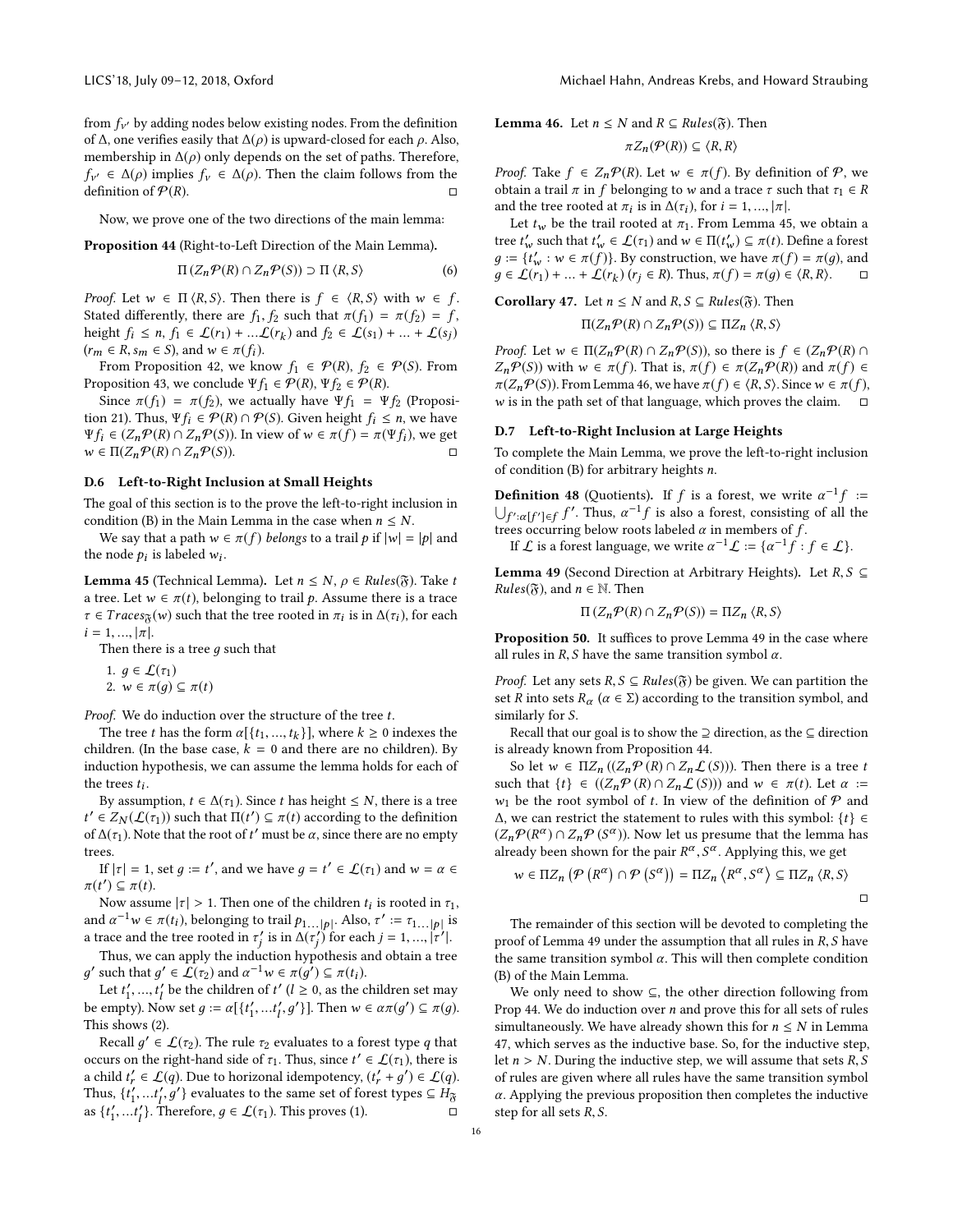Giving names to the two sides in the Lemma [49,](#page-15-2) the goal is to prove equality between the path set of the language

$$
\phi := (Z_n \mathcal{P}(R) \cap Z_n \mathcal{P}(S)) \tag{7}
$$

and the (finite) path set

<span id="page-16-3"></span>
$$
g := \Pi Z_n \langle R, S \rangle \tag{8}
$$

Note that  $\phi$  is a finite (due to  $Z_n$ ) forest language, while g is a finite<br>of words. That is, the goal of this section is to prove set of words. That is, the goal of this section is to prove

$$
\Pi\phi=g
$$

We have Π $\phi$  ⊇ *g* by Lemma [44.](#page-15-3) We write  $R = \{R_1, ..., R_{n_1}\}\$ , and  $S = \{R_1, ..., R_{n_2}\}\$ . We write (recall Definition [29\)](#page-11-1)

$$
R_i = \langle s_0^i, \alpha, \{s_1^i : l = 1, ..., n_{R_i}\} \rangle
$$
  
\n
$$
S_i = \langle t_0^i, \alpha, \{t_i^i : l = 1, ..., n_{S_i}\} \rangle
$$
 (9)

$$
S_i = \left\langle t_0^i, \alpha, \{t_l^i : l = 1, ..., n_{S_i}\right\rangle
$$

When  $s \in H_{\mathfrak{F}}$ , define

$$
\rho(s) := \{ R \in Rules(\mathfrak{F}) : \pi^{(1)}(R) = s \}
$$
 (10)

To apply the induction hypothesis, we consider

<span id="page-16-0"></span>
$$
\widehat{\phi} := Z_{n-1} \mathcal{P} \left( \bigcup_{i=1}^{n_1} \bigcup_{l} \rho(s_l^i) \right) \cap Z_{n-1} \mathcal{P} \left( \bigcup_{j=1}^{n_2} \bigcup_{l} \rho(t_l^j) \right) \tag{11}
$$

Let us reflect what this means: Instead of the rules in  $R$ , we<br>ce all the rules that evaluate to a forest type that appears on take all the rules that evaluate to a forest type that appears on the right-hand side of a rule in R. (The same for S.) The language  $\mathcal{P}\left(\bigcup_{i=1}^{n_1} \bigcup_i \rho(s_i^i)\right)$  is a basic approximation to the quotient of  $\mathcal{P}(R)$ by  $\bigcup_{i=1}^n \bigcup_{P(s_i)} p(s_i)$  is a basic approximation to the quotient of  $Y$  (K)<br>by the root symbol  $\alpha$ . Note that, as removing the root symbol reduces height, we're using height  $n - 1$  in the definition of  $\phi$ . Therefore, the object  $\widehat{\phi}$  is a basic approximation to the quotient of  $\phi$  by the root symbol  $\alpha$ . Since it has smaller height, we can apply the induction hypothesis. However, it might be larger than the quotient of  $\phi$  by  $\alpha$ , so we'll need to do extra work before we can use the induction hypothesis to say something about  $f$ . This is the motivating idea behind the remainder of the proof, where we 'shrink'  $\widehat{\phi}$  until its pathset is equal to that of the quotient of  $\phi$  by the root symbol  $\alpha$ .

Here it might be useful to remark that  $P$  and  $\cup$  do not commute. For instance,  $P({\rho_1}) \cup P({\rho_2}) \subseteq P({\rho_1, \rho_2})$ , but the converse usually does not hold. The reason is that  $P$  looks at each trail separately and cannot 'keep track' of which tree 'belongs' to which rule.

Returning to the proof, since height( $\phi$ ) = n – 1 < n, we can plug  $\phi$  into the induction hypothesis, and obtain

<span id="page-16-1"></span>
$$
\Pi \widehat{\phi} = ^{(IH)} \Pi Z_{n-1} \left\langle \left( \bigcup_{i=1}^{n_1} \bigcup_{l} \rho(s_l^i) \right), \left( \bigcup_{j=1}^{n_2} \bigcup_{l} \rho(t_l^j) \right) \right\rangle \tag{12}
$$

As the next proposition shows, we can view  $\Pi \phi$  as an outer<br>provinction to  $\alpha^{-1}a$  (recall Definition 48) and  $\alpha^{-1}\Pi\phi$ . approximation to  $\alpha^{-1}g$  (recall Definition [48\)](#page-15-5) and  $\alpha^{-1}\Pi\phi$ :

#### <span id="page-16-2"></span>Proposition 51.

$$
\alpha^{-1}g \subseteq \alpha^{-1}\Pi\phi \subseteq \Pi\widehat{\phi}
$$

Note that  $\alpha^{-1}$  refers to quotients of word languages here, not forest<br>languages languages.

$$
\alpha^{-1}\phi \subseteq \widehat{\phi}
$$

Note that  $\alpha^{-1}$  refers to the quotient of a forest language here.

Proof. We already know the first inequality of the first claim since we know  $q \subseteq \Pi \phi$  from Proposition [44.](#page-15-3) The second inclusion of the first claim follows immediately from the second claim. Let's now prove the second claim:

Let  $f \in \alpha^{-1}\phi$ . By definition of quotients of forest languages<br>efinition 48) there is  $f' \in \phi$  and  $t_1, t_2, t_3 \in f'$  such that  $t_1 =$ (Definition [48\)](#page-15-5), there is  $f' \in \phi$  and  $t_1, ..., t_k \in f'$  such that  $t_i = \alpha[f_1](i-1-k)$  and  $f_1 + \dots + f_i = f$ . Now we want to anneal to  $\alpha[f_i]$  (*i* = 1, ..., *k*) and  $f_1$  + ... +  $f_k$  =  $f$ . Now we want to appeal to the definition of  $P$  (Definition [37\)](#page-13-1). So let  $p$  be a trail in  $f$ , so it is also a trail in some  $f_i$ . This can be extended to a trail  $\nu p$  in  $t_i$  (where  $\nu$  is<br>the root of t'). Since  $t_i \in \phi$  we know  $\{t_i\} \in \mathcal{P}(P)$ . By definition of  $\mathcal{P}$ the root of t'). Since  $t_i \in \phi$ , we know  $\{t_i\} \in \mathcal{P}(R)$ . By definition of  $\mathcal{P}$ ,<br>there is a trace  $\tau \in \text{Trace}$  such that (1)  $|\tau| = |\mathbf{a}| + 1$  (2)  $\tau_i \in R$  say there is a trace  $\tau \in \text{Traces}_{\mathfrak{F}}$  such that  $(1) |\tau| = |p| + 1$ ,  $(2) \tau_1 \in R$ , say  $\tau_1 = R_k$ , (3) for each  $j \in \{1, ..., |p| + 1\}$ , the tree rooted at  $(vp)_j$  is in  $\Lambda(\tau_1)$ . Now by the definition of Tracess and since  $\tau_2 = R_k$ , we know  $\Delta(\tau_j)$ . Now by the definition of Traces<sub> $\tilde{\sigma}$ </sub> and since  $\tau_1 = R_k$ , we know  $\tau_2 \in \bigcup_{l} \rho(s_l^k) \subseteq \bigcup_{i=1}^{n_1} \bigcup_{l} \rho(s_l^i)$ . So let  $\tau' := \tau_{2...|\tau|} \in \text{Trace}_{\mathfrak{F}}$ .<br>Then are loss (1)  $\bigcup_{l=1}^{n_1} \bigcup_{l} \rho(s_l^l) \leq \bigcup_{l}^{n_1} \bigcup_{l} \bigcup_{l} \bigcup_{l}^{l} \bigcup_{l} \bigcup_{l}^{l} \bigcup_{l}^{l} \bigcup_{l}^{l} \bigcup_{l}^{l} \bigcup_{l}^{l} \$ Then we have (1)  $|\tau'| = |p|$ , (2)  $\tau'_1 \in \bigcup_{i=1}^{n_1} \bigcup_{i} \rho(s_i^i)$ , (3) for each  $i \in \{1, -1, -1\}$  that tree rected at  $p_i$  is in  $\Lambda(\tau')$ . By definition of  $\emptyset$ if  $j \in \{1, ..., |p|\}$ , the tree rooted at  $p_j$  is in  $\Delta(\tau'_j)$ . By definition of  $P$ , j  $\sim \Delta$ 

we know 
$$
f \in \mathcal{P}\left(\bigcup_{i=1}^{n_1} \bigcup_l \rho(s_l^i)\right)
$$
.

know  $f \in \mathcal{P} \left( \bigcup_{i=1}^{n_1} \bigcup_{i} \rho(s_i^i) \right)$ .<br>The proof for the *S*-part is analogous. Together, we get  $f \in \widehat{\phi}$ .  $\Box$ 

We now want to prove that  $\Pi \phi = q$ , which as explained above is exactly the statement of the Main Lemma to be proven. We construct monotonically decreasing sequences  $\widehat{\phi}_k \subseteq H_2^D$  and  $W_1^1 \subseteq$ <br> $R_1W_2^2 \subseteq G(L_1 \cup 0, 1)$ . Open and furthermorally be to the deviated  $R, W_k^2 \subseteq S$  ( $k = 0, 1, ...$ ). Our proof strategy will be to 'sandwich'<br>  $H_A$  between this decreasing sequence and a  $\Pi\phi$  between this decreasing sequence and *g*.<br>To make notation nicer, we will write (req.

To make notation nicer, we will write (recall [\(11\)](#page-16-0)):

$$
S_k^1 := \bigcup_{i \in W_k^1} \bigcup_{l} \rho(s_l^i)
$$
  

$$
S_k^2 := \bigcup_{i \in W_k^2} \bigcup_{l} \rho(t_l^i)
$$

Definition 52. Here is the inductive definition:

- $\widehat{\phi}_0 := \widehat{\phi}, W_0^1 := R, W_0^2 := s$ <br>• We are in the  $k + 1$ -th step
- We are in the  $k + 1$ -th step.<br>1. Case *I*: For each  $a \in W^1$ .
- 1. *Case I*: For each  $\rho \in W^1_k \cup W^2_k$ , there is a forest  $h \in \mathcal{L}(\rho)$ such that  $\pi(h) \subseteq \left( \alpha \prod \widehat{\phi}_k \cup \{\epsilon\} \right)$ .

We take

$$
W_{k+1}^s := W_k^s
$$

for  $s = 1, 2$ .

2. Case II: Case I is not satisfied. That is, there is  $\rho \in W_k^{\mathbb{Z}}$  $(z \in \{1, 2\})$ , such that, for each  $h \in \mathcal{L}(\rho)$  we have  $\pi(h) \nsubseteq$  $\alpha \Pi \widetilde{\phi}_{k} \cup \{\epsilon\}.$ 

For definiteness, we take  $z = 1$ . So  $\rho \in W^1_k$ . Set

$$
W_{k+1}^1:=W_k^1-\{\rho\},\ \ W_{k+1}^2:=W_k^2
$$

 $w_{k+1} - w_k - \gamma f, \quad w_{k+1} - w_k$ <br>The construction is symmetric if instead  $z = 2$ .<br>is concludes the inductive definition of  $W^1$ . This concludes the inductive definition of  $W_k^1$ ,  $W_k^2$ . In either of the two cases, we set of the two cases, we set

$$
\widehat{\phi}_{k+1} := \widehat{\phi}_k \cap \left(\mathcal{P}(S_k^1) \cap \mathcal{P}(S_k^2)\right)
$$

Since  $|W_k^1| + |W_k^2|$  gets strictly smaller whenever we are in Case<br>we can reach Case II only finitely often (If the sets happen to II, we can reach Case II only finitely often (If the sets happen to become empty, Case I becomes trivially true.), and the sequences  $W_k^1, W_k^2$  become stationary.

Having defined the sequences  $\widehat{\phi}_k, W^i_k,$  we first note the following: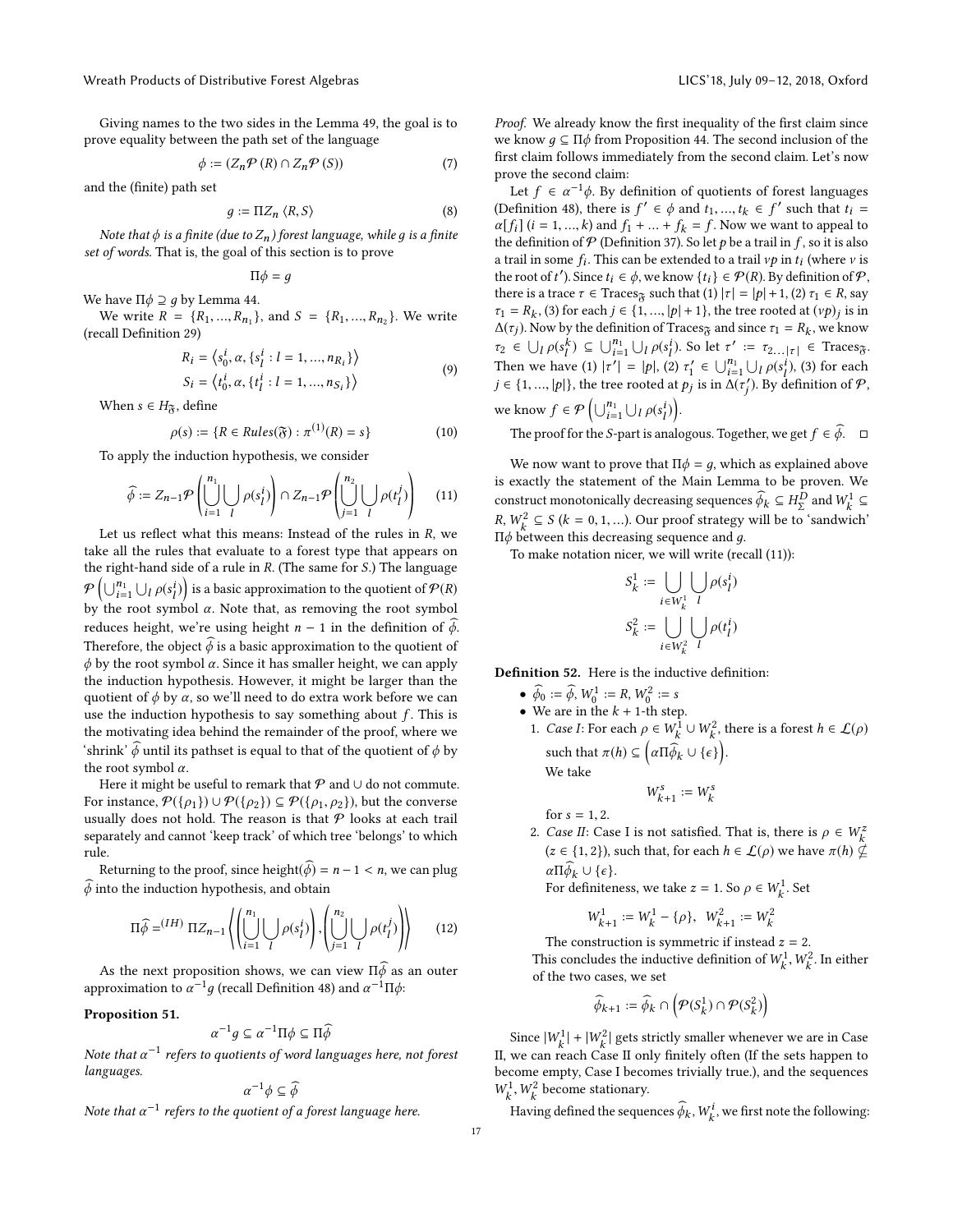**Proposition 53.** 1. For all *k*, we have  
\n
$$
\widehat{\phi}_{k+1} = \left( Z_{n-1} \mathcal{P}(S_k^1) \cap Z_{n-1} \mathcal{P}(S_k^2) \right)
$$
\n2.  $\Pi \widehat{\phi}_{k+1} = \Pi Z_{n-1} \left( \left\langle S_k^1, S_k^2 \right\rangle \right)$ 

<span id="page-17-1"></span>Proof. 1. is immediate from the definition.

2. follows from (a) and the induction hypothesis, analogous to [\(12\)](#page-16-1).

Recall that in Proposition [51](#page-16-2) we established that  $\hat{\phi}$  extends  $\alpha^{-1}\phi$ . We now show that this remains true for all  $\phi_k$ . This is the place<br>where the choice of N and  $\Lambda(\alpha)$  come in crucially where the choice of  $N$  and  $\Delta(\rho)$  come in crucially.

#### <span id="page-17-3"></span>Proposition 54.

$$
\forall k : \alpha^{-1} \phi \subseteq \widehat{\phi}_k \tag{13}
$$

□

*Proof.* By induction over k. In the case of  $k = 0$ , we established this in Proposition [51.](#page-16-2)

In the inductive step, we want to show  $\hat{\phi}_k \supset \alpha^{-1}\phi$  and already know  $\widehat{\phi}_{k-1} \supset \alpha^{-1} \phi$ . Assume  $\widehat{\phi}_k \not\supset \alpha^{-1} \phi$ . So there is a forest

$$
f \in \left(\alpha^{-1}\phi - \widehat{\phi}_k\right) = \left(\left(\alpha^{-1}\phi \cap \widehat{\phi}_{k-1}\right) - \widehat{\phi}_k\right) \tag{14}
$$

We know that  $f$  is in  $\phi_{k-1} - \phi_k$ , which by Proposition [53](#page-0-2) is equal to

$$
Z_{n-1}\left[ (\mathcal{P}(S_{k-2}^1) \cap \mathcal{P}(S_{k-2}^2)) - (\mathcal{P}(S_{k-1}^1) \cap \mathcal{P}(S_{k-1}^2)) \right]
$$

We have  $f \in \alpha^{-1}\phi$ . This means there is a forest  $f_0 \in \phi$  such that s the collection of the children of the root nodes in  $f_0$  (all root  $f$  is the collection of the children of the root nodes in  $f_0$  (all root nodes in  $φ$  have label  $α$ ).

Recall that, by definition of  $P(R)$  (Definition [37\)](#page-13-1), it is the language of forests where each trail satisfies the conditions for some  $\rho \in R$ .

From the definition of  $P$  and  $\phi \in P(R)$ , we know that each maximal trail in  $f_0$  satisfies the conditions for some rule in R. Also, there is a trail  $p'$  in f that does not satisfy the condition for any forest type in  $S^1$ . This trail extends to a trail n in  $f_0$  that does not forest type in  $S_{k-1}^1$ . This trail extends to a trail p in  $f_0$  that does not satisfy the condition for any rule in  $W_{k-1}^1$  (+). The trail p satisfies<br>the condition for any rule in  $W_{k-1}^1$  (+). The trail p satisfies the conditions for some rule  $\rho \in R$ , since  $p \in \phi$  and  $\phi \in \mathcal{P}(R)$ . So<br>the trail a satisfies the conditions for some rules in  $R - W^1$  but the trail p satisfies the conditions for some rules in  $R - W_{k-1}^1$  but<br>for no rule in  $W^1$ . From (+) we know  $a \in R - W^1$ . So a was for no rule in  $W_{k-1}^1$ . From (+), we know  $\rho \in R - W_{k-1}^1$ . So  $\rho$  was For the fit  $W_{k-1}$ . From (+), we know  $p \in R - w_{k-1}$ , so<br>removed at some prior stage  $k' < k - 1$  of the construction.

So, in stage k<sup>'</sup>, Case II was reached, and for every  $h \in \mathcal{L}(\rho)$ ,<br>have  $\tau(h) \notin \pi \mathbb{H}^{\widehat{A}}$ ,  $\cup$  (a) Then there is a famely time of from we have  $\pi(h) \nsubseteq \alpha \Pi \widehat{\phi}_{k'} \cup \{\epsilon\}$ . Then there is a forest type  $s_l^q$  from the third component of  $\rho$  such that, for any  $h \in \mathcal{L}(s_l^q)$ , we have  $h \nsubseteq \Pi \widehat{\phi}_{k'}$ .<br>From P

From Proposition [53.](#page-0-2)2, we have

<span id="page-17-0"></span>
$$
\Pi \widehat{\phi}_{k'} = \Pi Z_{n-1} \left\langle S_{k'-1}^1, S_{k'-1}^2 \right\rangle \subseteq \Pi \left\langle S_{k'-1}^1, S_{k'-1}^2 \right\rangle \tag{15}
$$

Now take  $I := \Pi(\mathcal{L}(s_1^q)) - \Pi \left\langle S_{k'-1}^1, S_{k'-1}^2 \right\rangle$ . By [\(15\)](#page-17-0), (\*)  $I \cap \Pi \widehat{\phi}_{k'} =$ 0. At this point, we can apply Lemma [34:](#page-13-0) Since  $n \ge N$ , for each  $h \in C(s^q)$ , we have  $\pi(h) \circ I + \emptyset$ . Therefore, for any  $h \in C(s)$  $h \in \mathcal{L}(s_1^q)$ , we have  $\pi(h) \cap I \neq \emptyset$ . Therefore, for any  $h \in \mathcal{L}(\rho)$ ,<br>we have  $\pi(h) \cap (\alpha \circ I) \neq \emptyset$ . From the third point in the definition we have  $\pi(h) \cap (\alpha \circ I) \neq \emptyset$ . From the third point in the definition of  $\Lambda$  (Definition 35), we conclude (†) For each  $h \in \Lambda(\alpha)$ , we have of  $\Delta$  (Definition [35\)](#page-13-2), we conclude: (†) For each  $h \in \Delta(\rho)$ , we have  $\pi(h) \cap (\alpha \circ I) \neq \emptyset.$ 

We know *p* satisfies the conditions for  $\rho$ , so  $\pi(f_0) \in \Delta(\rho)$ . Since  $f_0 \in \phi$ , we get  $\pi(\phi) \cap (\alpha \circ I) \neq \emptyset$  from (†). As we have  $\widehat{\phi}_{k-1} \supset \alpha^{-1}$ from the inductive hypothesis, we obtain  $\pi(\widehat{\phi}_{k-1}) \cap (\alpha \circ I) \neq \emptyset$ . On the other hand,  $k' < k - 1$  and thus  $\hat{\phi}_{k'} \supset \hat{\phi}_{k-1}$ . This is a contradiction to  $(*)$ . Thus the initial assumption was incorrect contradiction to (\*). Thus, the initial assumption was incorrect.  $\Box$ 

Putting together what we have shown so far, we get a chain of inequalities:

$$
\alpha^{-1}g \subseteq \alpha^{-1}\Pi\phi \subseteq \cdots \subseteq \Pi\widehat{\phi}_3 \subseteq \Pi\widehat{\phi}_2 \subseteq \Pi\widehat{\phi}_1 \subseteq \Pi\widehat{\phi} \qquad (16)
$$

In order to sandwich  $\alpha^{-1} \Pi \phi$  between  $\alpha^{-1} g$  and the decreasing sequence  $\Pi \phi_k$ , we show that the sequence ultimately takes on the value  $\alpha^{-1} a$  First, we show value  $\alpha^{-1}g$ . First, we show

**Proposition 55.** For *k* such that Case II is never reached for  $k' \geq k - 1$  we have  $k - 1$ , we have

$$
\alpha(\Pi \phi_k) \subseteq g \tag{17}
$$

where  $\alpha(\Pi \phi_k) := {\alpha w : w \in \Pi \phi_k}$ <br>Since Case II is reached only fin

Since Case II is reached only finitely many often, there in particular is such a k.

*Proof.* By assumption, for each  $\rho \in W_k^1$ , there is  $\phi \in \mathcal{L}(\rho)$  such that  $\Pi(\phi) ⊆ \Pi \widehat{\phi_k}$ . Also, for each  $\rho' \in W_k^2$ , there is  $\phi \in \mathcal{L}(\rho')$  such that  $\Pi(\phi) \subseteq \Pi \phi_k.$ <br>Therefore

Therefore, for each  $\rho \in W_k^1$  and each  $\rho'$ , there is  $\phi \in \mathcal{L}(s_l^{\rho})$  such that  $\Pi(\phi) \subseteq \alpha^{-1} \Pi \widehat{\phi}_k$ . And same for  $W_k^2$ ,  $t_l^i$ . (†)<br>By Proposition 53.(2), we know

By Proposition [53](#page-0-2) [\(2\)](#page-17-1), we know

<span id="page-17-2"></span>
$$
\alpha \Pi \widehat{\phi}_k = \alpha \Pi Z_{n-1} \left\langle \left( \bigcup_{\rho \in W_k^1} \bigcup_{l} s_l^{\rho} \right), \left( \bigcup_{\rho' \in W_k^2} \bigcup_{j} t_j^{\rho'} \right) \right\rangle \tag{18}
$$

Now let  $d \in Z_{n-1} \left\{ \bigcup_{\rho \in W_k^1} \bigcup_l s_l^{\rho}, \bigcup_{\rho' \in W_k^2} \bigcup_j t_j^{\rho'} \right\}$ , so there are forest types  $\sigma_j := s_j^{\rho} (\rho \in W_k^1)$  such that  $d = \pi (f_1 + ... + f_k)$  with  $f_j \in \mathcal{L}(\sigma_j)$ . Using (†), for each  $\rho \in W_k^1$  and each j, there is  $\phi_{\rho,j} \in \mathcal{L}(\mathcal{L})$  $\mathcal{L}(s_i^{\rho})$  such that  $\Pi(\phi) \subseteq \alpha^{-1} \Pi \widehat{\phi}_k$ . If we set  $d' := d \cup \pi(\sum_{\rho, j} \phi_{\rho, j})$ ,<br>then we have  $d \subseteq d'$  but also then we have  $d \subseteq d'$ , but also

$$
d' \in Z_{n-1}\left(\left(\sum_{\rho \in W_k^1} \sum_l \pi \mathcal{L}\left(s_l^{\rho}\right)\right) \cap \left(\sum_{\rho' \in W_k^2} \sum_j \pi \mathcal{L}\left(t_j^{\rho'}\right)\right)\right)
$$

Thus,  $d \subseteq d' \subseteq \Pi Z_{n-1} \left( \sum_{\rho \in W^1_k} \sum_l \pi \mathcal{L} \left( \sum_{\rho \in W^1_k} \sum_{\rho \in W^2_k} \pi \mathcal{L} \left( \sum_{\rho \in W^1_k} \sum_{\rho \in W^2_k} \pi \mathcal{L} \left( \sum_{\rho \in W^1_k} \sum_{\rho \in W^2_k} \pi \mathcal{L} \left( \sum_{\rho \in W^1_k} \pi \mathcal{L} \left( \sum_{\rho \in W^2_k} \pi \mathcal{L} \left( \sum_{\rho \in W^2_k} \pi \mathcal{L$ Putting this together with [\(18\)](#page-17-2), we obtain:  $\left[s_l^\rho\right] \cap \sum$  $_{\rho'\in W_k^2}\sum_j\pi\mathcal{L}$  $t^{\rho'}_j$ j 11

$$
\alpha \Pi \widehat{\phi}_k = \alpha \Pi \left( \sum_{\rho \in W_k^1} \sum_j \pi Z_{n-1} \mathcal{L} \left( s_j^{\rho} \right) \cap \sum_{\rho' \in W_k^2} \sum_j \pi Z_{n-1} \mathcal{L} \left( t_j^{\rho'} \right) \right)
$$

Considering how paths of forests are built from paths of their children, we can rewrite this as

$$
\left(\alpha \Pi \widehat{\phi}_k\right) \cup \{\epsilon\} = \Pi \left(\sum_{\rho \in W_k^1} \pi Z_n \mathcal{L}(\rho) \cap \sum_{\rho' \in W_k^2} \pi Z_n \mathcal{L}(\rho')\right)
$$

 $\overline{\phantom{0}}$ 

In view of the definition of  $\langle \cdot, \cdot \rangle$ , the right-hand side is a subset of  $\Pi Z_n \left\langle W_k^1, W_k^2 \right\rangle$ . We therefore get

 $\alpha \Pi \widehat{\phi}_k \subseteq \Pi Z_n \left\langle W_k^1, W_k^2 \right\rangle$ 

Now  $W_k^1 \subseteq R$ ,  $W_k^2 \subseteq S$ , and thus

$$
\alpha \Pi \phi_k \subseteq \Pi Z_n \langle R, S \rangle
$$

The expression on the right side is equal to  $g$  by definition of  $g$  [\(8\)](#page-16-3).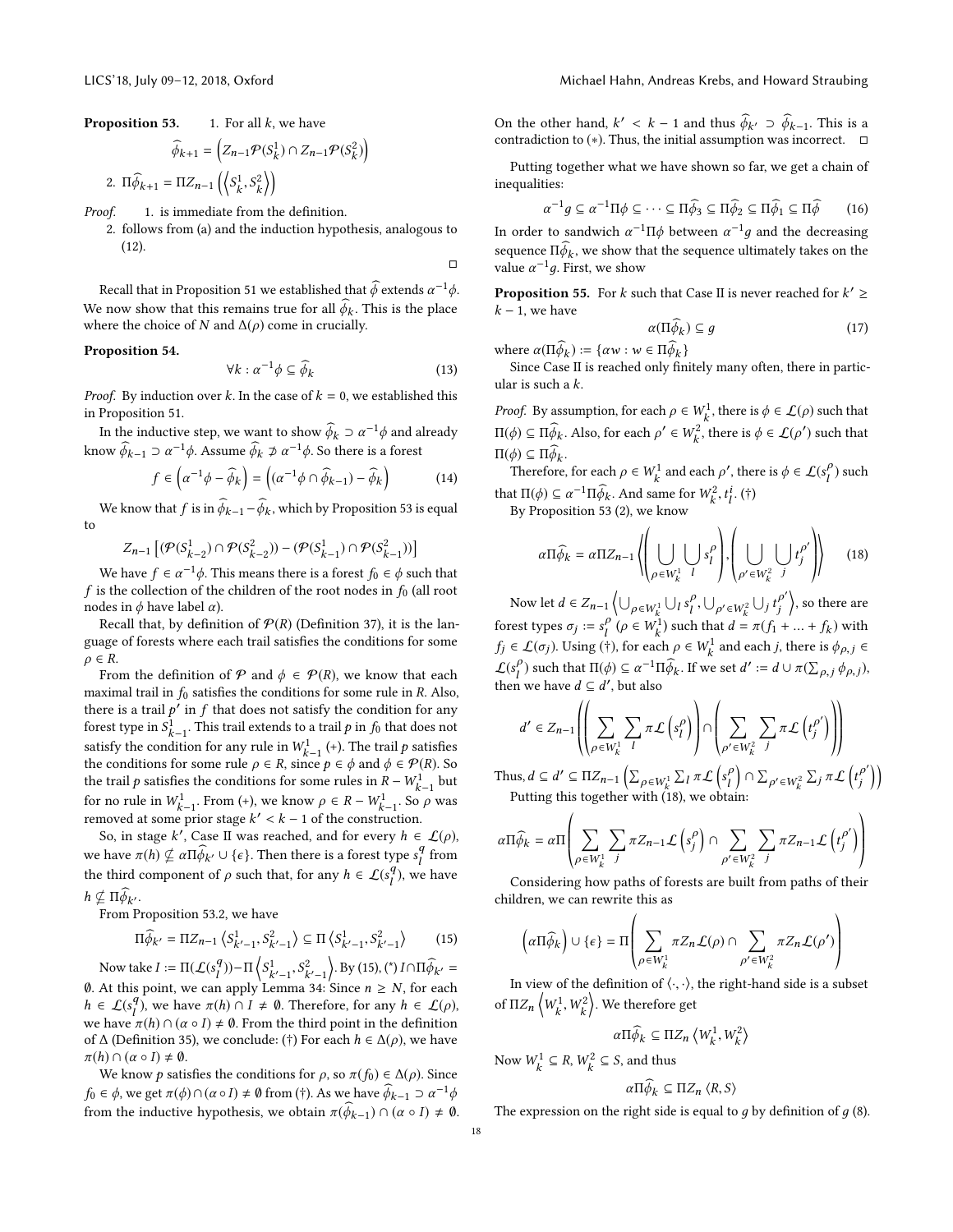Taken together, we have shown  $\alpha \Pi \widehat{\phi}_{k} \subseteq q$ .  $\Box$ 

As a converse to the last observation, we have:

#### Proposition 56.

 $g \subseteq \Pi \phi \subseteq (\{\epsilon\} \cup (\alpha \Pi \widehat{\phi}_k))$ 

*Proof.* We have shown the first inclusion,  $g \subseteq \Pi \phi$ , previously (Proposition [44\)](#page-15-3). Let's consider the second one,  $\Pi \phi \subseteq \Big( \{ \epsilon \} \cup (\alpha \Pi \widehat{\phi}_k) \Big).$ We already know  $\alpha^{-1}\phi \subseteq \widehat{\phi}_k$  (Lemma [54\)](#page-17-3). This entails  $\Pi(\alpha^{-1}\phi) \subseteq \Pi \widehat{\phi}$ . Since given the accuration in elements of  $\phi$  has given its position  $\iint_R$ . Since every tree occurring in elements of φ has α as its root<br>node symbol, we have  $\Pi(\phi) = {\epsilon} \cup \alpha \Pi(\alpha^{-1}\phi)$ . Thus, we conclude  $\Pi \phi_k.$  Since every tree occurring in elements of  $\phi$  has  $\alpha$  as its root  $\Pi \phi \subseteq {\epsilon}$  ∪ (α $\Pi \phi_k$ ).  $\Box$ 

From the last two Propositions, for large  $k$ , we get a chain of inclusions

<span id="page-18-0"></span>
$$
\alpha \Pi \widehat{\phi}_k \subseteq g \subseteq \Pi \phi \subseteq \left( \{ \epsilon \} \cup (\alpha \Pi \widehat{\phi}_k) \right) \tag{19}
$$

Considering  $\epsilon \in g$  (any pathset must contain  $\epsilon$ ), we deduce

$$
(\{\epsilon\} \cup (\alpha \Pi \widehat{\phi}_k)\big) = g
$$

and, looking at the inclusion chain [\(19\)](#page-18-0) again

$$
g=\Pi\phi
$$

This concludes, first, the inductive step, and thus the entire proof of the Main Lemma.

# E Proof of Proposition [10](#page-2-5)

Let  $\mathfrak F$  be two-distributive, and let  $\phi : \Sigma^\Delta \to \mathfrak F$  be a morphism. In<br>Definition 25, we defined  $H^D$  as the image of  $\pi$  and thus a set of Definition [25,](#page-9-1) we defined  $H^D_\Sigma$  as the image of π and thus a set of pathents However, we can also view it as a monoid of forest types pathsets. However, we can also view it as a monoid of forest types: Let ∼ be the congruence on H<sub>Σ</sub> defined by  $f \sim f' \Leftrightarrow \pi(f) = \pi(f')$ .<br>This extends to a congruence on V<sub>2</sub>. The quotient of  $\Sigma^{\Delta} - (H_2, V_2)$ . This extends to a congruence on  $V_{\Sigma}$ . The quotient of  $\Sigma^{\Delta} = (H_{\Sigma}, V_{\Sigma})$ <br>by this congruence is an infinite forest algebra whose forest types by this congruence is an infinite forest algebra whose forest types are precisely the elements of  $H_L^D$ . It is also not hard to show that<br>this infinite format also has in appel to the quantitate of  $\Sigma^{\Lambda}$  has the this infinite forest algebra is equal to the quotient of  $\Sigma^{\Delta}$  by the congruence induced by  $x[h + h'] = x[h + xh']$  and is therefore congruence induced by  $v[h + h'] = vh + vh'$ , and is therefore<br>distributive. We will call this infinite distributive forest algebra distributive. We will call this infinite distributive forest algebra  $\frac{2}{D}$  ( $\frac{2}{2}$ ,  $\frac{2}{2}$ ), are settled by product equations can be represented as finite  $\mathcal{L}_{D}^{\Delta} = (H_{\Sigma}^{D}, V_{\Sigma}^{D})$ . Its forest types are equivalence classes of forests of the same path set, and can thus be represented as finite path sets. We can extend  $\pi$  to a forest algebra morphism  $\Sigma^{\Delta} \to \Sigma^{\Delta}_D$ ,<br>which is the canonical projection for the congruence  $\sim$ which is the canonical projection for the congruence ∼.

The proof of the Proposition now closely follows the proof of the main theorem. Analogous to that proof, let us consider  $D_{\phi,\pi}$ , which has infinitely many objects. Note that the proof of the Derived Category Theorem (Theorem [15\)](#page-5-4) given by [\[18\]](#page-8-7) applies even when the involved algebras and categories are infinite. We want to show that  $D_{\phi, \pi}$  is locally distributive. Let h, h' be objects, let  $f_1, f_2 \in$ <br>H  $Arr(h)$  and let  $z \in Arr(h, h')$ . By the definition of the Derived HArr(*h*), and let  $v \in \text{Arr}(h, h')$ . By the definition of the Derived Category, we can write  $f_1$  as  $h \xrightarrow{n_1}$  and  $f_2$  as  $h \xleftarrow{n_2}$ . Also, we can write v as  $h' \xleftarrow{p} h$ , with  $p \in V_{\mathfrak{F}}$ . We want to prove the equality from<br>Definition 18 Note that  $h_1, h_2 \in H_2$ . In view of the construction of Definition [18.](#page-5-3) Note that  $h_1, h_2 \in H_{\mathfrak{F}}$ . In view of the construction of the half-arrows in the derived category, there are forests  $t_1, t_2 \in H_{\Sigma}$ such that  $\phi(t_i) = h_i$  and  $\pi(t_i) = h$  for  $i = 1, 2$ . Let  $\alpha' \in \phi^{-1}(p)$ .<br>Since  $\Re$  is 2-distributive we have  $\phi(\alpha'(t_{i+1} + t_i)) = \phi(\alpha'(t_{i+1} + \alpha'(t_i)))$ Since  $\mathfrak{F}$  is 2-distributive, we have  $\phi(\alpha'[t_1 + t_2]) = \phi(\alpha' t_1 + \alpha' t_2)$ . Applying  $\phi$ , this means

$$
p(h_1 + h_2) = p(h_1) + p(h_2)
$$

In the derived category, this translates to

$$
v(f_1 + f_2) = v f_1 + v f_2
$$

 $\frac{p}{\leftarrow}$   $(h \xleftarrow{h_1} + h \xleftarrow{h_2}) = h' \xleftarrow{p} h \xleftarrow{h_1} + h' \xleftarrow{p} h \xleftarrow{h_2}$ 

Thus,  $D_{\phi, \pi}$  is locally distributive.<br>It is not finite, so we cannot dire

or, in arrow-based notation,

It is not finite, so we cannot directly apply the Local-Global Theorem [19](#page-5-1) here. If we inspect the proof of the Local-Global Theorem, we see that the first part still applies here: For any two distinct half-arrows in  $D_{\phi, \pi}$ , we get

$$
(\dagger) \pi_{\Sigma'}(\text{Val}^{-1}(h \stackrel{c}{\leftarrow})) \cap \pi_{\Sigma'}(\text{Val}^{-1}(h' \stackrel{c'}{\leftarrow})) = \emptyset
$$

where  $\pi_{\Sigma'}$  maps forest-diagrams to sets of paths over the alphabet is  $\Sigma'$  consisting of arrows and half-arrows of  $D$ . This alphabet is *infinite*, but this needn't concern us:  $\Sigma'^{\Delta}$  is again a free forest algebra.<br>Furthermore  $\Sigma'^{\Delta}$  the quotient by the congruence induced by  $\pi_{\Sigma'}$ ' consisting of arrows and half-arrows of  $D_{\phi,\pi}$ . This alphabet is Furthermore,  $\Sigma_D^{\prime\Delta}$ , the quotient by the congruence induced by  $\pi_{\Sigma'}$ , is an infinite distributive algebra. We now construct a division is an infinite distributive algebra. We now construct a division  $D_{\phi,\pi} \lt \Sigma_D^{\prime\Lambda}$  analogous to our reasoning in the proof of the Local-Global Theorem. We assign to each half-arrow  $h \stackrel{c}{\leftarrow}$  in  $D_{\phi, \pi}$  the set of half-arrows in  $\Sigma_D'^{\Delta}$  that are in the image of Val<sup>-1</sup>( $h \stackrel{c}{\leftarrow}$ ) under  $\pi_{\Sigma'}$ , and similarly for arrows. As in that proof, this mapping preserves operations, and, due to (†), is injective.

In view of  $D_{\phi,\pi} < \Sigma_D^{\prime \Delta}$ <br>plies that  $\tilde{x}$  divides the , the Derived Category Theorem now implies that  $\mathfrak F$  divides the wreath product of the two infinite distributive algebras  $\Sigma_D^{\prime \Delta}$  and  $\Sigma_D^{\Delta}$ .